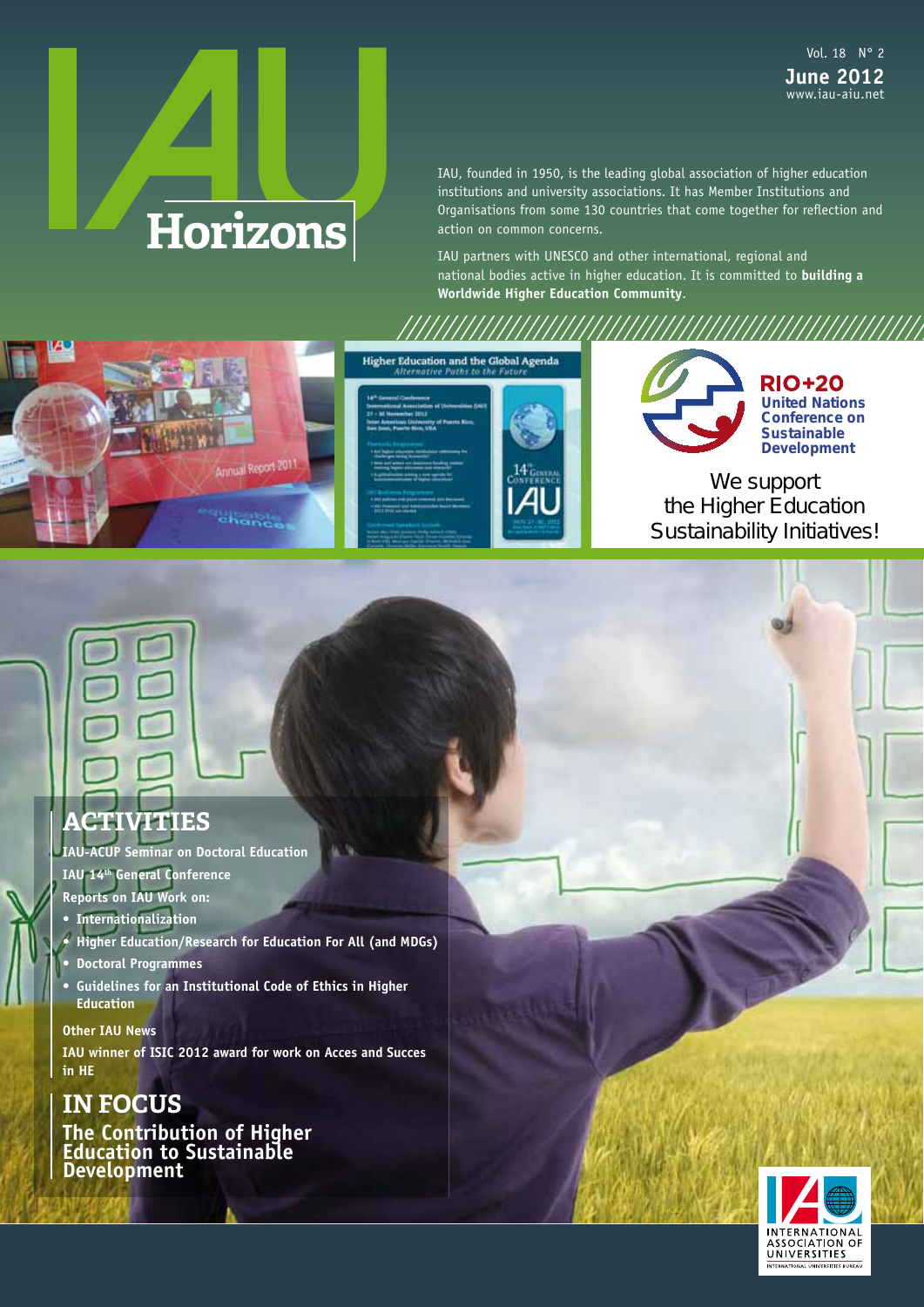## **CONTENTS**

/////////////////////////////////////////////////////

/////////////////////////////////////////////////////////////

- **2 IMPORTANT DATES**
- **3 IAU 14TH GENERAl CONFERENCE IAU MEETS IN PUERTO RICO IN NOvEMbER**
- **4 IAU REPORTS ON PROJECTS**
- **4 Rethinking Internationalisation**
- **6 EFA**
- **7 Doctoral Programmes**
- **7 IAU-MCO Guidelines for Institutional Code of Ethics for HE**
- **8 IAU ISIC Award 2012 for efforts to improve access to HE**
- **10** IAU COLLABORATION AND NETWORKING
- **11 IAU MEMbERSHIP NEWS**
- **14 IN FOCUS: THE CONTRIbUTION OF HIGHER EDUCATION TO SUSTAINAblE DEvElOPMENT**
- **16 University Networks and Policy and Advocacy for Sustainability**
- **21 leadership, Management & Institutional Development**
- **24 Education, Curriculum & Professional Development**
- **27 Research**
- **28 business and Community Outreach**
- **30 Campus Greening**
- **32 Student Engagement**
- **34 Indicators for Progressing Sustainable Development Across the University Sector**
- **38 bibliography on ESD**
- **40 NEW IAU PUblICATIONS AND OTHER PURLICATIONS**



*The views expressed in the articles published in IAU Horizons are those of the authors and do not necessarily reflect the views of the International Association of Universities.*

Cover Image: © shutterstock/Wong Yu Liang Top photo panel: Left: IAU receives ISIC 2012 Prize; Center: IAU to meet in Puerto Rico at the IAU-PR; Right: Rio+20 Summit logo.

## MESSAGE FROM THE SECRETARY-GENERAL



**THE RIO+20 SUMMIT WIll ONCE AGAIN bRING THE WORlD'S ATTENTION ON THE URGENCy** of a massive and global effort to stop depletion of the planet's resources, to address climate change, to reduce poverty and change consumption patterns among the rich nation, among other critical issues that all make up

the complex concept of sustainable development. The Summit is likely to gather a record number of participants; experts in a variety of disciplines, ministers, decision makers, leaders of civil society and concerned citizens. It is more than likely that the vast majority in Rio will be university graduates. Yet, it has been a struggle, once again, to see the role of higher education in achieving sustainable development brought onto the agenda of the Summit. At the same time, innovative initiatives, declarations, mobilization and institutional projects are not lacking, as this issue of *IAU Horizons* attests both by the number and variety of articles presented. Still, scaling up, embedding and generalizing sustainability actions within the higher education sector need more effort, more energy and more attention in order to increase their impact and their 'sustainability'. Certainly, the IAU intends to continue providing information, resources, advice as well as promoting successful ESD initiatives in order to attract and retain higher education leaders' attention on the issues.

Of course, Education for Sustainable Development (ESD) is only one of several priority topics on which the IAU has developed actions. Another topic, namely the **IAU's promotion of equitable access to and success in higher education** was in the spotlight this past month as IAU was the very proud recipient of the ISIC 2012 Award for our achievements in this area. The IAU Task Force and the Secretariat is very honoured to have been nominated and selected for the Award by ISIC, the international, Amsterdam-based organization that promotes the International Student Identity Card around the world.

But IAU cannot afford to sit on its laurels and this very happy news, has only motivated us more to plan the most interesting and successful **IAU General Conference (GC2012)**. The Programme for the GC 2012 at the Inter American University of Puerto Rico in San Juan will focus on all the important issues on the *'Global Agenda'* and will be diverse and stimulating. Our hosts are also planning an unforgettable event on this beautiful Caribbean island. We expect all IAU Members to act as responsible citizens and come to vote for their new leadership this coming November!

The higher education press has also noticed the IAU work on 'Re-thinking Internationalization' and the reaction to the newly approved document *Affirming Academic Values in Internationalization of Higher Education; A Call for Action* has been overwhelmingly positive. IAU thanks the international Ad hoc Expert Group that provided much input and support in the drafting of this document and will continue to coordinate the Group's actions to disseminate the Call and find ways to respond to it.

We hope that these successes, others that you will read about in this issue, and others yet to come, will not only convince all IAU Members to remain in the Association but to get involved in our work. Of course, more Members are always welcome as they can only strengthen the IAU.

All of IAU and **I hope to see you in San Juan on 27-30 November!**

**Eva Egron-Polak**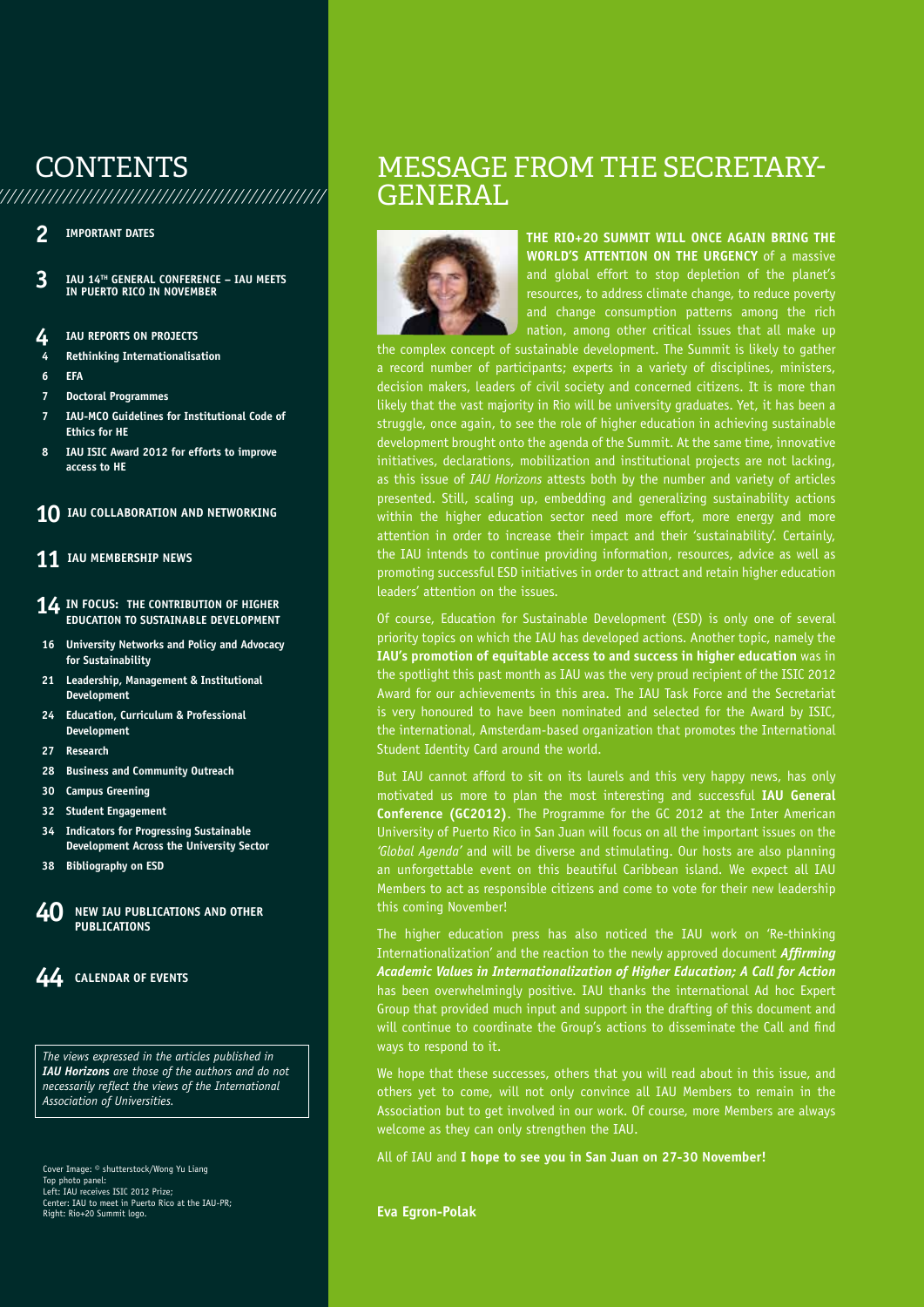## **IAU Horizons 18.2 – Highlights**

## **P8**

## IAU RECEIVES ThE ISIC AWARD FOR ITS WORk TO PROMOTE ACCESS TO hIGhER EDUCATION

*"The International Association of Universities was a standout winner for the ISIC Association, particularly for their Equitable Access and Success in Quality Higher Education pilot project"*

## **P11**  NEW IAU MEMBERS

IAU is pleased to welcome 12 New Members and 2 new Associates





## **P13** NEW IAU CALL FOR ACTION IN INTERNATIONALIzATION RELEASED

*"Drafting took several months […] to ensure that the Call reflected multiple perspectives, a balanced but critical view of current internationalization developments, and pointed to some concrete actions that could be taken"*



## **P14** IN FOCUS: ThE CONTRIBUTION OF hIGhER EDUCATION TO SUSTAINABLE DEVELOPMENT

*"Dealing with the complexities of global change and the challenges of sustainable development requires significantly more than regulations, technologies, or a greener economy"*

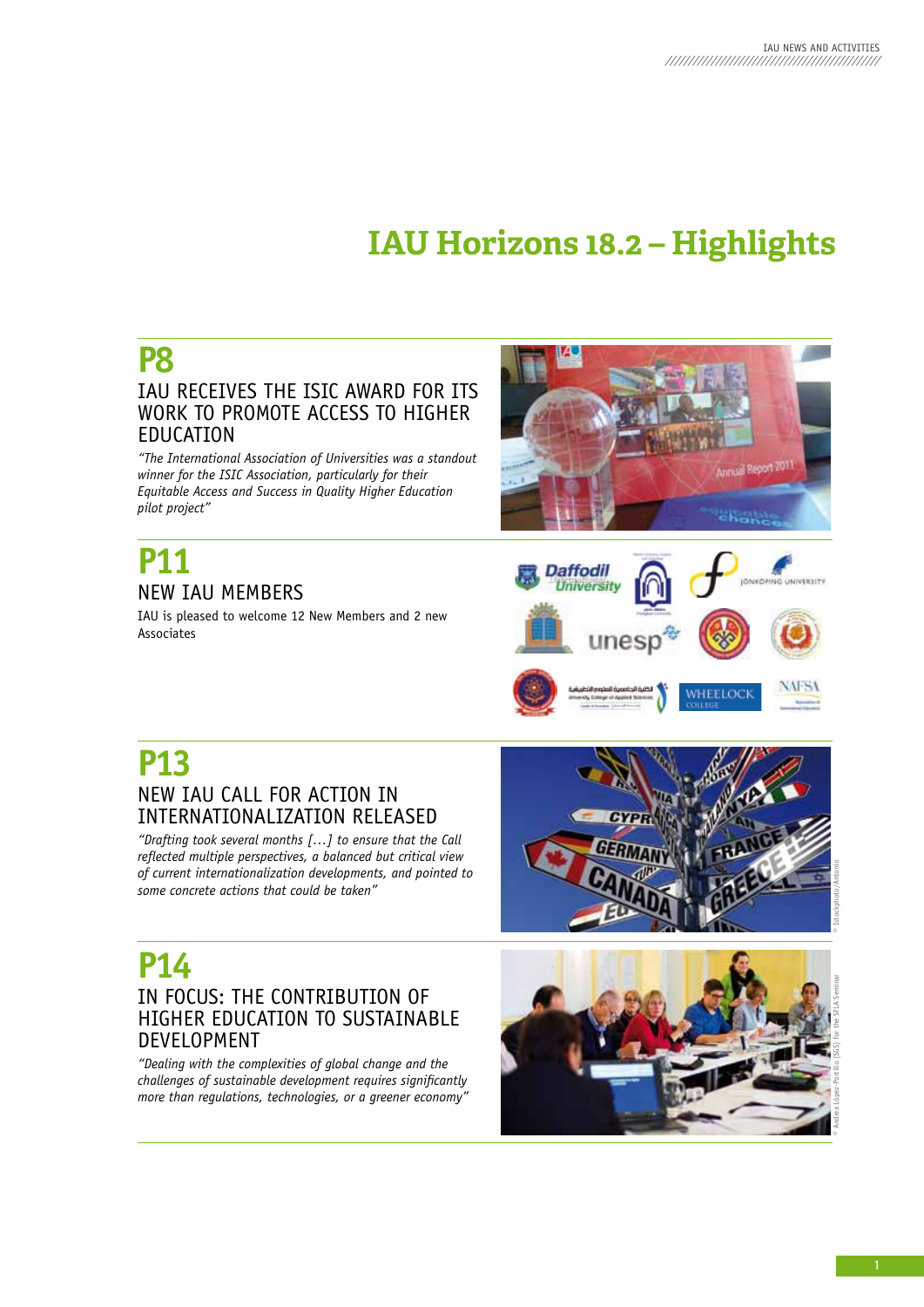

## **ImpOrTANT IAU DATES**

**12-13 July 2012:** Joint **IAU-ACUP INTERNATIONAl SEMINAR** on **Innovative Approaches to Doctoral** *Education, Research and Training in sub-Saharan Africa*, held at and hosted by EiABC / Addis Ababa University, Ethiopia. This Seminar will gather the university leaders of the institutions which took part in the pilot projects of both ACUP and IAU as well as the Members of the respective Task Force and Advisory Board of both IAU and ACUP Project on Doctoral education to debate about the future of doctoral education in sub-Saharan Africa.



**Contact: Dr. Hilligje van't land**, *IAU Director Membership and Programme Development* (h.vantland@iau-aiu.net).

 **15 September 2012: deadline for submission of proposal for fall competition lEADHER Programme**

The **leadership for Higher Education Reform** (LEADhER) Programme creates opportunities for learning partnerships and collaboration among IAU Member Institutions in Good Standing and taps into the wealth of diverse experiences around the world. The 2012 fall edition of the LEADhER will aim to increase and improve South-South as well as North-South cooperation among higher education institutions in order to **strengthen research capacity and research management in universities with particular focus on developing countries**.

The Programme involves senior hEI representatives and fosters professional development through **learning visits**. **GRANTS** are offered on a competitive basis: up to 10,000 Euros per project

**Contact: Ms. Élodie boisfer**, *IAU Programme Officer* (e.boisfer@iau-aiu.net)

**24-26 April 2013:** *Institutional Diversity in Higher Education: Strength or Threat for Associations?* **IAU Global Meeting of Association (GMA v)**, hosted by Salford University and organized in collaboration with the Northern Consortium Uk (NCUk), in Manchester, Uk. More information soon on the IAU website.



**FIRST INTERNATIONAl STUDy ON IMPACT OF THE GlObAl ECONOMIC CRISIS ON HIGHER EDUCATION: lEADERSHIP AND MANAGEMENT CHAllENGES Call for Institutional Participants** 



Researchers at Dublin Institute of Technology (DIT) and IAU are collaborating on a study to determine the impact of the new global economic environment on the roles and responsibilities of higher education institutions, how it is affecting policies, and what structural and or organisational changes are being made. The study will strive to learn how these developments are affecting students and the impact they have had on academic work practices or on disciplinary choices. What effects are these changes having on educational quality, research, and institutional reputation? Interested institutions will be asked to complete a questionnaire covering a series of issues under the following five (5) headings:

hEI Mission; hEI Strategy; hEI Finance; hEI Quality; hEI Work Practices; and attend a seminar in early 2013 to discuss results.

We welcome the participation of your institution in this study:

- **Confirm your participation** no later than **31 July 2012**. Send the name of your institutional contact person, title and email to: Martin Ryan at martin.ryan@dit.ie. The questionnaire will be sent to you upon receipt of the confirmation.
- **Deadline for the completion of the on-line Self-Stud**y questionnaire: **30 September 2012**.

If you would like to discuss this project further, please do not hesitate to contact Martin Ryan at the above email address.

We look forward to hearing from you. Sincerely,

Eva Egron-Polak IAU Secretary-General and Executive Director E-mail: iau@iau-aiu.net

and

Professor Ellen hazelkorn Director, higher Education Policy Unit DIT, Ireland E-mail: Ellen.hazelkorn@dit.ie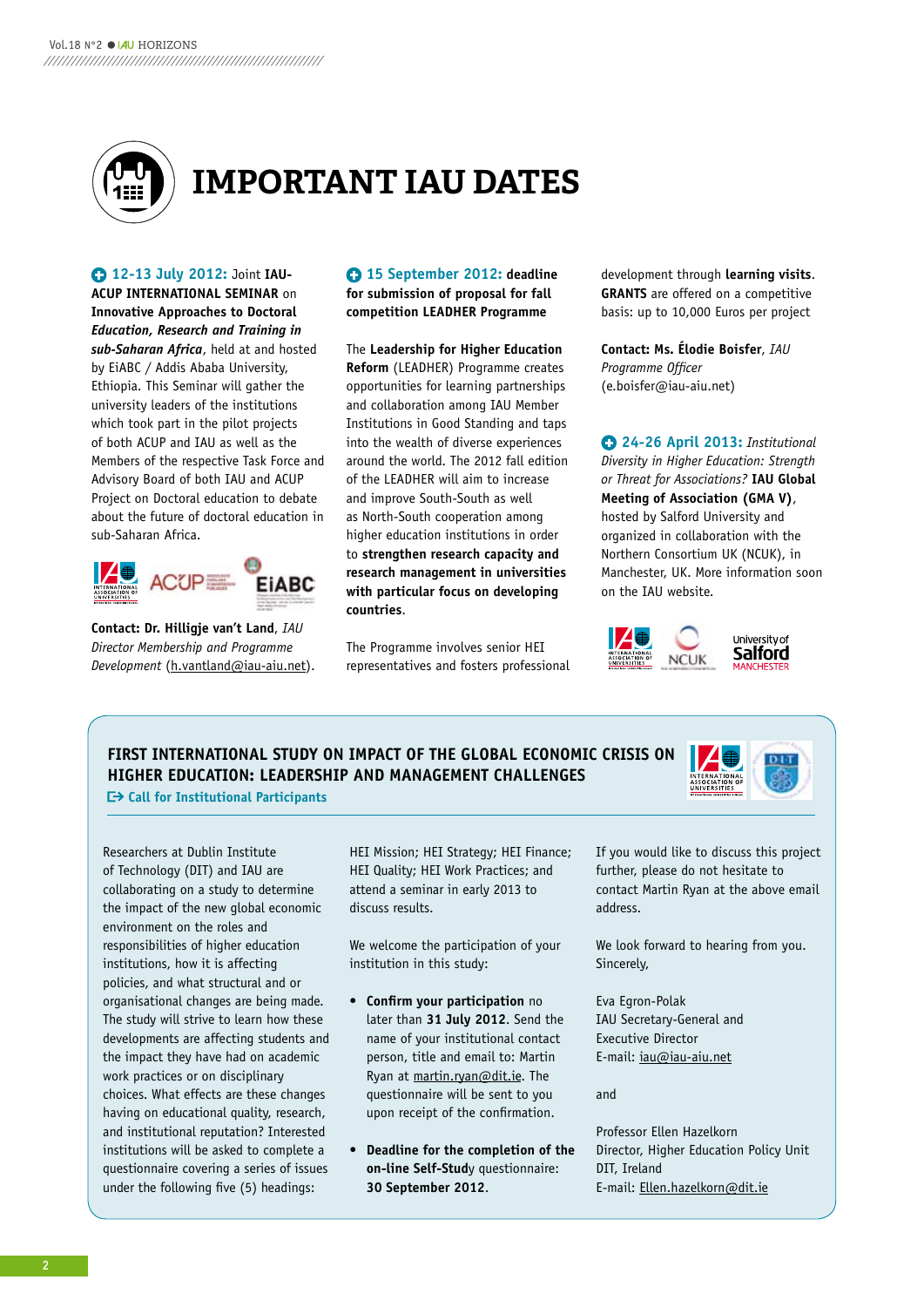

### **GET INvOlvED IN THE IAU 2012 THEMATIC COFERENCE ? THE bUSINESS SESSIONS AND THE ElECTIONS**

### **27-30 November 2012:**

**HIgHEr EDUCATION AND THE glObAl AgENDA – AlTErNATIVE pATHS TO THE FUTUrE***,* IAU 14Th GENERAL CONFERENCE, Inter America University of Puerto Rico, USA.

The General Conference will focus on *Higher Education and the Global Agenda –Alternative Paths to the Future. The following theme will serve to frame the discussions:* 

- *1. Are Higher Education Institutions addressing the challenges facing humanity?*
- *2. How and where are current dominant funding models steering higher education and research?*
- *3. Is globalization setting a new agenda for internationalization of higher education?*

The 14th General Conference will see a new IAU President and Administrative Board elected to lead the Association for the next four years. All Heads of IAU Member Institutions and Organizations in Good Standing are eligible to run. Election rules and procedures are available online on the restricted Member's Area of the IAU website. To register, follow the detailed instructions provided. Invitations for nominations and candidacies are also being sent to all IAU Members. Presence at the IAU General Conference in Puerto Rico (see below) is a key eligibility condition, among others. Only Board and Deputy Board members are eligible to run for President.

### **To register:** www.iau-aiu.net;

**Contact:** Mrs Elodie Boisfer, *IAU Programme Officer*, at: e.boisfer@iau-aiu.net

### **IAU ExECUTIvE COMMITTEE MET IN PUERTO RICO, USA**

This year's semi-annual meeting of the IAU Executive Committee took place in Puerto Rico, in preparation for the 14<sup>th</sup> General Conference. The members discussed progress on the thematic programme as well as the business sessions to take place this coming November, and took some final decisions with regard to the IAU rules concerning the elections of the IAU President and Board. The IAU staff was able to meet the President and other senior representatives of the Inter American University of Puerto Rico, and more especially the Chancellor of the Metro Campus, Marilina Wayland and her staff. The General Conference will take place on this Campus and IAU looks forward to welcoming you there in November!



**HIGHER EDUCATION** and the **GLOBAL**<br>**AGENDA** Alternative Paths to the Future

FENERAL ERENC NOV 27-30, 2012

SAN JUAN, PUERTO RICO MERICAN UNIVERSITY OF PUFRTO



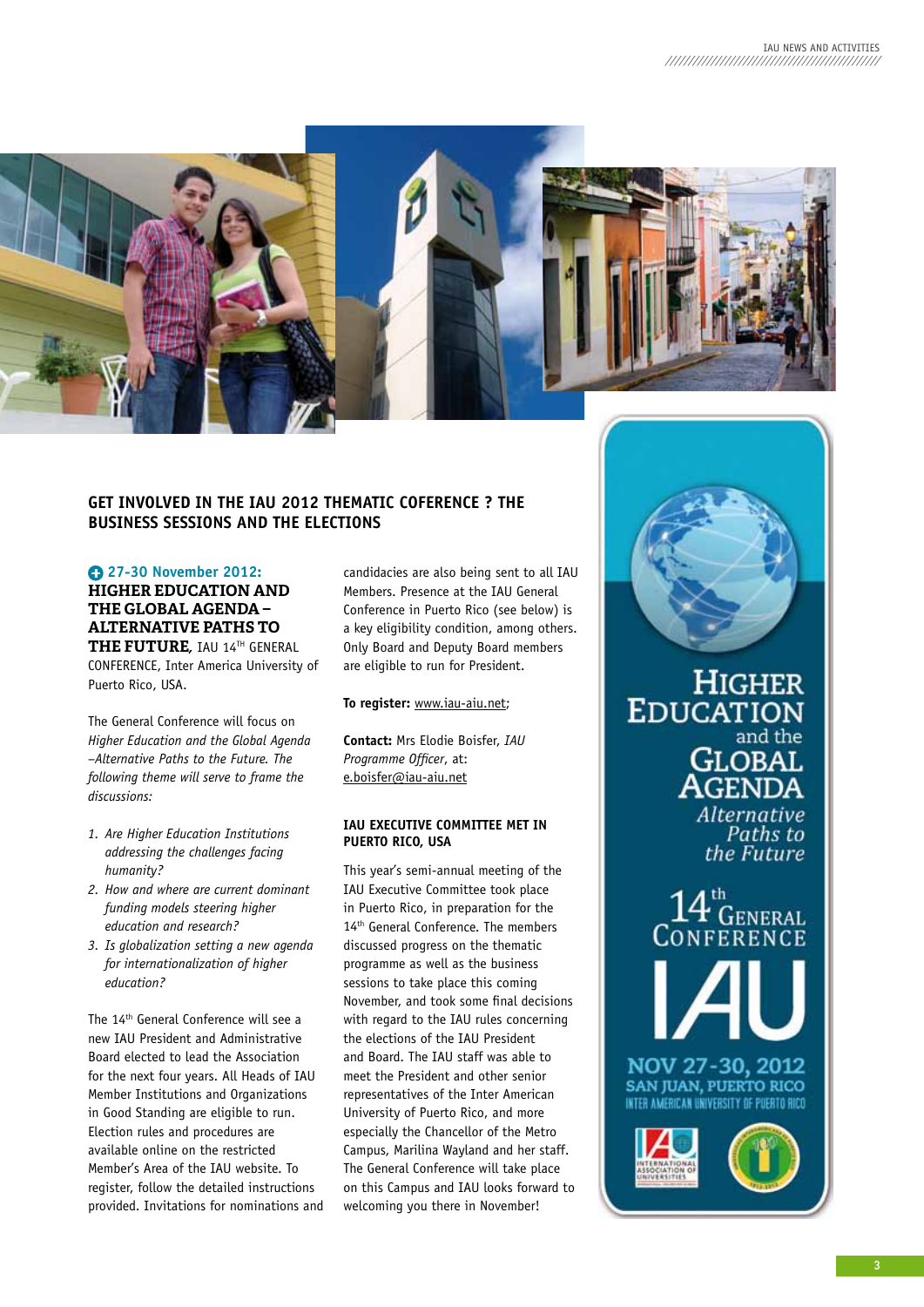

REPORTS ON IAU PROJECTS<br>http://www.com/www.com/www.com/www.com/www.com/www.com/www.com/www.com/www.com/ww

## INTERNATIONALIZATION

### **New IAU Call for Action in internationalization released!**

The IAU Executive Committee and Board have recently approved a new statement entitled *Affirming the Academic Values in Internationalization of Higher Education: A Call for Action* which the IAU prepared in collaboration with an international **Ad Hoc Expert Group on Re-thinking Internationalization**. The Group, which included scholars and internationalization practitioners from around the world, was created as a follow-up to the 4<sup>th</sup> IAU Global Meeting of Associations (GMA IV) held in Delhi, India in April 2011. Drafting took several months of consultations and editing to ensure that the Call reflected multiple perspectives, a balanced but critical view of current internationalization developments and pointed to some concrete actions that could be taken.

For the full text of the Call for Action, in English, French and Spanish please see the IAU website: www.iau-aiu.net/content/re-thinking-internationalization

The Call has received wide coverage in higher education media, including in Times Higher Education, Global Higher Ed, Inside higher Ed and the Chronicle of higher Education. The IAU and the Ad-hoc Group have agreed to continue to work towards the development of next steps, which may include developing some practical institutional guidelines to translate the principles contained within the Call for Action into practice.

This newest IAU effort builds on other activities and services of the IAU in the field of internationalization. These include regular *Global Surveys on Internationalization of Higher Education and the Internationalization Strategies Advisory Service (ISAS)* as well as previous IAU policy statements such as: *Sharing Quality Higher Education Across Borders – A statement on behalf of Higher Education Institutions Worldwide*, that was elaborated by IAU and three other organizations: Association of Universities and Colleges of Canada (AUCC), the American Council on Education (ACE) and the Council on higher Education Accreditation (ChEA). This was followed by: Sharing Quality higher Education across Boarders – A checklist of good practice. For further information on all IAU's work on internationalization, please visit the internationalization pages of the IAU website:

www.iau-aiu.net/content/internationalization

The following is a brief excerpt from the Call for Action. It specifically focuses on the way forward, while the preceding sections outline the purpose for the Call, the reasons why there is a need for higher education institutions, as well as national policy makers to reconsider the fundamental goals and purposes for internationalization and set out the context. Fundamentally the aim is to

> *"…acknowledge the substantial benefits of the internationalization of higher education but also draws attention to potentially adverse unintended consequences, with a view to alerting higher education institutions to the need to act to ensure that the outcomes of internationalization are positive and of reciprocal benefit to the higher education institutions and the countries concerned".*

Should you have comments or questions, or if your institution would like to endorse the Call, please contact Ross hudson, IAU Programme Officer at: r.hudson@iau-aiu.net

## IAU SESSIONS ON RE-THINkING INTERNATIONALIZATION AT GOING GLObAL 2012

As well as the Call for Action, and building on the ongoing work of the IAU on the topic of re-thinking internationalization *(see as well the series of papers on this issue published in IAU Horizons Vol.17 No.3 and Vol.18 No.1)*, Eva Egron-Polak, IAU Secretary-General and Ross hudson, IAU Programme Officer, jointly coordinated a series of discussions and plenary sessions on the topic entitled: *Rethinking Internationalization Who Benefits, Who is at Risk?*, at the British Council's Going Global 2012 Conference (13-15 March, London, Uk).

To frame the debate, an international panel including IAU Immediate Past President, Goolam Mohamedbhai, IAU Senior Fellow, Madeleine Green and other experts outlined six broad questions about internationalization. Issues included the clarity of the concept, its drivers, the place of student mobility and the global responsibility of higher education. IAU, together with the British Council, convened six small working groups which focused on finding possible responses. The working group chairs from kenya, Brazil, the USA, hong kong, Germany and Israel formed the closing international panel reporting to GG2012 participants and stimulating further discussion.

### More information at:

http://ihe.britishcouncil.org/going-global/going-global-2012 video-archive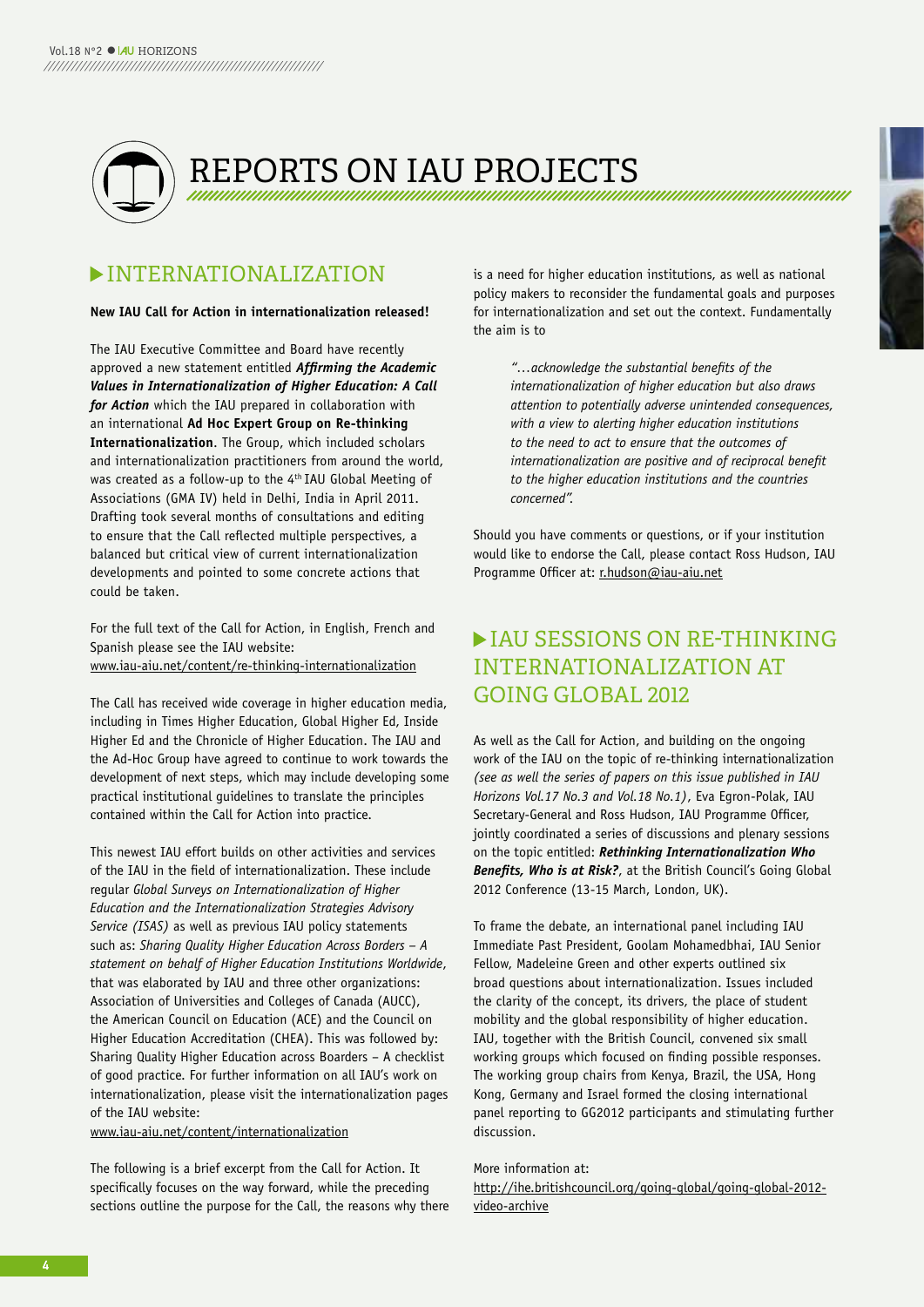

Colleagues taking part in the IAU Sessions on Re-thinking Internationalization at Going Global 2012.

## ExCERPT TAkEN FROM PAGES 4 AND 5 OF **AFFIRMING THE ACADEMIC vAlUES IN INTERNATIONAlIzATION OF HIGHER EDUCATION: A CAll FOR ACTION**

(full text available at: www.iau-aiu.net/content/re-thinkinginternationalization)

### **Affirming values underpinning internationalization: A call to higher education institutions**

**12.** The benefits of internationalization are clear. In pursuing internationalization, however, it is incumbent on institutions of higher education everywhere to make every effort to avoid or at least mitigate its potential adverse consequences. 13. The prevailing context for higher education internationalization described in this document requires all institutions to revisit and affirm internationalization's underlying values, principles and goals, including but not limited to: intercultural learning; inter-institutional cooperation; mutual benefit; solidarity; mutual respect; and fair partnership. Internationalization also requires an active, concerted effort to ensure that institutional practices and programs successfully balance academic, financial, prestige and other goals. It requires institutions everywhere to act as responsible global citizens, committed to help shape a global system of higher education that values academic integrity, quality, equitable access, and reciprocity.

14. In designing and implementing their internationalization strategies, higher education institutions are called upon to embrace and implement the following values and principles:

- Commitment to promote academic freedom, institutional autonomy, and social responsibility.
- **Pursuit of socially responsible practices locally and** internationally, such as equity in access and success, and non-discrimination.
- Adherence to accepted standards of scientific integrity and research ethics.
- Placement of academic goals such as student learning. the advancement of research, engagement with the community, and addressing global problems at the centre of their internationalization efforts.
- Pursuit of the internationalization of the curriculum as well

as extra curricula activities so that non-mobile students, still the overwhelming majority, can also benefit from internationalization and gain the global competences they will need.

- Engagement in the unprecedented opportunity to create international communities of research, learning, and practice to solve pressing global problems.
- Affirmation of reciprocal benefit, respect, and fairness as the basis for partnership.
- Treatment of international students and scholars ethically and respectfully in all aspects of their relationship with the institution.
- **Pursuit of innovative forms of collaboration that address** resource differences and enhance human and institutional capacity across nations.
- Safeguarding and promotion of cultural and linguistic diversity and respecting local concerns and practices when working outside one's own nation.
- Continuous assessment of the impacts intended and unintended, positive and negative – of internationalization activities on other institutions.

Responding to new internationalization challenges through international dialogue that combines consideration of fundamental values with the search for practical solutions to facilitate interaction between higher education institutions across borders and cultures while respecting and promoting diversity.

**15.** These values are neither slogans nor vague abstractions. They should be applied in very concrete ways to institutional policy and practice. As institutions develop their internationalization strategies, they should be clear and transparent about why they are undertaking a particular initiative, how it relates to their academic mission and values, and what mechanisms can be put in place to avoid possible negative consequences. Open discussion, within and across institutions and associations and with governments, should keep fundamental academic goals and principles in the foreground, in the context of rapid change, complex realities, and ever-mounting pressures of competition and limited resources.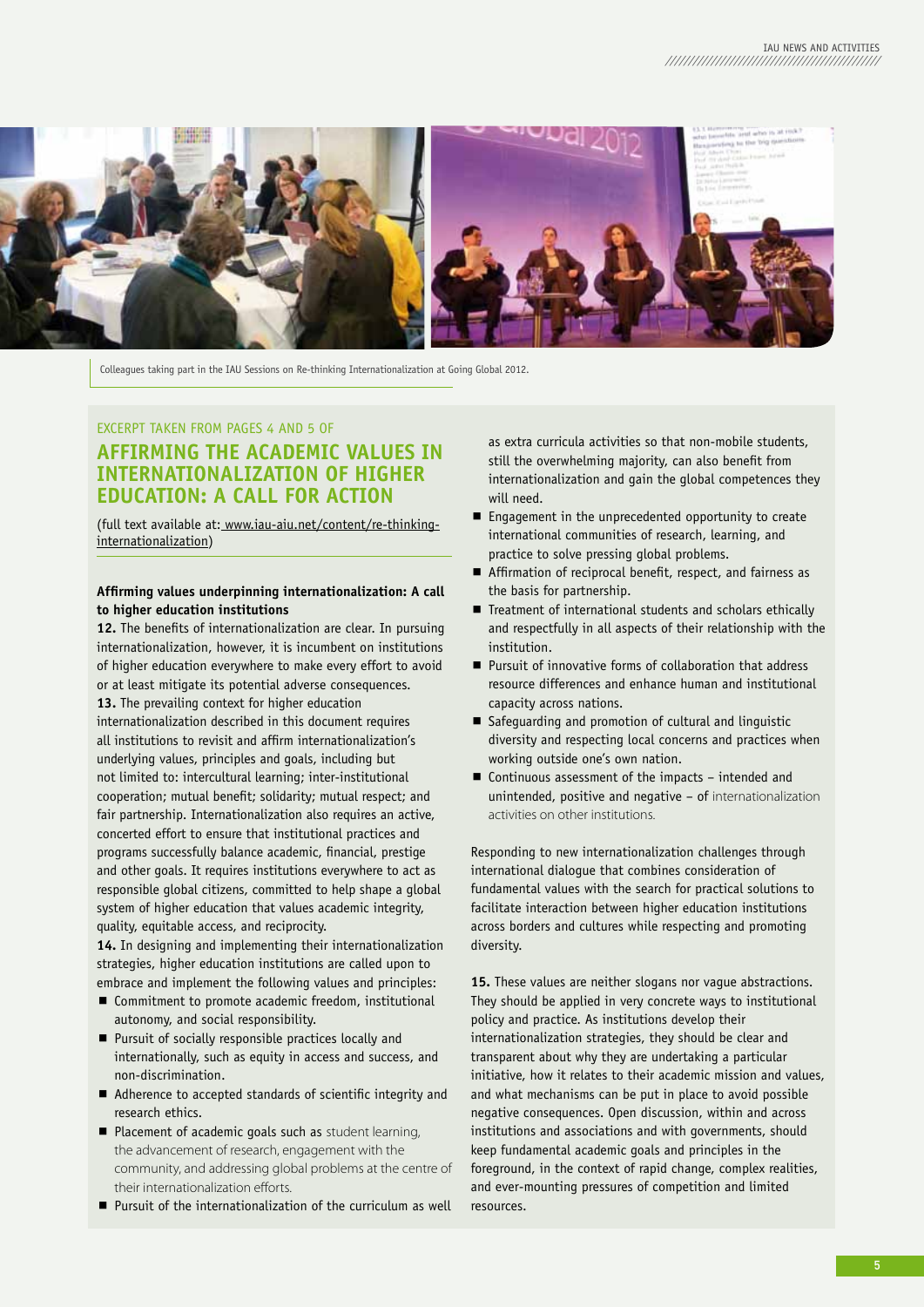

## HIGHER EdUCATION/RESEARCH FOR EDUCATION FOR ALL (AND MDGS)

IAU has been busy "behind the scenes", working intensely with our new Reference Group (RG), and presenting the project abroad. Since expanding the RG at the beginning of the year, members and the IAU have been examining how to improve existing information tools (hEEFA Portal; hEEFA Newsletter); drafting the module for capacity building on linking hE to EFA and suggesting host higher education institutions with whom to execute the workshops; preparing for IAU General Conference and the session on Research for EFA, entitled *Unlocking the potential of higher education in meeting EFA goals and related MDGs? Is research the missing link?*; and exploring ways to collaborate closer with UNESCO.

## $\Theta$  **HEEFA Newsletter and Portal**

The latest hEEFA Newsletter comes out on 15 June. Read this issue and archived Newsletters at www.heefa.net. Want your institution's activities in EFA promoted and read by more than 800 readers worldwide? Contact: n.kymlicka@iau-aiu.net To better serve the interests and build a community for higher education for EFA, the hEEFA Portal and hEEFA Newsletter are both undergoing major development changes.

- Suggestions from the RG have fed development changes for the hEEFA Portal. The improved Portal will go live at the IAU GC.
- An online readership survey is informing content and style modifications. The 15 June issue will be the last issue before a new version of the hEEFA Newsletter which will be released on 15 September.

## **Capacity building module**

The capacity building module, *IAU Interactive Workshop for Innovation: Three-step activity to envisage HE for EFA locally*, has been developed based on the two pilot sessions organized in 2011 in Burkina Faso and Mexico and validated by the RG. The workshop aims i) to inform both the higher education community of what EFA is and the other EFA stakeholders of what higher education can bring to EFA, ii) to subsequently identify local needs and higher education's possible intervention(s), and iii) to end with a common agreed upon document for a way forward. Several capacity building sessions will be organised between now and 2015. Two workshops will take place in autumn 2012 at institutions proposed by the RG. Under review are propositions from Costa Rica, Ethiopia, Lithuania, and Nepal.

## **IAU RG and UNESCO**

After discussions with UNESCO, IAU and the RG are currently considering how to work more closely with UNESCO to provide research-based evidence on specific EFA-related topics. Working in sub-groups, members would engage in a research project to better inform the discussions and debate at the Global EFA Meeting (GEM) 2012, to be held 22-26 October in Paris, France.

## **HE for EFA Project presented at CIMO Conference**

Isabelle Turmaine, Director of IAU Information Centre and Communication Services, was invited to present the IAU hE for EFA project at the CIMO Conference on The Role of higher Education in Capacity Building in Developing Countries, held on 3-4 May in helsinki, Finland. As opening guest speaker, Ms. Turmaine illustrated how higher education institutions can help reach development goals to Finnish higher education institutions and NGOs. The Conference was attended by approximately 200 participants, primarily representatives from Finnish hEIs, NGOs and Ministries of Foreign Affairs and Education.

**Contact:** Isabelle Turmaine (i.turmaine@iau-aiu.net) or Nadja kymlicka (n.kymlicka@iau-aiu.net)

## **Education For All and UNESCO liaison Committee**

IAU was involved in the organization of the 2012 UNESCO-NGO Seminar on *Early Childhood: Seeds for the Future* which took place at UNESCO headquarters, Paris, France on 23 April 2012. The Seminar was organized by the Working Group on EFA of the UNESCO-NGO Liaison Committee in the framework of the Action Week of the Global Campaign for Education.

### **Read the IAU HEEFA Newsletter online!**

Read the latest higher Education for Education For All (hEEFA) Newsletter (www.heefa.net/node/189), an IAU quarterly online publication on higher education (hE) involvement in Education For All (EFA), reaching over 800 subscribers worldwide. The higher education community can read about selected recent international, regional and national hE-related trends in EFA; how to become directly involved through a list of selected calls of participation, upcoming conferences and publications; and keep abreast of developments on the IAU project on hE for EFA and EFA activities undertaken by IAU Reference Group members. All issues are available on the IAU hEEFA Portal free of charge (www. heefa.net). If you want to be published, contact: Nadja kymlicka at: n.kymlicka@iau-aiu.net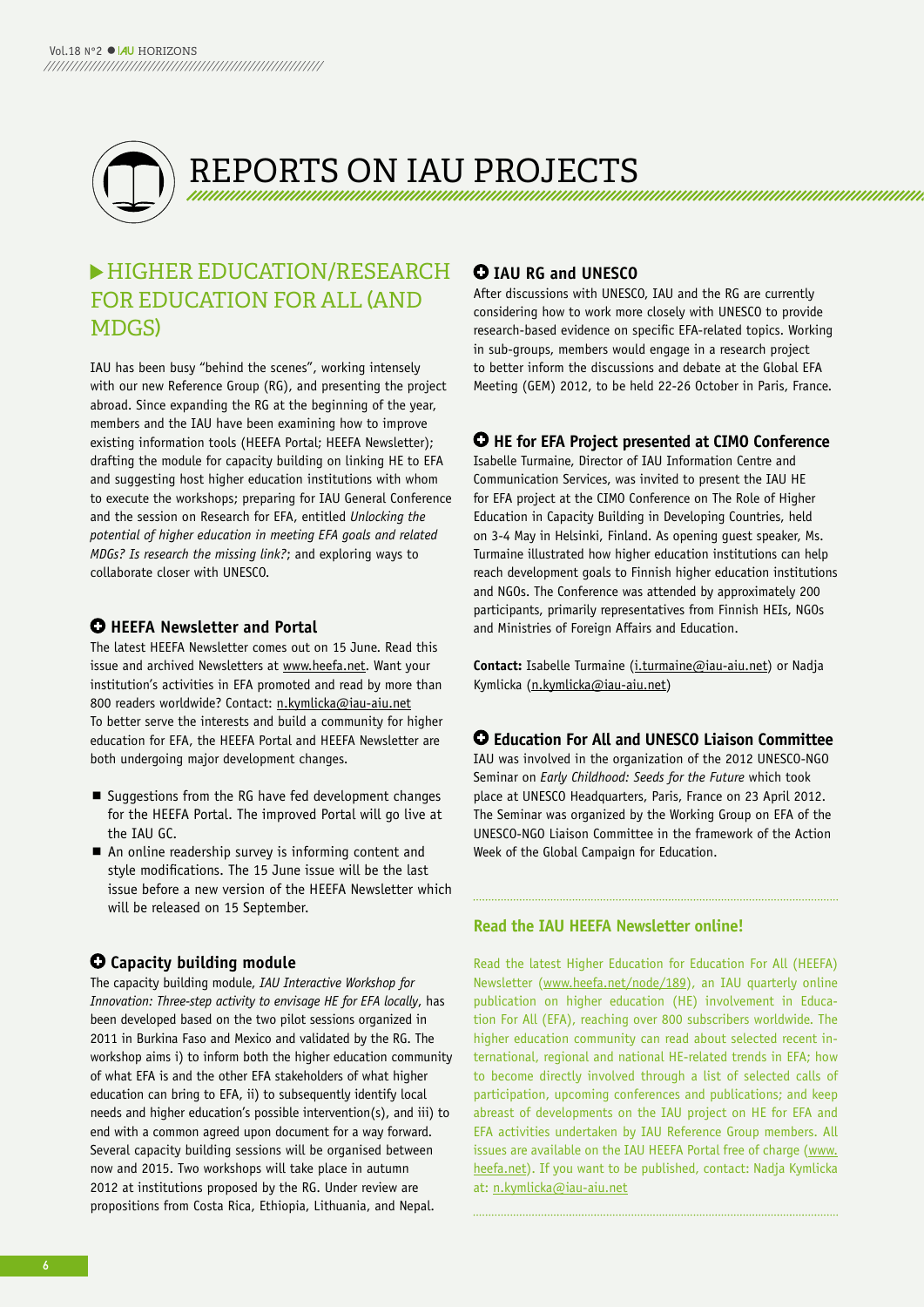## $\triangleright$  DOCTORAL PROGRAMMES

### **Information dissemination and New partnerships**

Over the last few months IAU has continued working on the development of *the project on the Changing Nature of Doctoral Programmes in sub-Saharan Africa*. Using the results of phase I, IAU took part in several seminars and conferences to present the project, its outcomes and recommendations and future plans. This allowed IAU to highlight the work of the pilot institutions in the project and to test and debate the conclusions and recommendations with diverse audiences. This has led to new cooperation opportunities with organisations like the European Association of Universities (EUA) and in particular their EUA-CDE project; with the Southern African Regional University Association (SARUA), the African Doctoral Academy (ADA) based at Stellenbosch University, the African Association of Universities (AAU), the Association of Catalan Public Universities (ACUP), and the OIhE project on Doctoral Education in Latin America. The report of phase I has been disseminated widely.

### **Creation of an interactive portal on doctoral education**

Building on these initial results, the Secretariat developed a series of webpages on the subject and is currently developing a much more ambitious project together with ACUP: the development of a web-based information and sharing interactive portal on the topic. This portal is to provide sub-Saharan African higher Education institution with a) an internet-based networking platform; b) an information and dissemination platform where relevant documents, tools, data will be stored for general use.

ACUP and IAU partnered up with the Open University of Catalonia (UoC), a Member of both IAU and ACUP, to develop the portal. User survey questionnaires have been developed jointly by IAU, ACUP and UoC and submitted to key stakeholders by the UOC to inform the development of the portal's content and structure.

### **Seminar on "Innovative Approaches to Doctoral Education and Research Training in sub-Saharan Africa"– Addis Ababa on July 12-13, 2012**

Joint development of project activities has inspired ACUP and IAU to organize the above mentioned Seminar at Addis Ababa University, in Addis Ababa in July. It will bring together the pilot institutions of projects led by both IAU and ACUP in this field, along with a selection of key stakeholders in the field. It aims to reinforce inter-institutional networking and consolidate (new) partnerships with other stakeholders. It will as well allow to continue the data gathering process for both the IAU and the joint IAU-ACUP interactive portal projects.

One of the anticipated outputs is to incorporate the themes and challenges discussed during the seminar into the online, interactive portal of which the conceptual framework will be presented in Addis.

### **Joint IAU – ADA initiative**

As well IAU and the African Doctoral Academy (ADA) are jointly developing a follow up seminar which is tentatively scheduled to take place in **February 2013**. This Seminar will focus on the development of new synergies between like-minded projects in the field.

### **Funding**

The above mentioned projects are being financed by IAU and ACUP, with modest support from donor agencies such as the Swedish International Development Agency (Sida) and the Spanish development Agency, and build on strong in kind support from the participating institutions. Additional funding is sought.

## **Call**

A call for data and information (publications, research results and more) to feed into the IAU web pages on doctoral education (www.iau-aiu.net/content/doctoral-programmes). **Contact:** Dr. h. van't Land, IAU Director Membership and programme Development (h.vantland@iau-aiu.net).

## IAU-MCO GUIdELINES FOR AN INSTITUTIONAL COdE OF ETHICS FOR HIGHER EdUCATION

The final meeting of the joint Working Group of the IAU and the Magna Charta Observatory, responsible for drafting the Guidelines for an institutional code of ethics took place in Istanbul on 18 May 2012. Members of the WG finalized a draft of these guidelines and developed a proposal for an action plan for **a)** further consultations on the draft guidelines, **b)** their full dissemination once approved and **c)** their implementation or use within interested higher education institutions. The **consultation** on this Final Draft will commence in **early July**, as soon as the IAU Administrative Board gives the green light and come **to an end on 1 October 2012** in time for the IAU General Conference in Puerto Rico. **The Guidelines will be available online on the IAU and MCO websites in early July.**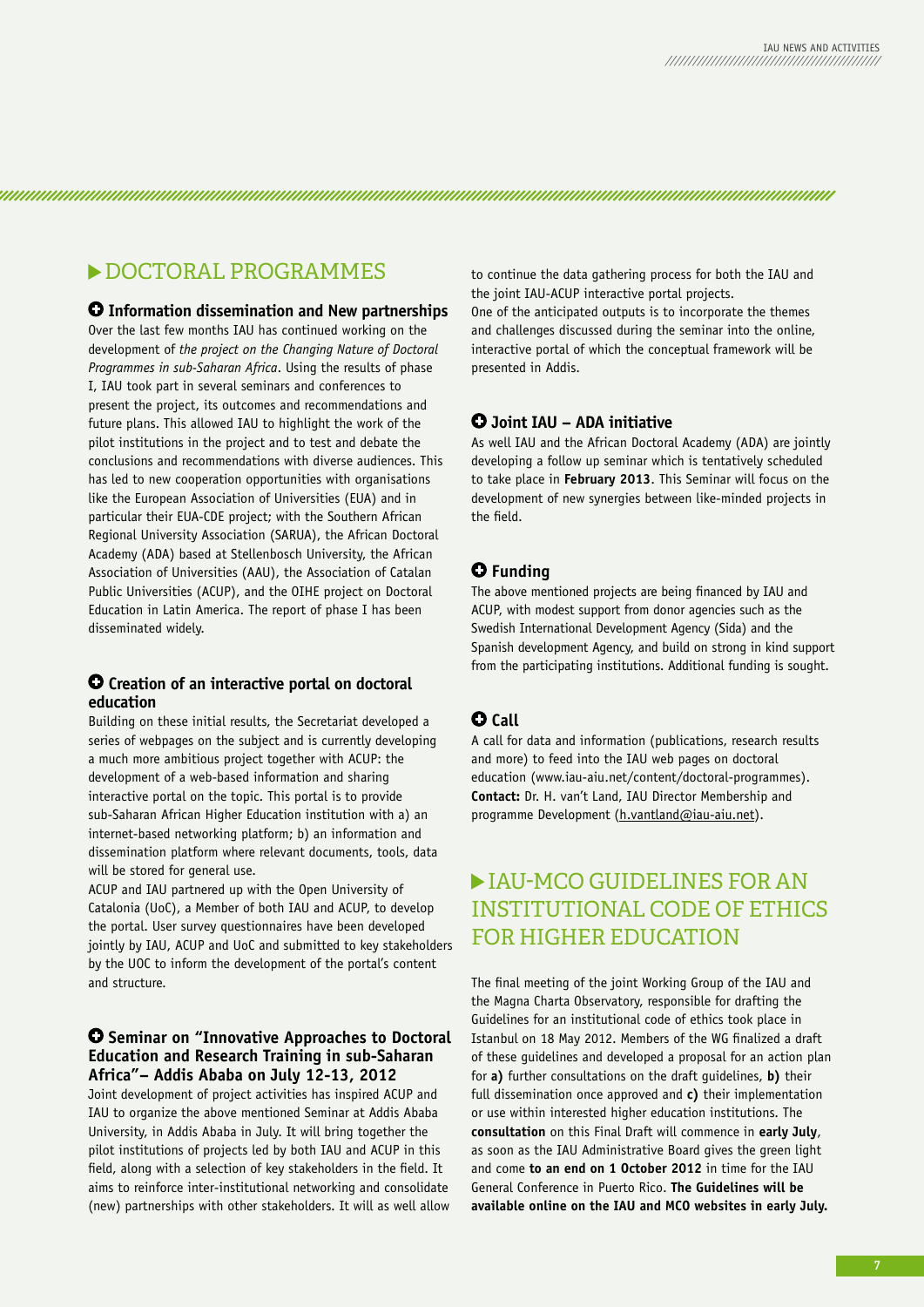## **Other IAU news**

## $\bullet$  **IAU WINS OF THE 2012 ISIC AWARD FOR ITS WORk TO PROMOTE ACCESS TO HIGHER EDUCATION**

*The ISIC Award: Recognising and rewarding leaders in education accessibility* Miami, Florida, 23 May, 2012

Eva Egron-Polak, Secretary General of IAU attended a special gala celebration in Miami, to receive the ISIC 2012 Award.



**"The International Association of Universities was a standout winner for the ISIC**<br>Association, particularly for their *Equitable Access and Success in Quality Higher Edu* Association, particularly for their *Equitable Access and Success in Quality Higher Education* pilot project. This innovative project improves access to education for marginalised students and countries at risk of under representation in the tertiary education system<sup>??</sup>.<br>Martijn van de Veen, General Manager of ISIC.

Martijn van de Veen, General Manager of ISIC.

The ISIC Award was created to 'recognize and reward organizations working on a global scale to reduce social, economic and cultural barriers to education and increase overall access to higher education opportunities'.

"Becoming a student and having fair access to education is a privilege that remains unattainable to numerous people around the world. Education is a human right but in too many countries social and economic barriers make accessing education difficult", said Mr van de Veen, General Manager of ISIC. Mr van de Veen emphasised that "The ISIC Association and our global partners feel it's not only our role to support existing students, but also to contribute to international efforts to ensure individuals who aspire to participate in higher education have the help and resources to enable them to do so".

Eva Egron-Polak said that "The Association is particularly honored to receive this award for work we have undertaken focusing specifically on students. IAU has always been a highly values-based organization, committed to promoting principles of academic freedom, institutional autonomy, and social responsibility. As the importance of the knowledge Society grows, making higher education more inclusive becomes absolutely essential and central to our social responsibility. We are honored to be given this award by ISIC, an association with very similar goals."

The International Association of Universities was selected as the 2012 ISIC Award winner from five admirable finalists including the: Institute of International Education,

Enterprise and University of the People. The Award includes a financial contribution of Euros 20,000 which IAU will use to continue its Equitable Access and Success projects. Read more IAU's work on equitable access and success online www.iau-aiu.net

## **About ISIC**

The ISIC Association is the non-profit organisation behind the International Student Identity Card (ISIC), the only internationally accepted proof of bona fide student status. First established in 1953, the ISIC card is now issued in 124 countries to over 4.5 million students each year, regardless of their nationality, race, gender or religion. ISIC cardholders gain preferential access to 40,000+ products, services or experiences that are relevant in every stage and area of student life. www.isic.org/

## **LES WANT TO ENHANCE** YOUR vISIbILITY?

Bring your programs, projects and other activities to the attention of the broader higher education community in *IAU Horizons*!

For advertising options, please contact r.hudson@iau-aiu.net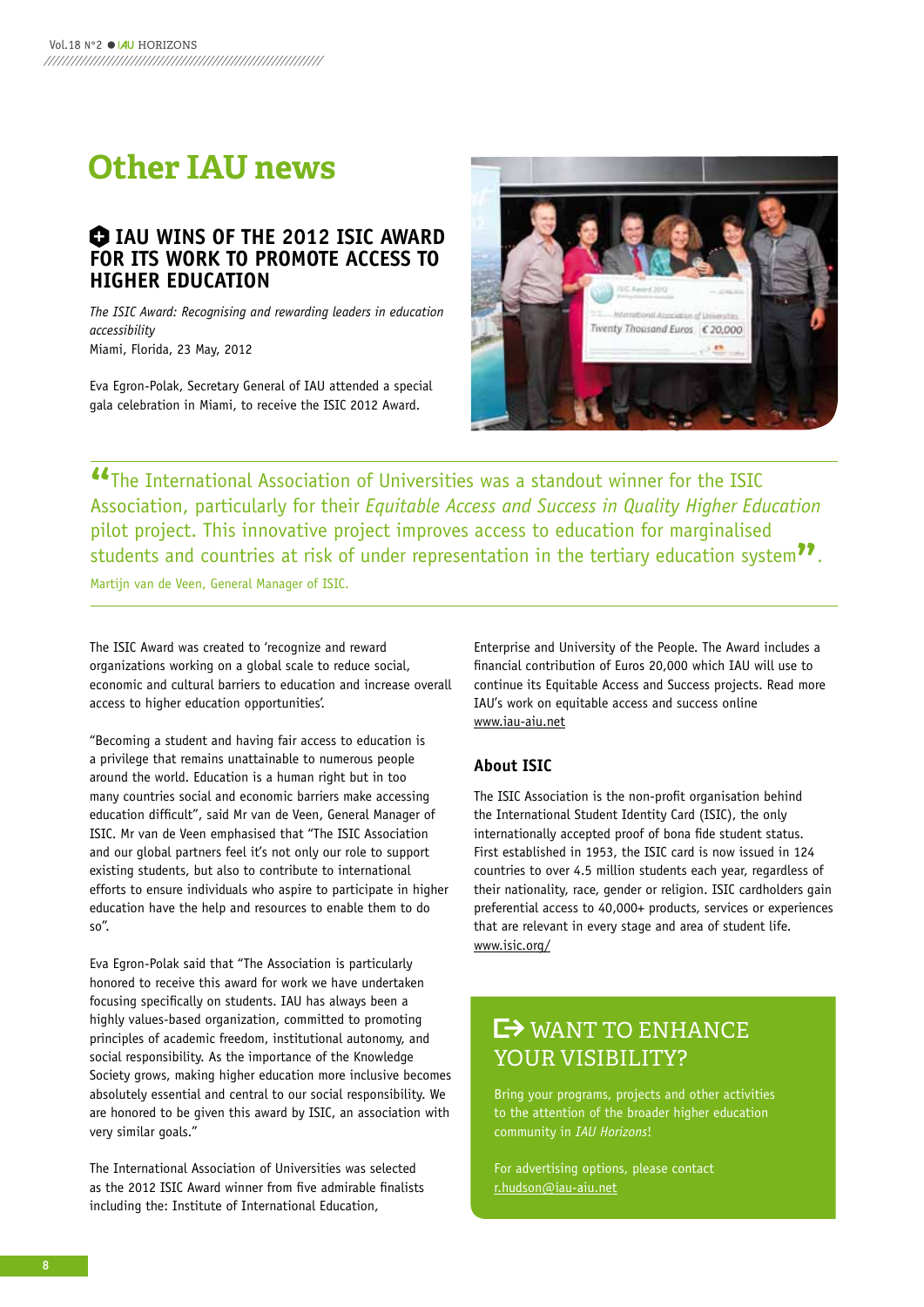## IAU COLLAbORATION ANd NETWORkING

### **Since the latest issue of** *IAU Horizons* **went to press, IAU was represented at the following events:**

| <b>SiS Catalyst Project</b><br>www.siscatalyst.eu                                                                                                                                                            | Liverpool, UK                       | February |
|--------------------------------------------------------------------------------------------------------------------------------------------------------------------------------------------------------------|-------------------------------------|----------|
| <b>Bologna Process - International Openness Working Group</b><br>www.ehea.info                                                                                                                               | Rome, Italy                         | February |
| ADEA 2012 Triennale on Education and Training in Africa<br>www.adeanet.org/triennale/indexang.html                                                                                                           | Ouagadougou,<br><b>Burkina Faso</b> | February |
| Association of International Education Administrators' Annual Conference<br>http://aieaworld.org/events/conf2012.htm                                                                                         | Washington<br>DC, USA               | February |
| For Intercultural Education: the Contribution of the Catholic Universities<br>www.univ-catholille.fr/documents/colloque Unesco web.pdf                                                                       | Paris, France                       | February |
| French Diploma Supplement and Learning Outcomes<br>www.europe-education-formation.fr/agence-evenement.php?eve_id=162                                                                                         | Paris, France                       | February |
| UNESCO Collective Consultation of NGOs on Education for All (CCNGO/EFA)<br>www.unesco.org/en/efa/international-cooperation/collective-consultation-of-ngos/                                                  | Paris, France                       | February |
| <b>UNESCO Executive Board - Committee on International Partners (NPG)</b><br>www.unesco.org/new/en                                                                                                           | Paris, France                       | February |
| AHELO Stakeholders Consultative Group (SCG)<br>www.oecd.org                                                                                                                                                  | Paris, France                       | March    |
| SARUA Vice-Chancellors Dialogue: Growing the Academy: Forging Strategies for Quality<br>Teaching and Scholarship in Southern African Universities<br>www.sarua.org                                           | Johannesburg,<br>South Africa       | March    |
| CODOC International Workshop on Doctoral Education, Leadership and Knowledge Societies:<br><b>Redefining Global Relationships</b><br>www.codoc-project.eu/en/events/workshop-southern-africa/programme (EUA) | Johannesburg,<br>South Africa       | March    |
| The Future of Higher Education Summit, the Guardian<br>www.guardian.co.uk/higher-education                                                                                                                   | London, UK                          | March    |
| Meeting of the Steering Committee for Educational Policy and Practice (CDPPE), Council of<br>Europe - www.coe.int/t/cm/home_en.asp                                                                           | Strasbourg,<br>France               | March    |
| AMUE Workshop on Internationalization<br>www.amue.fr (in French)                                                                                                                                             | Paris, France                       | April    |
| University of Vienna-Austrian Agency for International Cooperation in Education and<br>Research (OeAD), Joint Friday Lectures - http://ctl.univie.ac.at/friday-lectures                                      | Vienna<br>Austria                   | April    |
| <b>Information For All Programme (IFAP)</b><br>www.unesco.org                                                                                                                                                | Paris, France                       | April    |
| European Higher Education Area (EHEA) Ministerial Conference and Third Bologna Policy<br>Forum - www.ehea.info                                                                                               | Bucarest,<br>Romania                | April    |
| Conference of the Americas on International Education (CAEI)<br>www.caie-caei.org                                                                                                                            | Rio de Janeiro,<br>Brazil           | May      |
| The Role of Higher Education in Capacity Building in Developing Countries, CIMO Conference<br>www.cimo.fi                                                                                                    | Helsinki,<br>Finland                | May      |
| NAFSA 2012 Annual Conference and Expo: Comprehensive Internationalization - Vision<br>and Practice) - www.nafsa.org                                                                                          | Texas, USA                          | May      |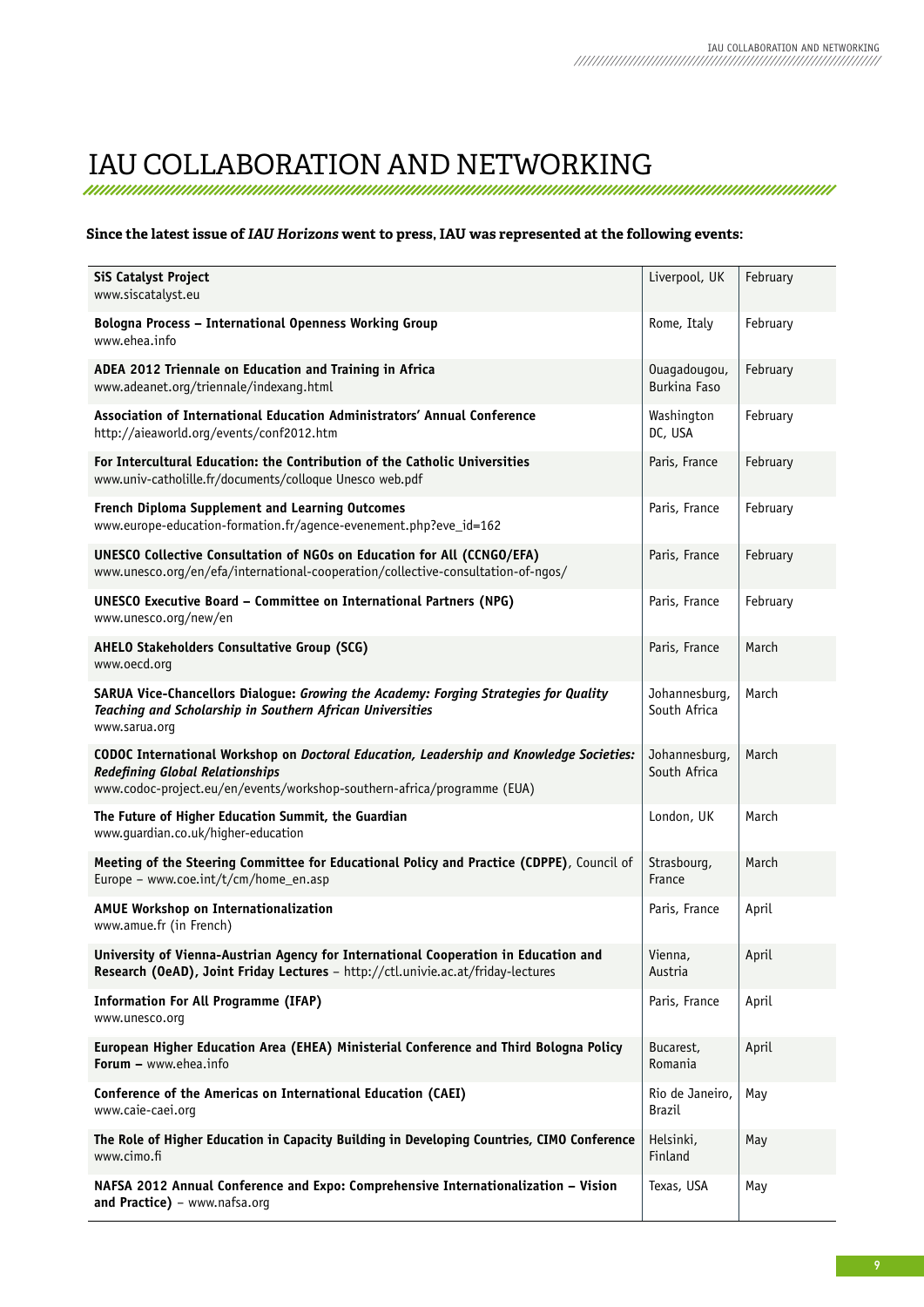## MEMbERSHIp NEWS

**IAU is pleased to welcome new members who joined** 

### INSTITUTIONS

| Daffodil International University,<br>Bangladesh<br>www.daffodilvarsity.edu.bd | Daffodil                                                                  |
|--------------------------------------------------------------------------------|---------------------------------------------------------------------------|
| Sao Paulo State University "Julio de<br>MesquitaFilho", Brazil<br>www.unesp.br | unes                                                                      |
| Free University in Tbilisi,<br>Georgia<br>www.freeuni.edu.ge                   |                                                                           |
| <b>Punjab Technical University,</b><br><b>India</b><br>www.ptu.ac.in           |                                                                           |
| Damghan University,<br><b>Tran</b><br>www.du.ac.ir                             |                                                                           |
| Kyrgyzstan-Turkey Manas University,<br>Kirgyzstan<br>www.manas.edu.kg          |                                                                           |
| Kyambogo University,<br>Uganda<br>www.kyu.ac.ug                                |                                                                           |
| Jönköping University Foundation,<br>Sweden<br>www.hj.se                        | <b>IGNKGFING UNIVERS</b>                                                  |
| Ukrainian Medical Stomatological Academy,<br>Ukraine<br>www.umsa.edu.ua        |                                                                           |
| <b>Wheelock College,</b><br><b>USA</b><br>www.wheelock.edu                     | WHEELOCK<br>COLLEGE                                                       |
| <b>IAU OBSERVER</b>                                                            |                                                                           |
| University College of Applied Sciences,<br>Palestine                           | لكلية الحامصة للعلوم التطييقية<br>Liniversity College of Applied Sciences |

## IAU ORGANISATION

**NAFSA:** Association of International Educators www.nafsa.org

## **NAFSA**

## IAU ASSOCIATES

### **Dr. Eric zimmerman,**

www.ucas.edu.ps

Academic Secretary and Director of Research & Internationalization at Interdisciplinary Center herzliya (IDC), Israel

### **Mr. George Tillman,**

George Tillman Consulting/Expert-Conseil, Canada

## **Changes at the IAU Secretariat**

**Geneviève Rabreau**, Manager of Reference Publications, retired after over 20 years of much valued service at IAU. We would like to thank her for all her work and wish her well. She has been succeeded by **béatrice Inglisian**, who took up post on 1 June 2012.

**Isabelle Devylder**, Programme Officer, recently left IAU to take up a new post in Cambodia with UNDP, and has been succeeded by **Elodie boisfer**, former Executive Assistant, who will take on the role of Programme Officer responsible for IAU's LEADhER programme, as well as continuing to work with the Secretary General on projects related to improving equitable access and success in higher Education, one of IAU priority themes. She will also help coordinate the logistical the preparations for the upcoming IAU General Conference. We would like to wish both Isabelle and Elodie every success in their new posts.

**Trine Jensen** joined IAU in mid-April as the new Executive Assistant. She will be coordinating IAU Board and Executive Committee meetings and will also be working on IAU Membership with Dr Hilligje van't Land.

The IAU is also pleased to welcome two interns: **Thibaut Mittelstaedt**, to work on the development of a web portal on sustainable development; and **Maren larsen**, to work on the doctoral programmes project, with Dr van't Land.

## **+ EU-DRIVERS CONFERENCE, Brussels,**

20 September 2012, Universities and Regional Innovation: From Policy to Practice – Building Capacity for Collaborative Partnerships

This one-day conference will focus on the challenges involved in building and sustaining successful cross-sectoral partnerships between academia, business and public agencies to support regional innovation. The positive impact of effective regional cooperation on economic growth, employment and social stability is well known everywhere. Capacity building for collaborative partnership as well as strong leadership to bring together regional stakeholders behind a common regional strategy is "the" critical step for regional success. www.eu-drivers.eu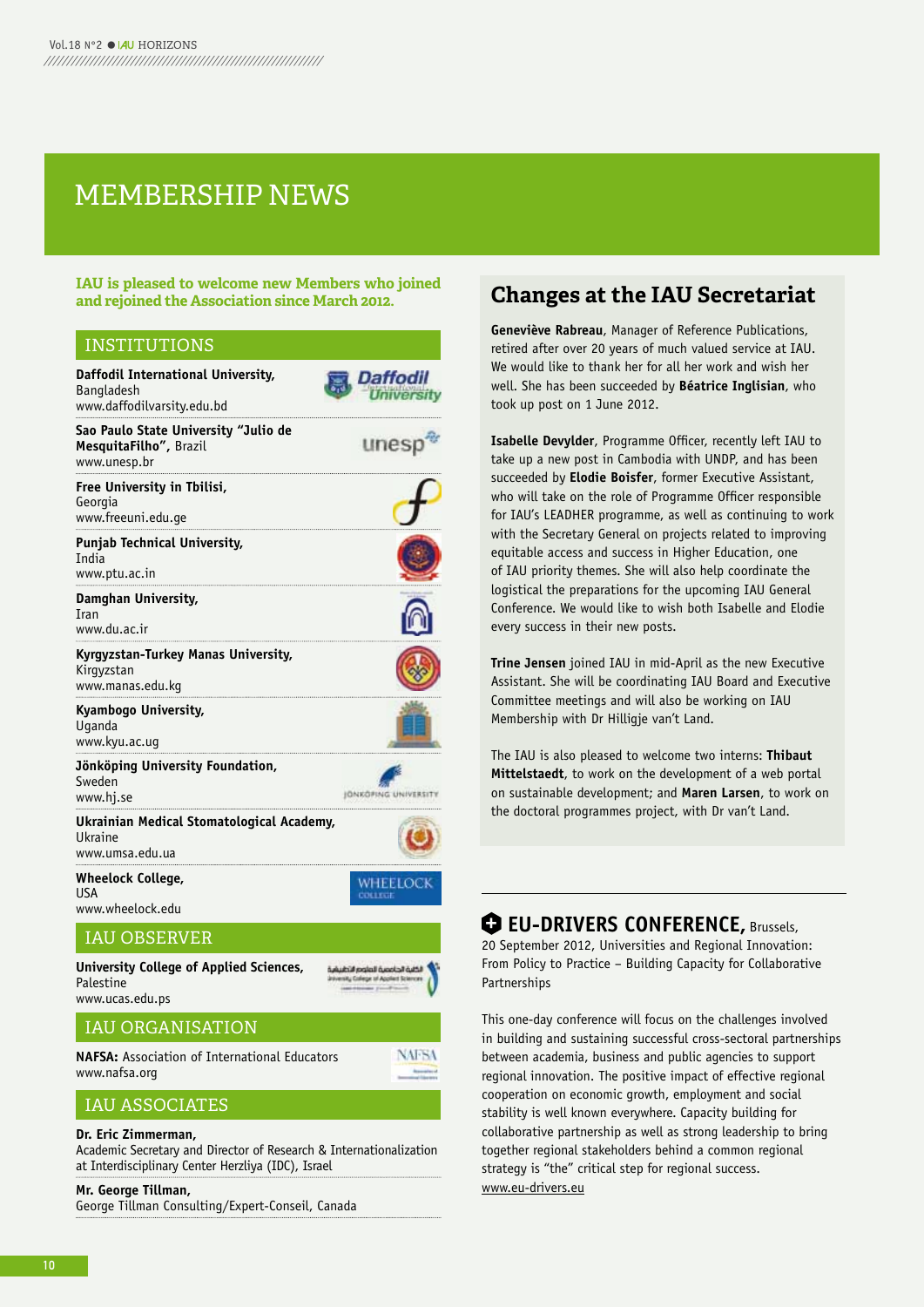## $\bullet$  **MAGNA CHARTA OBSERVATORY**



On 20 September 2012, the Magna Charta Observatory will convene its Annual Conference in Bologna, Italy to commemorate the 24th anniversary of the Magna Charta Universitatum and hold a **Conversation on Intellectual Freedom: Magna Charta Universitatum Then and Now.** The Conference will focus on the role and relevance of the Magna Charta principles for modern universities through round-table discussions among invited speakers and interactive sessions with the plenary.

To register for the Annual Conference or to apply to become a signatory of the Magna Charta Universitatum, please visit: www.magna-charta.org

The Magna Charta Observatory is pleased to announce the appointment of **Mrs Anna Glass as Secretary General**. Mrs Glass is an academic and professional administrator in the field of higher education. An American citizen, Mrs Glass has pursued a career throughout Europe and has served as expert or senior-level administrator for UNESCO; Eurydice; the Austrian Federal Ministry of Education, Science and Culture and the Salzburg Global Seminar. In her capacity as Secretary General, Mrs Glass works to promote the fundamental principles of higher education at universities around the world.

### **IAU Secretary General Accepts a Seat on the Magna Charta Observatory Council**

Prof. Ustun Erguder, President of the Magna Charta Observatory, after a unanimous decision by the Council, invited Eva Egron-Polak to join the 15-person Council for a term of four years, starting this September. The IAU Secretary General's presence on the Council will reinforce the already strong cooperation between the two organizations which have established a Joint Working Group chaired by Prof. Pier Ugo Calzolari, IAU Vice President and former Rector of the University of Bologna, Italy to draft international *Guidelines for an Institutional Code of Ethics in Higher Education*.

## **In Memoriam**

### **Professor Wataru Mori** (January 1926 – April 2012)

It is sad to know that Professor Wataru Mori is not with us, anymore. With Prof. Mori, the IAU and the whole international academic community lost a good friend and supporter. Wataru Mori (IAU Vice-president, 1990-1995, and President, 1995-2000) was the first IAU president from Asia and the Pacific. he always came across as a wise man, who dedicated his life to the advancement of knowledge, in particular knowledge that could contribute to a better health and quality of life of people. It was during his presidency that the administrative 'cycle' of IAU – the time in between General Conferences – was reduced from five to four years and that the frequency of the IAU conferences was increased to one thematic conference every year. IAU thus improved its visibility and services to its members. In addition, IAU started to develop projects for and with its members on topics like internationalization, sustainable development, institutional autonomy and academic freedom. As vice-president, it was a pleasure for me to work with president Mori on change IAU and strengthening its capacity to engage with the challenges of the 21<sup>st</sup> Century.

To his international activities Prof. Mori brought an extensive expertise gained over a long period in Japan as a medical doctor, scientist, university administrator, and, in a way, also as a politician. he graduated from the Faculty of Medicine of Todai, Tokyo University. he left Japan to study at Yale (1956-59) and at Cambridge (1966-67). Eventually, he became the Dean of his School of Medicine (1981-83) and the President of Tokyo University (1985-87). he was among others a member of the Science Council of Japan (1988-91) and the President of the Japanese Association of Medical Science (1992-98). he also received the highest distinctions in his own country, such as the Grand Cordon of the Order of the Sacred Treasure (2001) and the Order of Culture (2003). In Germany he received the "Grosses Verdienstkreuz mit Stern und Schulterband" (1996). Prof. Mori was interested in a wide range of topics. For instance, when I became Rector at UNU, Japan, in 1997, he chaired a committee of the Japanese parliament to identity the best site for a future new capital of the country. he, indeed, will be remembered with gratitude by many in Japan and the world.

*By Hans van Ginkel, Former Rector UNU (1997-2007), IAU, Vicepresident, 1995-2000 and President, 2000-2004*

## $\bullet$  **CBIE-BCIE CALLS FOR PAPERS FOR 46TH ANNUAL CONFERENCE:**

The Canadian Bureau for International Education (CBIE) – an IAU Member Organisation – invites you to take part in its upcoming Conference. Taking place in Montreal November 4-7, 2012, the conference will see participants share best practices, debate the most recent developments, learn about the latest trends, opportunities and challenges, and explore new ideas on what it takes to be world leaders in international education.

To view the programme and to register, please go to: www.cbie-bcei.ca/2012-conference

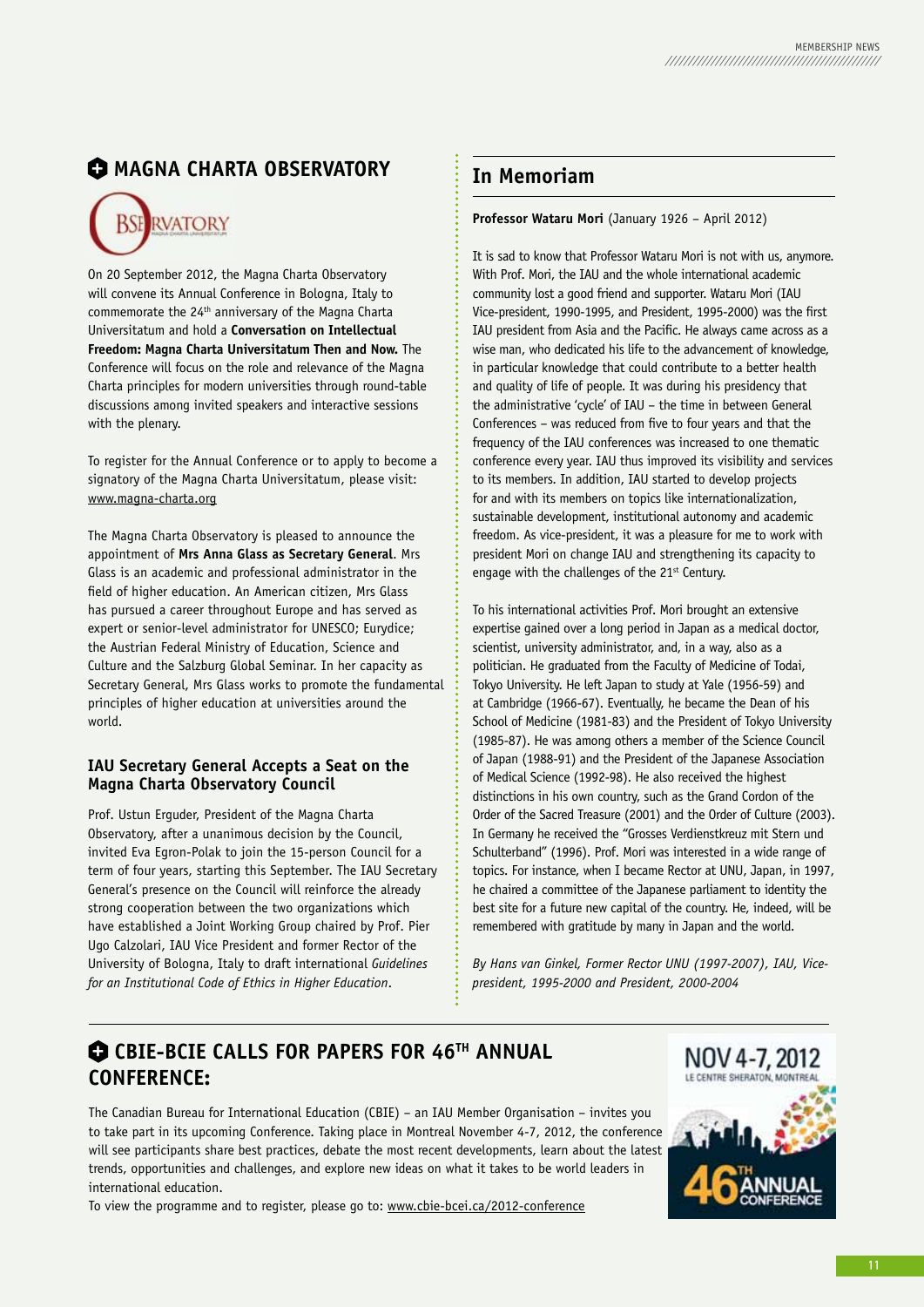## **SPECIAl REPORT**

## **IAU at the EHEA Ministerial Conference and Third bologna Policy Forum**

*Bucharest, Romania, 26-27 April 2012*

The IAU Delegation, headed by Prof **Pornchai Mongkongvanit**, *IAU Board Member and President Siam University Thailand*, took an active part in the third BPF which focused on "Beyond the Bologna process: Creating and connecting national, regional and global higher education spaces". Prof Mongkongvanit spoke in the BPF Information and mutual exchange session on the Bologna Process – A Catalyst for Reform in other regions? and presented the integration processes being developed in the ASEAN Region and the impacts these have for the universities. he much welcomed and stressed the importance of BPF policy dialogue and cooperation between the EhEA and partners in other regions of the world (see special report below). The session was introduced and chaired by Dr **Hilligje van't land**, *IAU Director Membership and Programme Development.*

As well, the text *on Public responsibilities for and of Higher Education Institutions* developed jointly by the Council of Europe and IAU was introduced by both Dr van't Land and **Sjur bergan**, Council of Europe in the session chaired by Armen Ashotyan, Minister of Education and Science, Armenia, and which gave way to a lively discussions, confronting divergent views, on both responsibilities *of* and *for* hE today.

At the end of the Forum, a common statement was adopted covering the main themes addressed. The statement and all background documents can be downloaded on the EhEA Conference website (www.ehea.info/). The next Bologna Process Ministerial Meeting will take place in Armenia in 2015.

**How the bologna Process affects the ASEAN integration of Higher Education, and the lessons learned from the EHEA Ministerial Conference and Third bologna Policy Forum (bPF) in bucharest**, *Special Report by* **Pornchai Mongkhonvanit**, *President Siam University, IAU Administrative Board and* **Michael Slater***, BBA student, Siam University, Thailand*

The Bucharest Conference and Forum provided for a great opportunity to better understand the Bologna Process and learn more about its 46 members. As head of the IAU delegation, and President of Siam University in Bangkok, Thailand, it was energizing to learn and reflect about the developments, challenges, and success faced by higher education in Europe.



These provide useful examples of how the principles of Bologna Process could be adopted strategically in the development of the ASEAN Community, the economic gateway to Northeast Asia.

The Association of Southeast Asian Nations (ASEAN) are in the process of developing the ASEAN Economic Community (AEC) and aim to increase the mobility of people, capital, and goods by reducing tariffs and processes within its borders. All 10 member countries, Brunei Darussalam, Cambodia, Laos, Myanmar, Malaysia, Philippines, Singapore, Thailand, Vietnam, and Indonesia, believe in its importance, and agree that the goal is to have the AEC in place by 2015. The AEC will consist of a population of over 600 million, and is one of the largest consumer and production bases. The AEC not only promotes economic integration; it as well aims at expanding the ASEAN Borderless knowledge Base. Despite the global recession, Asia's economy is growing strong; unemployment rates are low (less than 2% in Thailand for instance), and there is a big increase in the industries of production and technology. This regional economic growth has become referred to as the *"fulcrum of world power"* according to U.S. Secretary of State, hillary Clinton.

AEC 2015 is designed to narrow societal gaps and enrich future generations. Future generations are today's and tomorrow's student graduates. A key component to 'AEC 2015' is the integration of social and economic systems, big or small. There is a growing need for specialized education in technology and well-rounded economic professionals. Higher education has a crucial role to play to ensure sound economic growth for a sustainable future. The benefits of creating a higher education space in Southeast Asia include: greater mobility, widening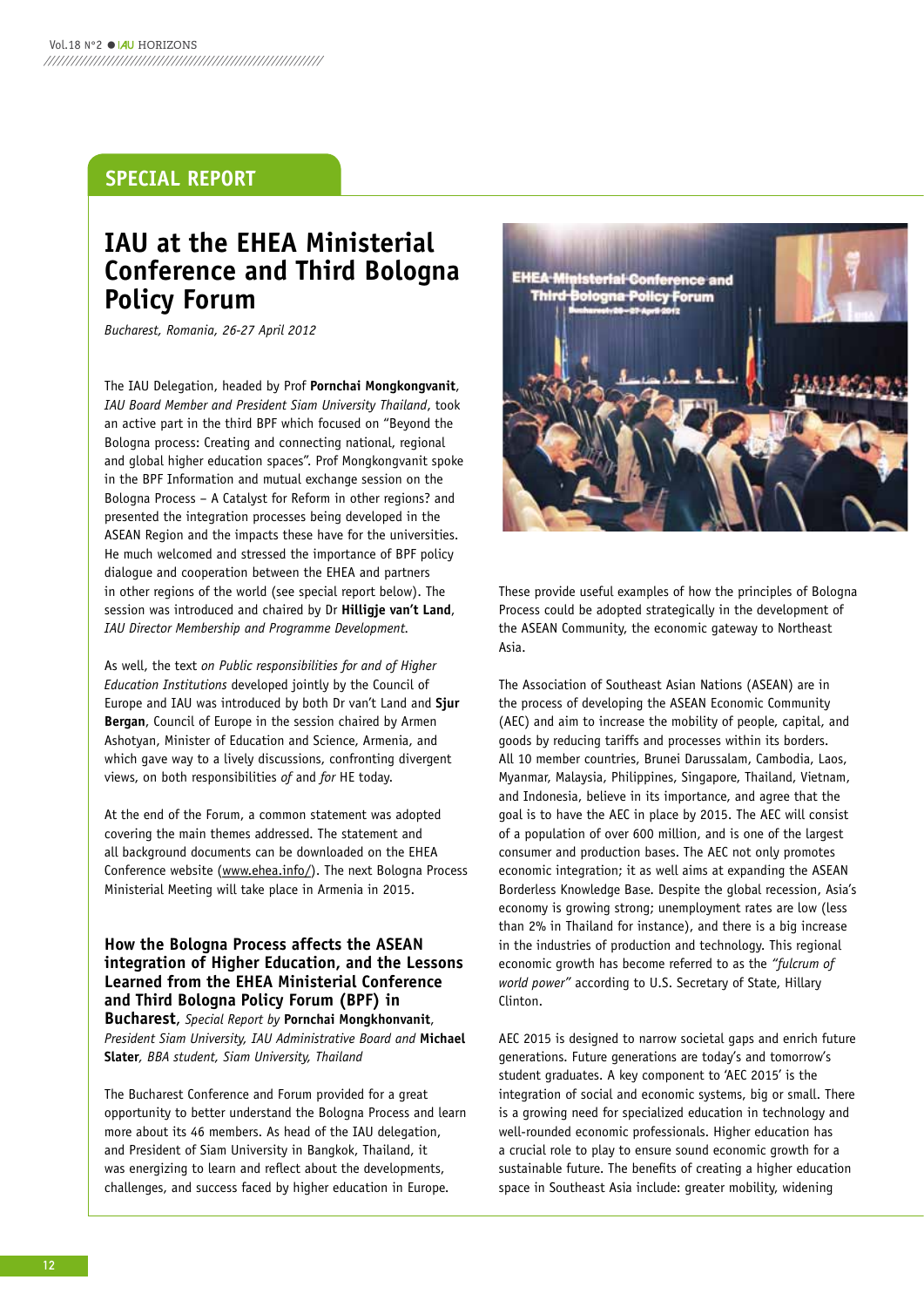

access and choices, academic and research alliances, collaboration on "knowledge economy" and on human capital investment. With Cambodia and Myanmar opening their borders to foreign investments and reducing border crossing procedures, stability and peace in the region is on the rise. It is an opportune time to develop this regions higher education knowledge base for its sustainability. The ASEAN region has made progress in developing its networks and associations with international organizations. Quality assurance agencies for higher education are being developed in almost all ASEAN member countries, thus shaping Quality Frameworks for each country; however, more focus on better coordination between these members is required along with a target achievement date.

In addition to government procedures, **we believe that Associations like the IAU and/or the Association of Universities of Asia and the Pacific (AUAP) should help design a collaborated roadmap or set of guidelines for higher education institutions. In order to create a strong foundation to achieve the above mentioned goals, more cooperation and exchange between the USA, Europe, and ASEAN is needed**.

Economically, ASEAN's future depends on the education of today for the gains of tomorrow, and working collectively is essential for creating better societies for all. The creation of one coherent ASEAN higher education 'area' for its 12 million students is developing rapidly. **It is now time to begin laying the groundwork for the future, and to foster student's active participation in the process in order to harness the complete potential of the ASEAN Process**, and as soon as the initial framework and goals are in place, campaigning to students should begin to develop awareness and teach the benefits of this process.

**HIGHER EDUCATION** and the **GLOBAL**<br>**AGENDA** Alternative<br>Paths to

> $14^{\circ}_{\rm GENERAL}$ **CONFERENCE**

the Future

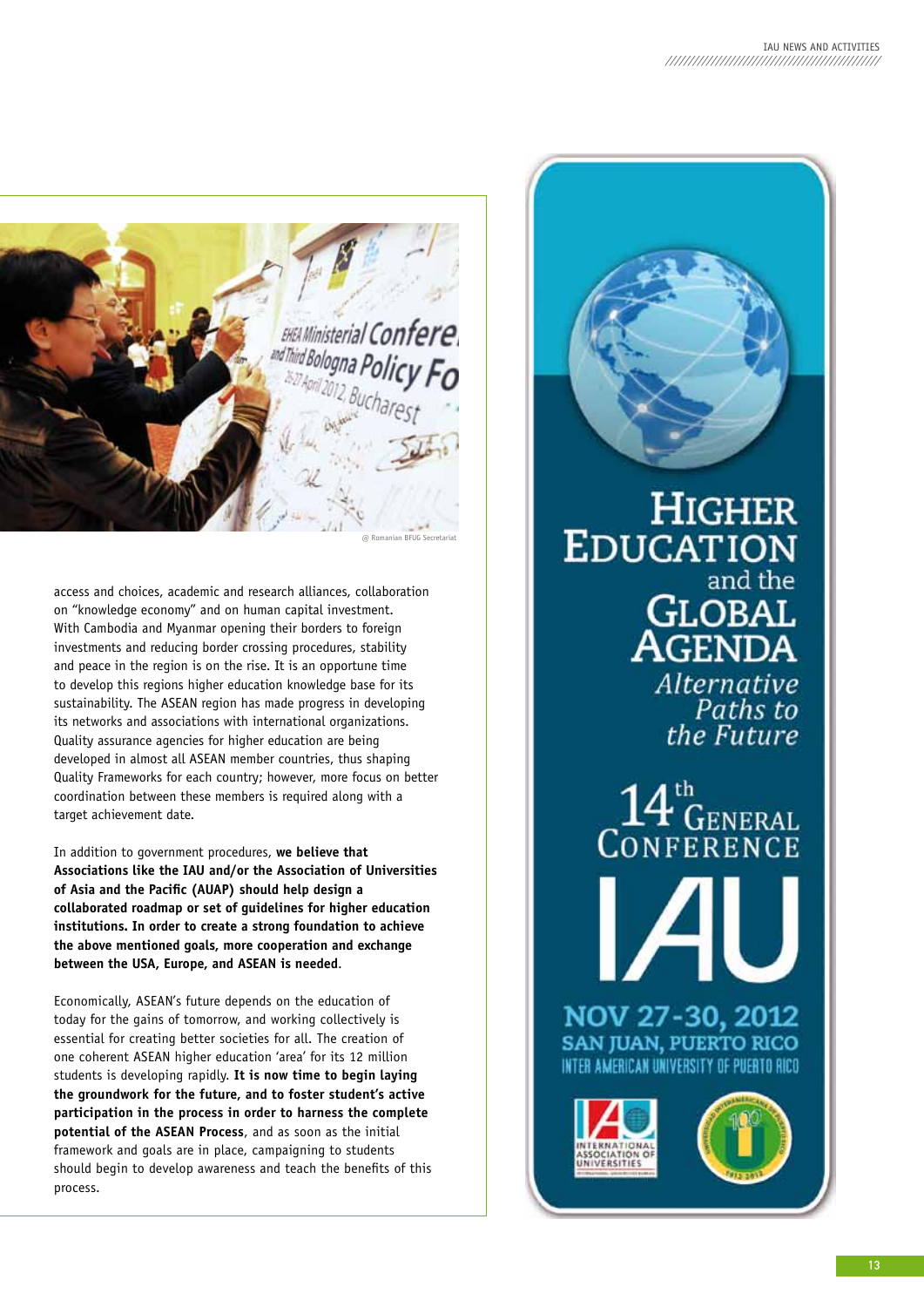## **IN FOCUS** The Contribution of Higher Education to Sustainable Development

## **P15**

**Introduction**, *by H. van't Land, IAU Director Membership and Programme Development, and D. Tilbury, University of Gloucestershire, UK*

- 01 **UN Decade of Education for Sustainable Development – less than Three years to Go**, *by A. Leicht, UNESCO*
- 02 **UNESCO chairs for (higher) education for sustainable development**, *by G. Michelsen, and M. Rieckmann, UNESCO Chair in Higher Education for Sustainable Development, Leuphana University Lüneburg, Germany*
- 03 **International Association of Universities' role in promoting SD**, *by H. van't Land, IAU, France*
- 04 **COPERNICUS Alliance Promoting transformative learning and change for sustainability in higher education**, *by I. Mulà, C. Mader, and D. Tilbury, COPERNICUS Alliance*
- 05 **Advancing research on ESD The work of the ESD Research Centre (ESDRC), Rikkyo University**, *by O. Abe, Rikkyo University K. Nomura, Nagoya University, Japan*
- 06 **African higher education in the 21st century**, *by Heila Lotz-Sisitka, Rhodes University, South Africa*
- 07 **Engaging Higher Education Institution in Education for Sustainable Development: the Role of Regional Centres of Expertise on ESD***, by Zinaida Fadeeva, United Nations University Institute of Advanced Studies (UNU-IAS)*

## **P21 leadership, Management & Institutional Development**

- 08 **Institutional and leadership Development in Higher Education**, *by Dzulkifli A. R., IAU Vice President and Albukhary International University, Malaysia*
- 09 **Spanish universities' commitment to sustainability***, by A.M. Geli Ciurana and J. Benayas del Alamo, CADEP-CRUE, Spain*

10 **The Sustainable Futures leadership Academy (SFlA)***, by G. Scott, Australia, L. Sharp, USA, and D. Tilbury, UK*

## **P24 Education, Curriculum & Professional Development**

- 11 **Hokkaido University's Contributions to Create a Sustainable Society***, by T. Hondoh, Hokkaido University, Japan*
- 12 **Czech Multi-media Toolkit for SD Oriented University learning in Networks***, by J. Dlouhá, Charles University Environment Centre, Czech Republic*
- 13 **Energy Efficiency as a key theme of Sustainable Development in Central Asia***, by T. Shakirova, M. Olar, the Regional Environmental Centre for Central Asia (CAREC), Kazakhstan*
- 14 **Quality and Education for Sustainability: Dialogue, Strategy and Professional Development***, by A. Ryan and D. Tilbury, University of Gloucestershire, UK*

## **P27**

## **Research**

- 15 **Research Capacity in the South: A key to Sustainable Development***, by T. Breu, U. Wiesmann, A. Zimmermann, and K. Herweg, Centre for Development and Environment, University of Bern, Switzerland*
- 16 **A Taste of Spice: The Role of Research Higher Degree Students in Contributing to ESD Policy and Practice***, by L. Ryan, Griffith University, Australia*

- 17 **The Universidad veracruzana meets the challenges of regional sustainability***, by E. J. González-Gaudiano, Universidad Veracruzana, Mexico*
- 18 **Engaging Universities in Education for a Sustainable China – Experience of Shangri-la Institute for Sustainable Communities***, by Y. Liu, and A. Constable, Shangri-la Institute for Sustainable Communities, China*

19 **A Community-Centred Approach to Education for Sustainable Development***, by Lorna Down, University of the West Indies, Jamaica*

## **P30 Campus Greening**

### 20 **Green Campus Movement in korean Higher Education***, by E.S. Shin, Korean Association for Green Campus Initiative (KAGCI), Korea*

- 21 **What is the role of government agencies in changing campuses towards sustainability? A case study of the Higher Education Funding Council for England***, by J. Simpson, Higher Education Funding Council for England, U.K.*
- 22 **Transforming our universities into sustainable development labs opened to the world***, by A. Webster, and V. Bisaillon, University of Sherbrooke, Canada*

- 23 **Students' Grassroots Sustainability Programs – the work of World Student Community for Sustainable Development (WSCSD) and Student for Global Sustainability – University of Nairobi (SfGS-UoN)***, by O. N. Otieno, World Student Community for Sustainable Development (WSCSD), Kenya*
- 24 **be informed, get involved, make a difference – oikos Student Entrepreneurship for Sustainability***, by J. Hamschmidt, oikos foundation for economy and ecology, Switzerland*

### **P34 Indicators for Progressing Sustainable Development across the University Sector**

- 25 **STARS an AASHE Assessment Initiative***, by P. Rowland, Association for the Advancement of Sustainability in Higher Education (AASHE), U.S.A.*
- 26 **A new way of liFE for sustainability reporting***, by J. Brannigan, ESD Consulting Ltd, U.K.*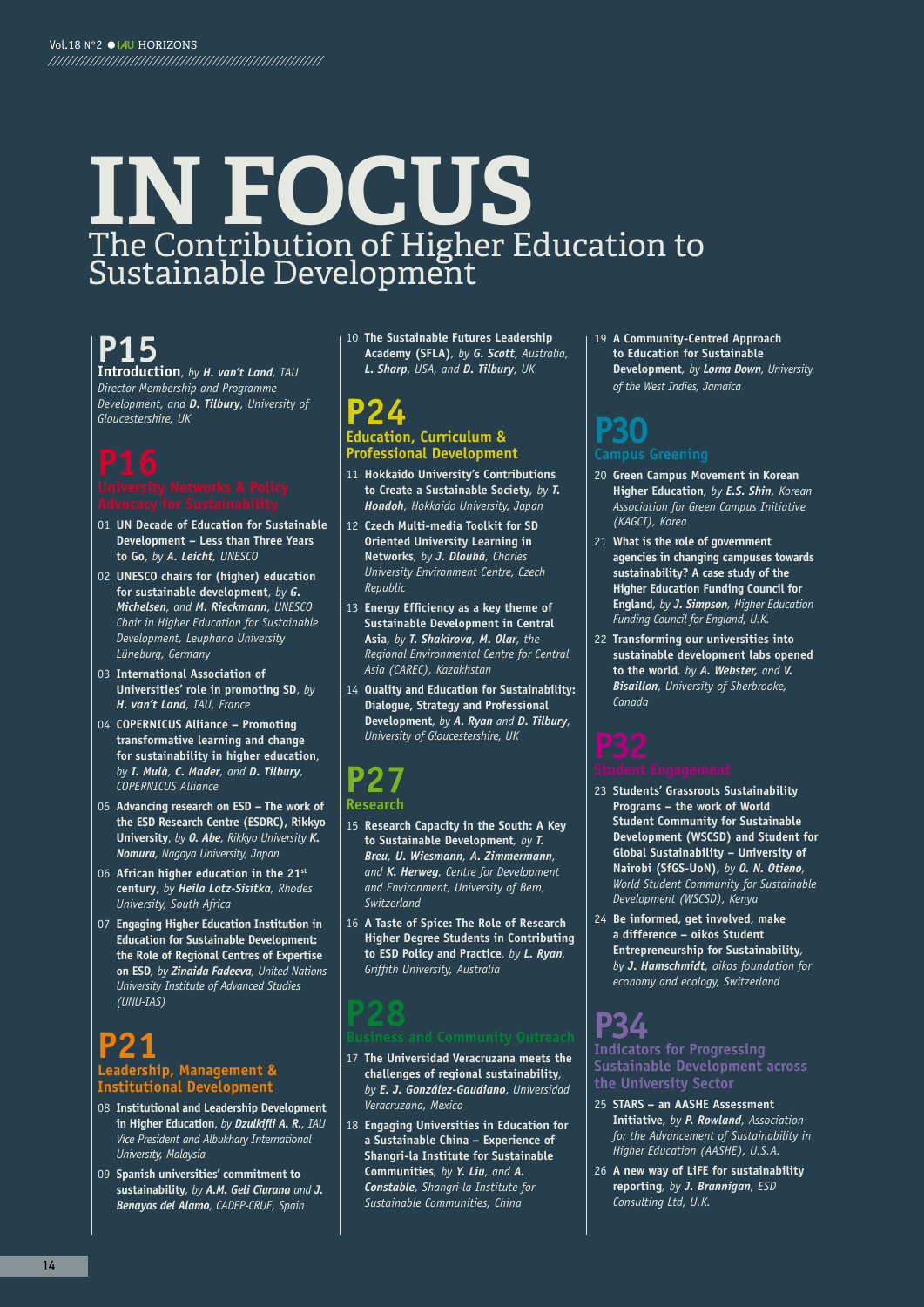## **The Contribution of Higher Education to Sustainable Development – An introduction**



*by Hilligje van't Land, IAU Director Membership and Programme Development (h.vantland@iau-aiu.net), and Daniella Tilbury, University of Gloucestershire, UK (dtilbury@glos.ac.uk)*

**The concept of sustainable development has evolved** quite substantially since it was first introduced some decades ago. Many have spent time defining it, believing that this would make it easier to take it up and implemen quite substantially since it was first introduced some decades ago. Many have spent time defining it, believing that this would make it easier to take projects to test out practices but also to inspire action and commitment across stakeholder groups. Time has shown that higher education institutions are seeing the relevance of this agenda but also that they have often struggled to locate it in the right 'place' within the institution's mandate and various practices, including teaching, research, and management. Until recently much activity has remained in the fringes of the tertiary education.

Recently the attention has shifted from Sustainable Development to ESD (education for sustainable development) as Universities see the criticality of embedding sustainability into its core business – education. In parallel, sector commitments have been revisited and reoriented by University Leaders with climate change, coming to the fore-front of dialogues in this area. Parallel to these movements we see greater expectations from students, communities, government, business and industry and other stakeholders as they ask questions regarding the role currently played by higher education in the transition towards a more sustainable future.

The following 26 articles present the reader with a rich set of briefs explaining the diversity of actions undertaken around the world in the fields of policy advocacy, leadership and management, education and curriculum reform, research, outreach, campus greening, student initiatives, and includes an insight to a selection of assessment tools developed to measure reforms and innovation at all levels.

What is stressed by the many authors, whom we thank for their valuable contributions to this issue of horizons, is that higher education is not standing still; on the contrary. Higher education is moving ahead challenging unsustainable practices and innovating for more sustainable futures.

The current global economic crisis may have contributed in some way to this deeper commitment: some indeed see it as an extra push for rethinking, redefining, 'refounding' the way universities teaching and research is being done. Yet at the same time the crisis are as well often used as an excuse to not 're-think' but to 're-duce' what is being taught, when courses and/or programmes are labelled as 'economically not viable'. Better address the challenges humanity and the world face requires students to benefit from interdisciplinary rich programmes. Excessive streamlining can only be detrimental and, in the end, counterproductive.The papers stress the need for more visionary leaders who can foster and sustain initiatives at all levels. Change management is a huge task, implementing it requires much effort, but it is a task worth pursuing: tools are available; staff is receptive and available and students are eager to get more involved and take it up. The complexity of this agenda means that not only can it be carried out by visionary leaders, they will only success if all – funders, legislators, supporting agencies, trade unions, employers, local communities as well as staff and students – are being engaged in rethinking higher education and in reorienting systems and practices towards sustainability.

The Rio+ 20 Summit will take place as this issue will come off the press. We hope that this magazine along with other initiatives lead by higher education stakeholders will once more make the case for what Higher Education stands for: building equitable, future-facing, innovative and intellectually challenging societies for all. higher Education must take responsibility as well as carve more responsible pathways for the communities it serves so that people and planet are not exploited in the development process.

## **OpEN CAll – gET INVOlVED!**

IAU Members are invited to sign onto the People's *Sustainability Treaty on Higher Education Towards Sustainable Development* which is one of the 13 treaties which have so far been drafted to complement the Rio+20 Summit. This Treaty process is led by the Copernicus Alliance under the leadership of **Daniella Tilbury**, President, and drafted in collaboration with the IAU and other organisations from around the globe.

To read more about this please go to page 37

To get involved and become a signatory, please go to: http://sustainabilitytreaties.org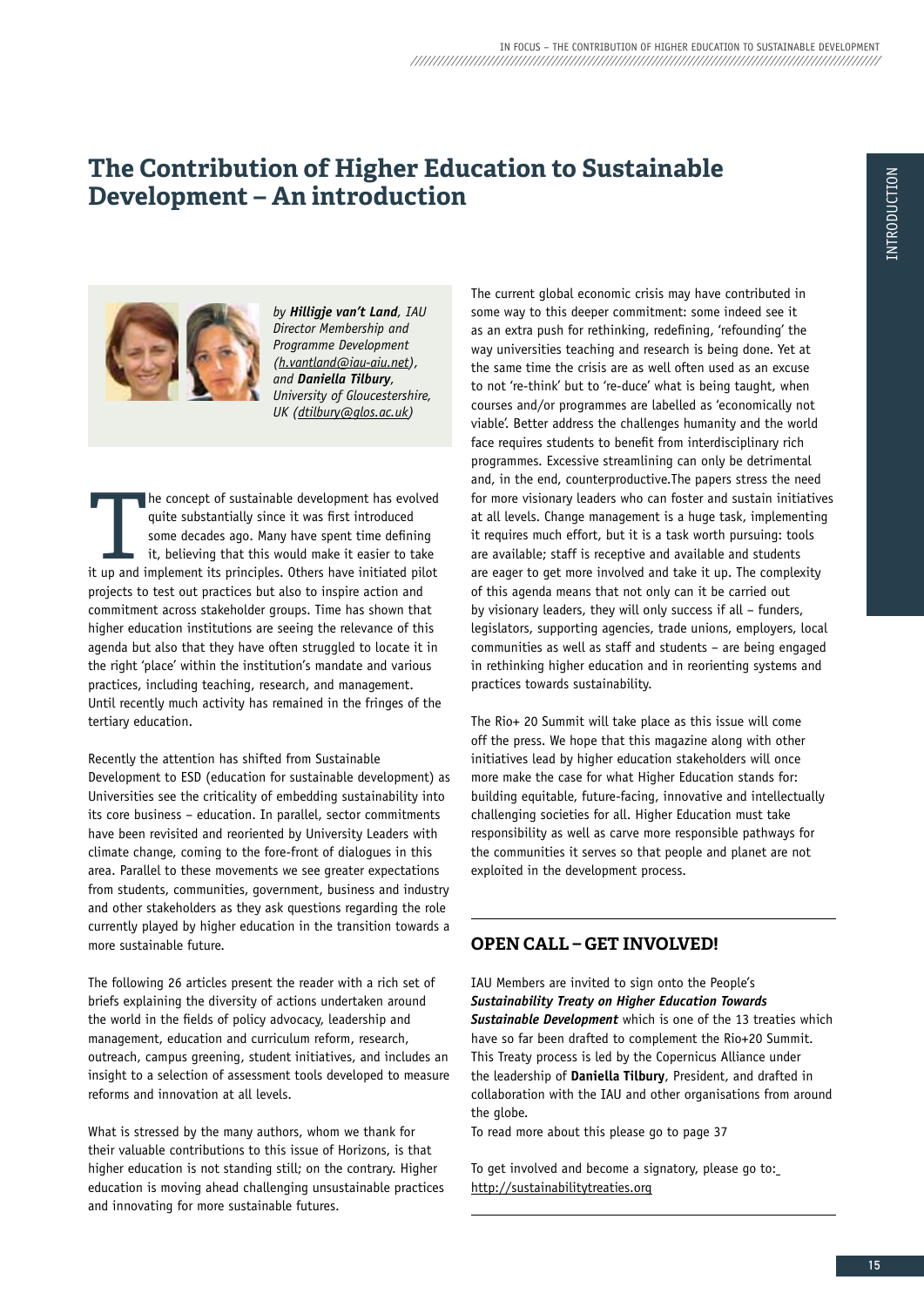## **<sup>01</sup> UN Decade of Education for Sustainable Development – less than Three Years to go**



*by Alexander Leicht, Chief, Section of Education for Sustainable Development, UNESCO Paris, France (a.leicht@unesco.org)*

"Sustainable development cannot be achieved by technological solutions, political regulation or financial instruments alone. Achieving sustainable development requires a change in the way we think and act … Only education and learning at all levels and in all social contexts can bring about this critical change" *(From Green Economies to Green Societies, UNESCO 2012)*. This is one of the key messages of UNESCO for the UN Conference on Sustainable Development, the Rio+20 Earth Summit, in June 2012, and also a fundamental premise of the UN Decade of Education for Sustainable Development (DESD, 2005-2014; www. unesco.org/education/desd). The UN Decade, for which UNESCO is the lead agency, aims at providing everyone with the values, skills and knowledge needed for sustainable development. This means that existing education needs to be fundamentally reoriented. key sustainable development issues such as climate change must be integrated into education, and teaching and learning must be action-oriented, learner-centred and promote critical thinking skills.

Well into the second half of the DESD, myriads of activities are underway by UNESCO Member States, non-governmental organizations and other stakeholders. Learning for sustainable development is advancing rapidly, is increasingly diverse and is making important contributions to quality education, as the second of three reports UNESCO publishes during the DESD reveals. The report will be launched at the Rio conference. Furthermore, ESD is increasingly present in global debates on education and sustainable development. The recent report of the United Nations Secretary-General's high-Level Panel on Global Sustainability (see: www.un.org/gsp/report ), for example, emphasizes the importance of ESD.

Nevertheless, ESD is far from being fully integrated into education at national and international levels. Individual projects, as excellent as many of them are, frequently remain to be scaled up. higher education institutions can play a crucial role in this endeavour. They educate teachers and future decision-makers, they function as think tanks for future oriented solutions, and can thus help set the agenda in their communities and countries. A number of UN partners and university networks are highlighting the responsibility of higher education institutions in the lead-up to Rio by a joint

Declaration on higher Education for Sustainable Development to which universities are invited to sign up. The initiative is accessible through the website of the Rio+20 Summit (see: www.uncsd2012.org/hEI).

As the DESD comes to an end in 2014 and the Millennium Development Goals as well as the Education for All objectives approach their target date in 2015, it will be crucial to position ESD as a key element of the post-2015 agenda. UNESCO and its partners must make the evidence-based case that integrating sustainable development is crucial for quality education and that ESD is equally indispensable for achieving the objectives that the global community will set itself at Rio. To achieve sustainable development and ensure that education is meaningful, ESD is not an option, but a must.

### **Higher Education for Sustainable Development: Rio+20 Declaration**

On the occasion of the United Nations Conference on Sustainable Development (UNCSD), Rio+20, UNESCO – together with other UN agencies – invites leaders of higher education institutions from around the world to sign a Declaration that would commit them to developing sustainable practices. IAU endorsed the process on behalf of its Members and invites them to consider signing it as well.

http://rio20.euromed-management.com/

## **<sup>02</sup> UNESCO chairs for (higher) education for sustainable development**



*by Gerd Michelsen, Chair Holder (michelsen@uni. leuphana.de), and Marco Rieckmann, Executive Coordinator (rieckmann@uni.leuphana.de), Leuphana University Lüneburg, Germany* 

Universities play an important role for facilitating sustainable development by addressing sustainability through their core functions of education, research and outreach. They form an important link between knowledge generation and knowledge transfer to society both by educating future decision-makers and through societal outreach and service. During the last years, universities from around the world have initiated activities in higher Education for Sustainable Development (hESD), and various hE associations and networks, such as IAU,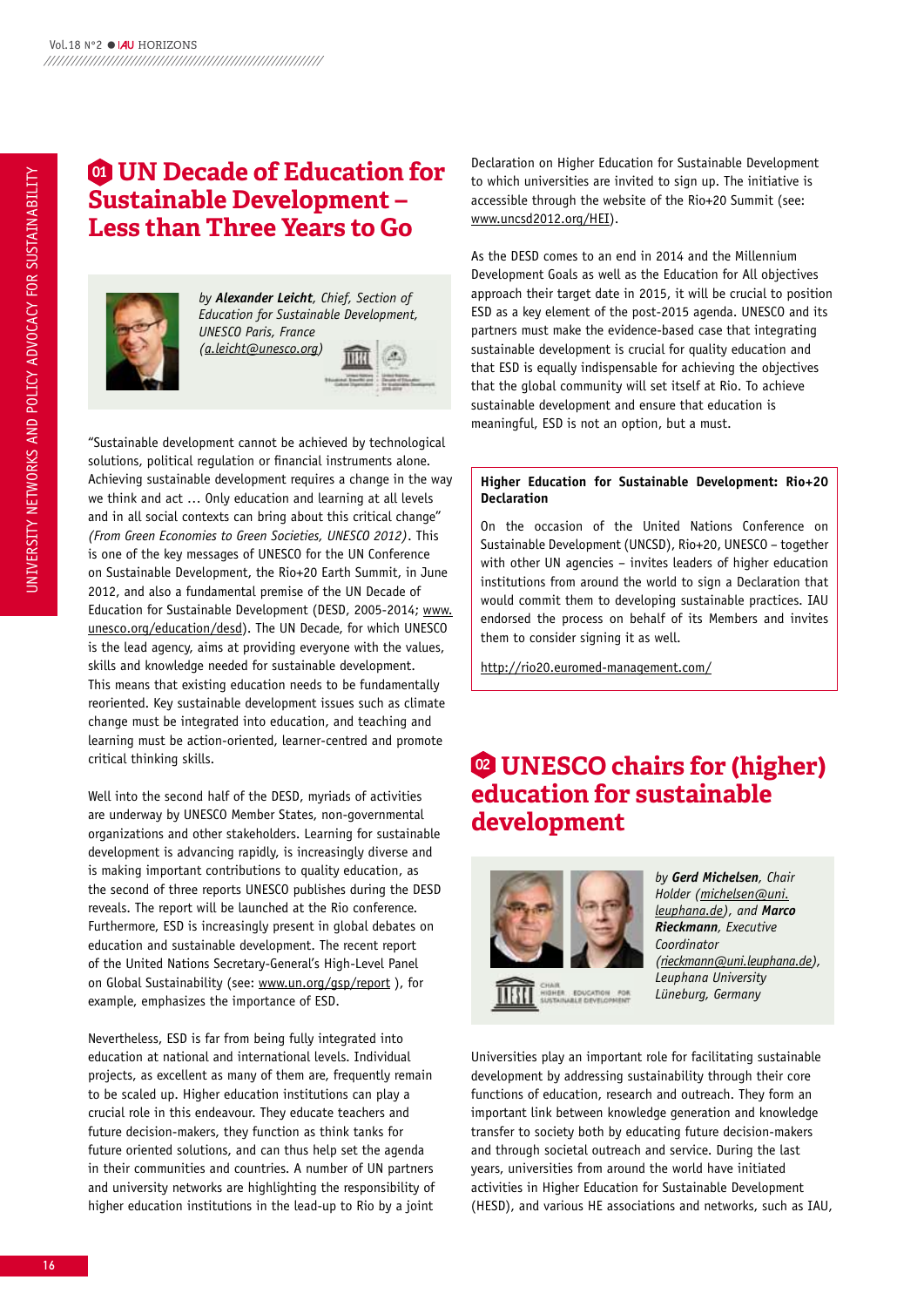have undertaken programmes to promote and foster hESD initiatives.

Dealing with sustainability, offers universities the chance to enable people to cope with complexity and uncertainty as well as diverging norms and values. Thus, universities do not only generate new knowledge, but also contribute to developing competencies and raising sustainability awareness. Furthermore, implementing sustainability as a guiding principle of policy making facilitates systemic institutional change of universities and provides them with spaces for transformative thinking and learning.

Consequently, universities have to become more innovative, and engage in various challenges including the development of institutional sustainability policies, mobilising and training staff and students, and including sustainability in both research and in continuing education and extension. In this context, hE networks are very important to exchange experiences and to better deal with sustainability challenges.

The University Twinning and Networking (UNITWIN) / UNESCO Chairs Programme aims to facilitate research, training and programme development in all of UNESCO's fields of competence by building university networks and encouraging inter-university cooperation. Today, 715 UNESCO Chairs, and 69 UNITWIN Networks have been established within the programme, involving over 830 institutions in 131 countries (www.unesco.org/en/unitwin/university-twinning-andnetworking). More than 20 UNESCO Chairs which are linked to hESD cooperate in the Working Group of UNESCO Chairs for ESD.

This informal group is chaired by the UNESCO Chair in higher Education for Sustainable Development (Leuphana University Lüneburg), Germany (www.leuphana.de/institute/infu/unescochair.htm). The last meeting of the group took place at the 4th International Conference "higher Education for Sustainable Development" at Leuphana University in September 2011. The main interests of the group are research, ICTs and international lobbying for higher Education for Sustainable Development.

Since its inauguration in 2005, Leuphana University Lüneburg, Germany, has been actively stimulating international debate about the meaning of sustainability as a paradigm for higher education institutions. Four international conferences (2005 and 2011 in Germany, 2007 in Mexico, 2009 in Malaysia) discussed various aspects, including regional interpretations of sustainability needs.

At the national level, the UNESCO Chair has been influencing higher education policy for sustainable development, and participated in preparing a Memorandum on "Universities and Sustainable Development" which was adopted and co-published in 2010 by the German UNESCO Commission and the German Rectors' Conference. At the institutional level, the activities of the Chair have helped to realise aspects of sustainability within the university itself. In teaching and learning, for example, the focus is to foster sustainability related inter

and trans-disciplinary education and research. For example, by implementing the module 'Science and Responsibility', an obligatory sustainability module for all first-semester students, or by offering a Minor Course in Sustainability Sciences in the Leuphana Bachelor programme (www.leuphana.de/en/college/ bachelor.html).

## **<sup>03</sup> Higher Education for Sustainable Development – IAU's role**



*by Hilligje van't Land, IAU Director Membership and Programme Development (h.vantland@iau-aiu.net)*

As stressed by others in this special issueof *IAU Horizons*, higher Education Institutions (hEIs) have a key role to play in advancing sustainable development. hEIs are responsible for educating and fostering understanding in the community about what a sustainable future could and should look like; for 'developing' the sustainably responsible leaders we need for today and tomorrow; and for leading their staff into new ways of addressing issues and finding sustainable solutions to today's challenges.

In accord, the Members of the **Administrative board** of the **International Association of Universities** called on the IAU Secretariat to bring sustainable development, and its related issues, to the attention of higher education leaders. This began when the Association adopted the **kyoto Declaration in 1993** (www.iau-aiu.net/content/complete-list-iau-statements) and continued thanks to the dedication of the successiveIAU Presidents, Vice-Presidents, and Members of the IAU Task Force on SD to this IAU priority theme. Every year, the IAU organizes and /or takes part in seminars, workshops, and other international conferences and devotes at least one session to it in the IAU international Conference programmes.

In line with its global mission and vision, the IAU's aim is to assist its Member Institutions and Organisations as well as other hE stakeholders by fostering synergies between projects, and by developing collaborative work to enhance sustainable development policy and practice. In order to do so, the **IAU web Pages on Sustainable Development (SD)** report on current research, policies and other achievements in the field of SD, and present specific SD initiatives developed by universities around the world. Thanks to funding received from the *Swedish International Development Agency* (Sida) the IAU is in the process of developing the new **IAU Portal on Higher Education for Sustainable Development (HESD)** which will present hE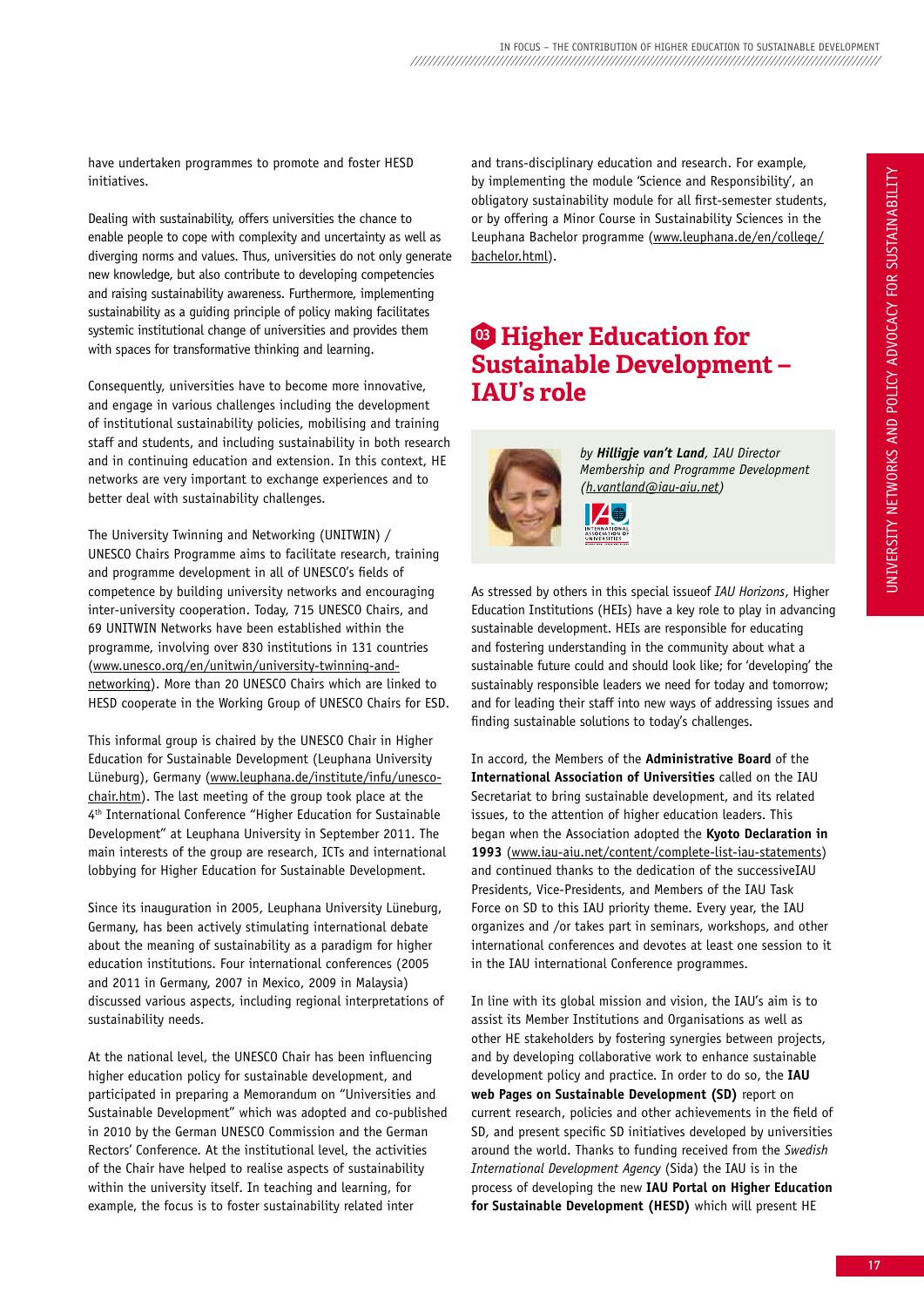achievements, projects and initiatives in SD a comprehensive way. The Portal is to serve the entire higher education community and is in line with the Global higher Education for Sustainability partnership (GhESP) spirit which between 2002 and 2008 served as the inter-organization platform for communication and exchange on this topic. Many initiatives have been launched since that time; the IAU hESD Portal will further facilitate the sharing and dissemination of information in support of institutional, national and international initiatives developed around the world. It is to ensure that these initiatives, often developed in the context of the United Nations Decade for Education for Sustainable Development (ending in 2014) will be pursued in the future.

The Portal will be launched at the **IAU 14th General Conference** in San Juan, Puerto Rico in November 2012 and will be debated during the session on **Does HE count? Post Rio+20 road to Sustainable Development** (**see:** www.iau-aiu.net).

In addition, the IAU has recently partnered up with the **Global University Network for Innovation** (GUNi), Spain, and the **African Association of Universities** (AAU) to develop the project on the *Promotion of Sustainable Development by Higher Education Institutions in Sub-Saharan Afric*a. This project is to present an overview of major actions, experiences and practices that higher education institutions in sub-Saharan Africa are developing to promote sustainable development. The Report of phase 1 is available online (www.iau-aiu.net/ content/outcomes-4). Sub Saharan African hEIs wishing to take part in phase 2 can contact IAU at: h.vantland@iau-aiu.net.



## **<sup>04</sup> COpErNICUS Alliance – promoting transformative learning and change for sustainability in higher education**





*by Ingrid Mulà, Secretariat (ingridmula@glos.ac.uk), Clemens Mader, Vice President (clemens.mader@ inkubator.leuphana.de) and Daniella Tilbury, President, (dtilbury@glos.ac.uk) COPERNICUS Alliance.* 

Research studies demonstrate that only a few universities have been successful in transforming the whole institutional culture and inspiring a widespread institutional change. The reality is that changing the culture and structure of universities and colleges is highly complex and requires the involvement of the whole institutional community.

Change for sustainability in higher education has been primarily driven by international partnerships and networks which are directing efforts to support sustainability innovation in all areas of universities. The COPERNICUS Alliance, a European network for higher education and sustainability, is a network which promotes transformative learning and change for sustainability across the higher education sector. The COPERNICUS Alliance has its roots in the COPERNICUS Charta which was published by the European Rectors Conference in 1993. The Charta outlines ten "change pathways" including sustainable development values and ethics, education for university employees and students, and institutional strategic frameworks. The Charta, which resides with the Copernicus Alliance, has been endorsed by 326 European universities, showcasing their commitment in leading change for sustainability, and was updated as COPERNICUS Charta 2.0 in 2011.

The COPERNICUS Alliance within and across its network of members and partners promotes learning through dialogue and exchange opportunities; encourages the development of publications and resources; collects and shares best practice; provides opportunities for collaborative research; and reviews assessment tools to assist organisations in their journeys towards

### **Rio+20 Higher Education for Sustainability Treaty**

The **COPERNICUS Alliance** is leading the Rio+20 higher Education for Sustainability Treaty. The Treaty is a declaration and action plan which demonstrates the collective visions of hE networks worldwide in building more sustainable futures for all. Over twenty five international and national higher education associations and agencies as well as students groups from across the globe have confirmed their involvement in the Treaty.

In May 2012, these partners coordinated a broad consultation process with their colleagues and members; it served to capture the different voices and visions for sustainability in higher education. Professor **Dzulkifli Abdul Razak**, IAU Vice President, and Rector Albukhary International University, Malaysia, and Dr **zinaida Fadeeva**, United Nations University (UNU), co-chaired the process with Professor **Daniella Tilbury**, President of the Copernicus Alliance. Once finalised, the treaty will be shared with governments and intergovernmental agencies, media and other stakeholders who will be asked to support and share it in the lead up to Rio+20. The plans are not only to showcase the Treaty in Rio+20 events and meetings, but also to share it at other international events after Rio+20 as well as to review its implementation in 2013.

For more information on the text please go to page 37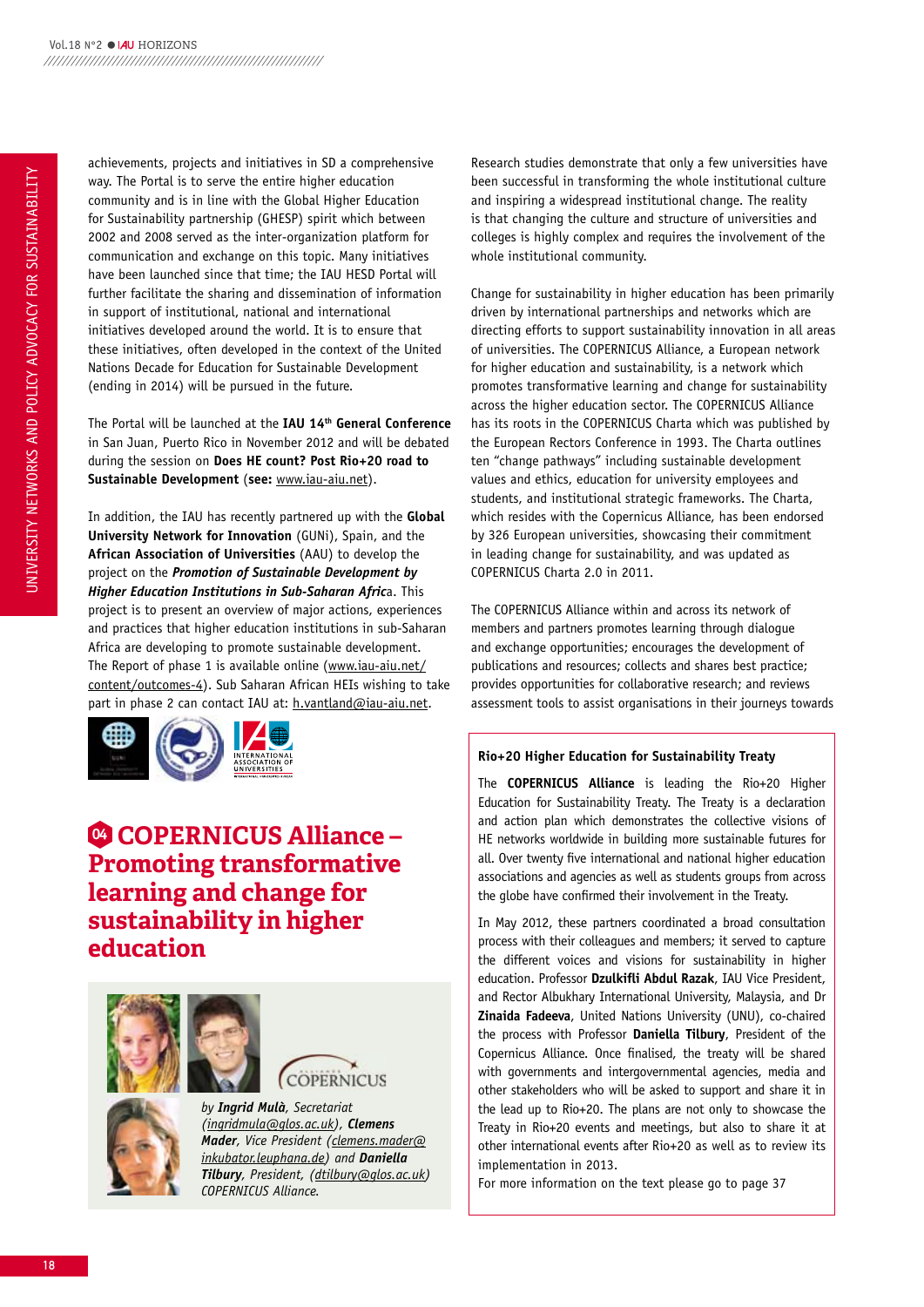sustainability. All activities of the COPERNICUS Alliance are based on the active engagement of its members. Members can be institutions (involving all staff) as well as individuals and have the opportunity to actively exchange with others and initiate projects that support endeavours of sustainability integration in institutional as well as European wide or international context.

The Alliance has recently identified its key priorities for the period 2012-13 and has committed to prioritising Education for Sustainability (EfS) activities, strengthening Rio+20 Earth Summit outcomes for higher education and extending the network across Europe. The intention is to inform and influence policy developments as well as to raise the profile of higher education in key international dialogues and gatherings.

### **COPERNICUS Alliance website:** www.copernicus-alliance.org/ **COPERNICUS Alliance Secretariat:** office@copernicus-alliance.org

### **Capacity building on sustainability assessment in higher education**

To support higher education institutions within their management of sustainability agencies, the COPERNICUS Alliance, together with the United Nations University has launched a capacity building initiative for higher education sustainability assessment. An international workshop was organised in 2011 to exchange knowledge and experiences among members and international experts. A **book publication** is under development and a special issue in *Sustainability Accounting, Management and Policy Journal* (Emerald Publishing) has recently announced its call for papers in the field. See: www.emeraldinsight.com

## **<sup>05</sup> Advancing research on ESD – The work of the ESD research Centre (ESDrC)**



*by Osamu Abe Director, ESD Research Centre, Rikkyo University(osamu@rikkyo. ac.jp), Japan and Ko Nomura, Associate Professor, Graduate School of Environmental Studies, Nagoya University (nomura.ko@a.mbox. nagoya-u.ac.jp), Japan* 

The Asia-Pacific region has witnessed the development of several significant research projects and centres of education for sustainable development (ESD). The ESD Research Centre (ESDRC) founded at Rikkyo University in 2007 is one of them.

ESDRC approaches ESD mainly from the perspectives of environmental education and development education, based on humanities and social studies, whilst aiming also to become the hub of an ESD research network in the Asia-Pacific region.

The ESDRC has carried out several projects on ESD in the Asia-Pacific. The Centre has worked, in collaboration with NGOs (particularly in Japan and Thailand), on the development of education materials and training programmes with a focus on participatory development. It has also been involved in conducting research on ESD for climate change adaptation in the Pacific Islands.

In addition to geographically-focused projects, ESDRC has also facilitated stakeholder projects, for example linking businesses and higher education institutions (hEIs). This project approached ESD from the perspective of Corporate Social Responsibility (CSR). Japan is one of the largest economies in the world and the Asia-Pacific region embraces some of the world fastest growing economies. As such reorienting business practices to support more sustainable patterns of development is critical for the future of the region.

Learning from innovative CSR activities worldwide, the project team provided a series of sessions and retreats, for Japanese companies in a participatory manner to assist reorienting their planning and business practice towards sustainability.

ESDRC has also published its research results such as the 'Guidelines for Sustainability Education within a CSR Context' (2010) and workshop materials for corporations (2012). They are disseminated by Rikkyo University in cooperation with the nation-wide Japan Council on the UN Decade of Education for Sustainable Development. Recognising the abstract and complex nature of the concept of sustainability, the project team has made efforts to provide simple, practical and concrete guidelines and materials by detailing 'real-life' business experiences there.

The Centre has also supported:

- Rikkyo University, by introducing a ESD module into its general education curriculum;
- Local stakeholders by linking them with one another and providing learning opportunities;
- $\blacksquare$  National-level stakeholders by taking a leadership role in an ESD forum of around 50 hEIs in Japan;
- Regional level stakeholders by developing networking and collaboration opportunities among researchers in the Asia-Pacific region. This has resulted in several research outcomes such as the special edition of International Journal of Sustainability in higher Education (Vol.11, No.2, 2010) and a chapter in *Higher Education in the World 4* on Sustainability and higher Education in Asia and the Pacific.

Achieving sustainable society requires trans-border and global efforts, and literature on Asia-Pacific ESD at the University level had been limited. It is our belief that the work of ESDRC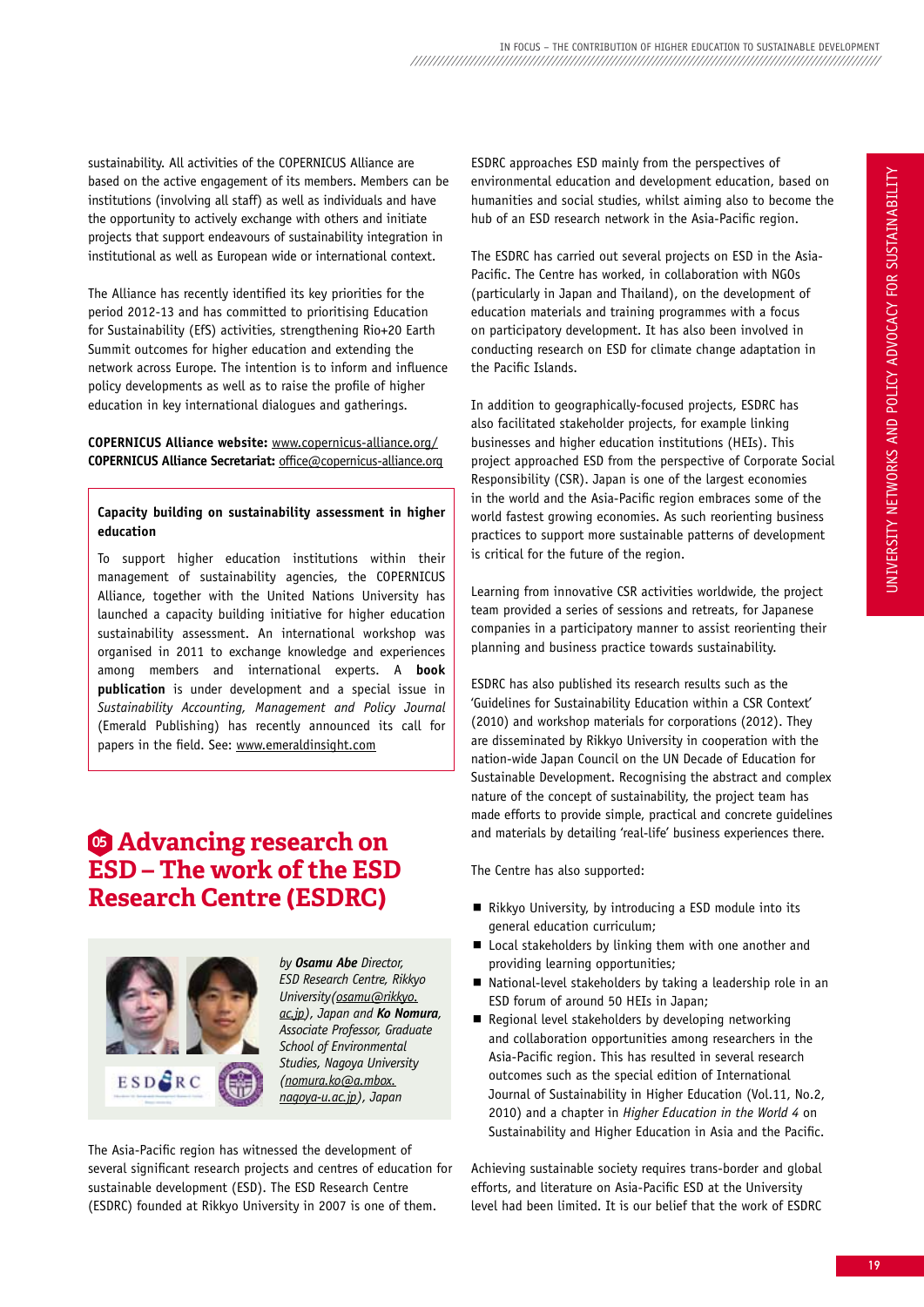is valuable for stakeholders concerned with the contribution of hEIs to sustainable development.

## **<sup>06</sup> African higher education in the 21st century**



*by Heila Lotz-Sisitka, Murray & Roberts Chair of Environmental Education and Sustainability and Professor Rhodes University, South Africa (h.lotz-sisitka@ru.ac. za) and by Mahesh Pradhan,* 

*UNEP, Director of Education and Training (mahesh.pradhan@* **RHODES UNIVERSITY** *unep.org)*



What direction for education in the 21<sup>st</sup> century? How should higher education in Africa prepare young leaders for the future? These questions are significant, since Africa is soon to be the world's most youthful continent. An expanding network of African professors and their leaders have been meeting and working on these problems since 2004 when the *Mainstreaming Environment and Sustainability in African Universities*  **(MESA)** programme was initiated through the *United Nations Environment Programme* (UNEP) and the *African Association of Universities* (AAU), in partnership a number of other global and regional organisations and universities as a flagship programme of the UN Decade of Education for Sustainable Development.

Since its establishment MESA network has expanded in scope and size. Today it is possible to find that approximately one quarter of Africa's universities are engaged in various environment and sustainability curriculum and campus innovations. Capacity building for university staff is an important feature of the programme, and training programmes exist that connect faculty in Africa with faculty in Asia and in other parts of the world. The various training programmes associated with MESA already have over 300 alumni. Through wider interest in the MESA programme, UNEP has turned the programme to a global initiative named the *Global Universities Partnership for Environment and Sustainability* (GUPES) which will be launched in Shanghai as an associated event of Rio+20.

But what has resulted from this continental network? There is evidence of at least 100 different curriculum and campus innovations. These range in scale, from single subject changes, to whole new degree programmes which have been launched and funded as a result of faculty participation in MESA. The **University of zambia** for example introduced a *Bachelors* of Environmental Education degree, with hundreds of young people applying for it each year, while the **University of Cape Town** has restructured its entire *Environmental Law programme*, with new

staff appointed. The **kigali Institute of Technology** in Rwanda started an *innovative community engagement* and training programme based on the bio-digestors designed at kIST. This has provided skills development and entrepreneurship opportunities for hundreds of prisoners and youth. The universities of **Jomo kenyatta University** in kenya, the **University of Swaziland** and others have developed and implemented *Education for Sustainable Development policy frameworks for the entire university*. These are just a few of the results emerging from the networking and professional development opportunities that have emerged from MESA across the continent.

At the core of the initiative is a commitment to transformative learning, and a 'Change Project' concept, in which all participating faculty or university leaders choose what they can and would like to change in their universities to improve education in ways that strengthen sustainable development on the continent. In the final analysis it is this self-directed, emergent model of change that has proven to be successful as it allows for ongoing, reflexive change in a context where many change initiatives have failed because of their top down or 'outsider driven' orientation. Future goals of MESA are to continue with this movement for change in universities; to expand international exchange opportunities and access to the latest knowledge resources and policy developments on environment and sustainability through networking and training. UNEP are developing curriculum guidelines to strengthen curriculum innovations, and support for Green Economy programme developments in universities.

The vision of MESA academics is a continent free of poverty, where Africa's people have the knowledge, values and capabilities necessary to develop the continent sustainably, peacefully and equitably for current and future generations.

## **<sup>07</sup> Engaging Higher Education Institution in Education for Sustainable Development: the Role of Regional Centres of Expertise on ESD**



*by Zinaida Fadeeva, Research Fellow, United Nations University Institute of Advanced Studies (UNU-IAS) (fadeeva@ias.*

> **UNITED NATIONS UNIVERSITY**

The United Nations University (UNU) Regional Centres of Expertise (RCE) initiative is a direct response to the call of the *Johannesburg* 

*unu.edu)*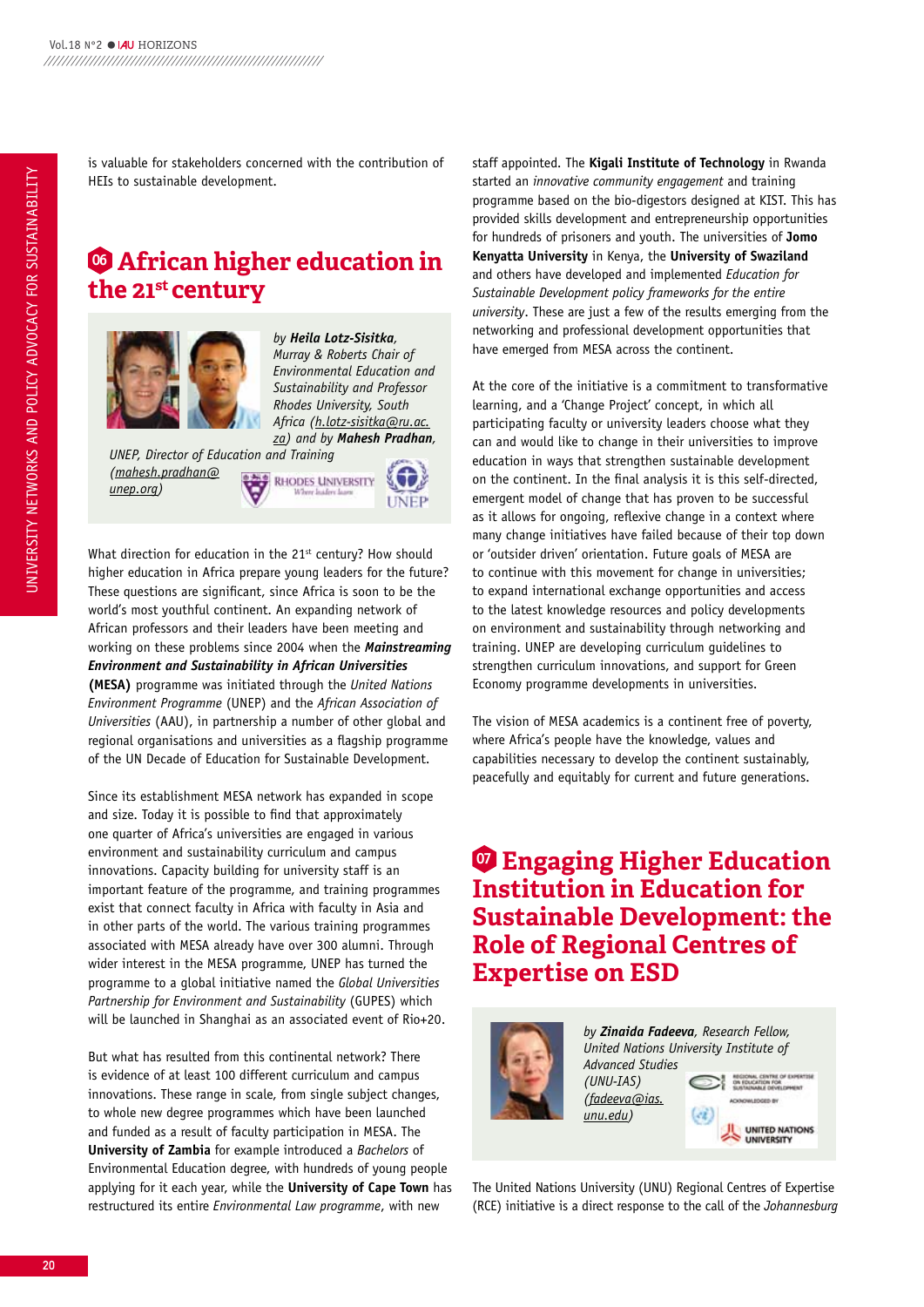*World Summit on Sustainable Development* (WSSD) for partnerships on mobilising diverse stakeholders towards achieving sustainable development. Today with more than 100 members and growing, the RCE community brings together universities, schools, civil society organizations, businesses, local governments and other regional and localorganisations to develop learning systems that are conducive to regional sustainable development. The goals and strategies of RCEs vary, reflecting the uniqueness of the regional challenges and socio-cultural contexts.

The consolidation of the portfolio of collective RCE projects taking place at the local level, has resulted in a search for partnerships with other RCEs working in similar areas. Since 2007, several inter-RCE groups have begun to emerge, with interest in consumption and production systems, traditional knowledge, youth and climate change, biodiversity and disaster prevention, teacher education.

The concept of RCE has evolved over the years. The original concept of mobilizationfor ESD engines at the regional (local) level came from the assumption that there is a need to develop additional links between organizations within and outside higher education. hEIs were acknowledged as critical partners in RCE formation and development, especially in terms of ensuring sustainability and quality. In fact, a majority of RCEs are coordinated by universities; they did – and still do – contribute to leadership and management of RCE networks locally and globally. Academics were perceived as 'experts' to provide advice on various aspects of education and learning for enabling change towards sustainable futures.

Development of various forms of governance forms in a number of regions lead to further articulation of the RCE's role as a *"meeting point", a clearing house, a collaborative hub, a knowledge broker, a platform for information exchange and collaboration and communities of practice*. While expanding the RCE vision, the way that HEIs are perceived, and their role, has changed – both conceptually and in practices.

Whilst the research, technological expertise and learning activities of hEIs are still held in high regards, their position as a 'privileged expert' has diminished. Today, recognition of hEI's role is being complemented by the realisation that they, in turn, are being affected by engaging with RCEs. An RCE consortium often helps to legitimise new forms of scholarships addressing the needs of communities as well as interdisciplinary and action research, and a more blended research and teaching activities. The emergence of these thematic partnerships has become particularly significant for the hEI members of RCEs as it provides opportunities for departments that were not part of the initial ESD/RCE efforts in the region to join in, on issues that more naturally fit into their research and educational spheres and practices.

Such evolving relations point to the importance of mutually enriching relations within RCEs. hEIs work at the forefront of integrating the latest achievements of science and technology into what is taught at different levels of schools and in nonformal educational settings, and leading innovative forms of collaborative research. In turn, those involved strongly believe that interdependency of hEIs' learning and research practices with NGOs, municipalities, local businesses, schools, media and other RCE stakeholders will lead to the required innovation and to the potential re-invention of higher education's role to make it even more relevant for many years to come. For more information: www.ias.unu.edu/efsd/rce

## **<sup>08</sup> Institutional and leadership Development in Higher Education**



*by Dzulkifli Abdul Razak, Vice-Chancellor/ President, Albukhary International University, Vice-President, International Association of Universities (IAU) and former Vice-Chancellor, Universiti Sains Malaysia (2000-2011), Malaysia (vc@aiu.edu.my)* 



Institutional and leadership development are fundamental in laying down a strong foundation for implementing and strengthening the management of sustainable development or sustainability in Universities and colleges. This is particularly so because sustainable development demands a shift in thinking on the part of the institution, and this often hinges on the leadership that has the capacity to institute the shift in a very strategic way across the board.

This means that the leadership must be convincing enough to 'walk the talk' for other members of the institution to accept that sustainable development is relevant, and it is vital for them to commit to it in a transformational way. A systematic programme of capacity building must therefore be developed, to help strengthen the foundations for the implementation of the concept of sustainability at various leadership levels at the institution.

At Universiti Sains Malaysia (USM), this took the form of a scenario planning workshop spread over a period of at least 18- 24 months (2005-2007). The aim is to allow for institutionalwide participation and debates among the staff and students of the University. This has resulted in building trust and forging positive relationships between the various sectors of the University by rallying around the institution and its leadership. Consequently, it provided ample opportunities for members of the institutions to take the lead and own the process in further refining and realising the concept of sustainability while ensuring its relevance to the sector involved. In other words, given the strategic intent of the institution, the mind-set to implement sustainable development begins to be shaped. here is where the leadership must ensure its strategic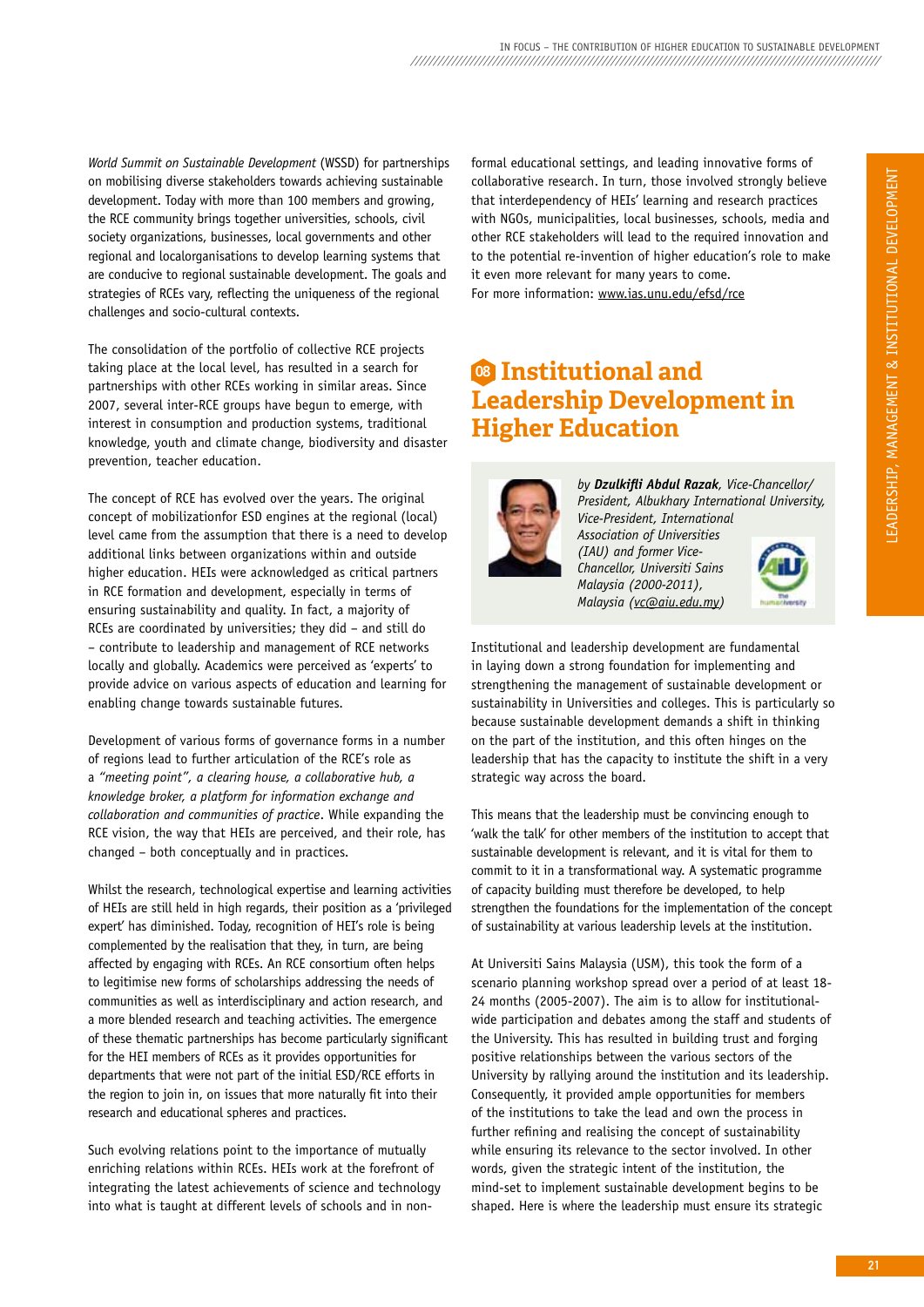direction within a set institutional framework for evaluation and monitoring to enable transformative change to take place.

Flexibility and creativity in effecting the changes are vital so as to discourage the "business as usual" approaches which can only bring about incremental, if transitionary, changes. Otherwise, there is a strong inclination towards a more conventional way of doing things which in turn limit the acculturation of sustainability. Issues of governance, rewards and recognition (for example: embedding the principles of SD in the governance structure and decision making process at the organizational level; devising criteria that give equivalent merits to SD related work and outcomes) as well as strategic capability building (for example: training schemes and leadership programmes that are linked to promotion exercises or as prerequisite to advanced career mobility) are therefore among the more important initiatives that must be taken into consideration in the light of institutional and leadership development. So too the reallocation and distribution of resources that could enhance the practices and motivation towards sustainability.

In summary, while the drive for sustainable development to impact quality of life through education is indeed a profound aspiration, it is not without challenges. Foremost is about challenging the current assumptions and at the same time creating sustainable alternatives that can be mainstreamed throughout the institution and the community beyond it. This must begin with a transformational leadership; a role model that inspires towards a larger goal of uplifting the status of humanity globally. Ultimately, sustainable development is about ensuring that human dignity is restored and respected in inter-generational terms. In the immediate term, it is about meeting similar goal that has been set forth through the aspirations expressed in global agenda such as the Education for Sustainable Development, Millennium Development Goals, and Education for All!

All these are dependent on the foundation that the institution and its leadership are able to develop to systematically launch the strategic initiatives related to sustainable development.

## **<sup>09</sup> Spanish universities' commitment to sustainability**



CRUE<sup>®</sup>

*by Ana Maria Geli Ciurana, CADEP-CRUE President and Rector of the Universidad de Girona, Spain (am.geli@udg. edu) and Javier Benayas del Alamo, CADEP-CRUE Executive Secretary and Professor at Universidad Autónoma de Madrid, Spain (javier.benayas@uam.es)* 

Spanish universities started greening their campuses at the beginning of the 1990s. This initiative was very likely influenced by the results of the Rio 92 summit. But the real driving force behind the generalised implementation of these changes was the creation in 2002 of the Sectorial Commission on Environmental Quality, Sustainable Development and Risk Prevention (CADEP) within the Conference of Rectors of Spanish Universities (CRUE), which recognises the key role that Rectors have to play to implement sustainable development at all levels within the institution. CRUE encompasses Spain's 75 universities, both public and private.

This group's main objectives involved strengthening the management and environmental awareness of Spanish universities in an attempt to minimise the impacts of their activities upon local and global environments. It was also intended to promote cooperation for exchange of successful experiences and coordination with other social actors in order to promote the application of specific actions on campuses. The number of universities participating in this commission has increased from 19 at the inaugural ceremony in 2002 to approximately 40 today. Indeed, over 85% of Spanish universities have taken part in these events at some point.

At present, the commission has ten active working groups that deal with different themes, including: incorporation of themes referring to sustainability into curricula; environmental participation and voluntary work, environmental improvements of buildings and sustainable mobility and healthy universities amongst others. The CRUE web pages (www.crue.org/ sostenibilidad) provide more detailed information on the aims and activities of each of the groups.

Another of the Commission's frequent activities involves drafting institutional declarations on specific themes such as introduction of sustainability in curricula, on preventive culture or sustainable procurement measures, which are the subjected to approval by the university Board. But one of the Commission's significant advances is the involvement of the working groups in the design of specific studies aimed at surveying Spanish universities' commitments to sustainability. Some of the most relevant reports have focused on: the incorporation of renewable energy infrastructures into Spain's universities (2008), on actions favouring sustainable mobility in Spanish universities (2009), on the use and management of paper in the university (2011).

Perhaps the foremost survey consisted in the design of a system of indicators for evaluating policies for sustainable development in Spain's universities (2012). A broad-ranging questionnaire covering 176 items divided into three main areas (organisation, teaching and research & management) and 12 scopes of analysis was developed. The clearly show that Spanish universities present greater advances in actions related with the environmental awareness of the university community or with waste management. however, only a few programmes have been developed which refer to the social responsibility of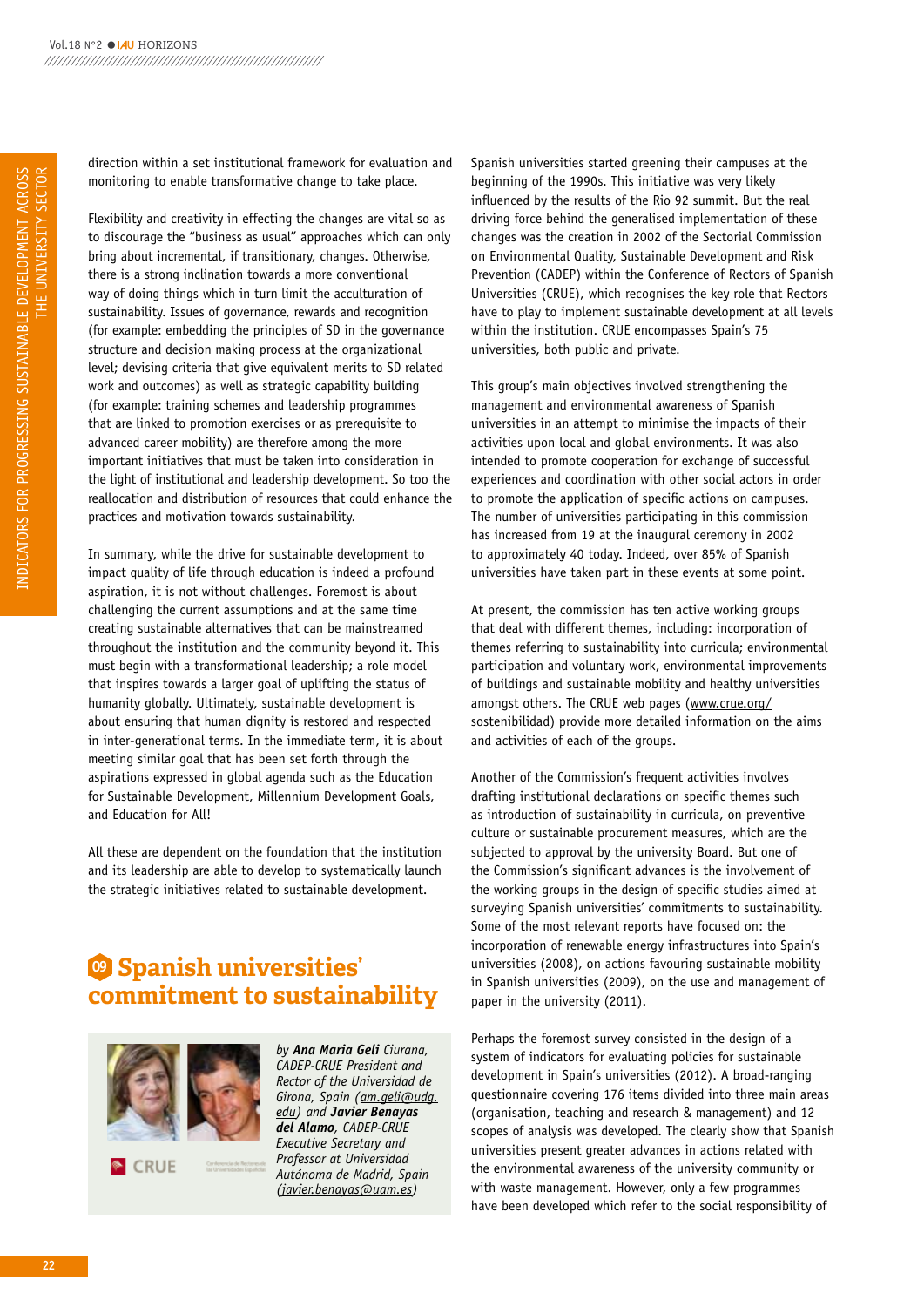the institution, undertake an evaluation of the environmental impact caused by university activities, or look into the application of sustainable procurement policies.

This questionnaire is undoubtedly of great help to Spanish universities in identifying deficiencies and needs, so that they are able to develop clearer policies and strategies that show greater commitment to sustainability.

## **<sup>10</sup> The Sustainable Futures leadership Academy (SFlA)**



*by Geoff Scott (g.scott@uws.edu.au), Daniella Tilbury (dtilbury@glos.ac.uk) and Leith Sharp (lsharp@hsph.harvard. edu) Co-Chairs of the Sustainable Futures Leadership Academy*

Research studies tells us that less than 2% of the world population attend higher education but more than 80% of the decision-makers in industry, community and politics are graduates of universities. higher Education has an enormous 'leverage factor' when it comes to influencing societal transformation. The core vision of the Sustainable Futures Leadership Academy is to support the development of senior leadership competencies for driving sustainability into the core business of higher education (teaching, research, operations and community outreach).

The SFLA is an international programme with a strong research base. It is guided by the grounded experiences of University leaders from developed and developing counties and documented change management strategies in higher education. The programme consists of three components: a professional development workshop; mentoring support and a networking framework.

### **The SFlA approach will include the following:**

- **1.** A strong research base to inform program design
- **2.** The use of peer-to-peer learning
- **3.** Access to a global network of leaders who face similar challenges
- **4.** Participation from those in the developed and developing countries
- **5.** The space to work collaboratively through steered engagement and mutual exchange
- **6.** The use of effective information communication technologies to support ongoing peer to peer mentoring.

The SFLA programme has its roots in a collaboration funded by the Australian Teaching and Learning Council and the Salzburg Global Seminar. Arising out of this collaboration is a validated capability framework for leading sustainability innovations in higher education which has informed the design of the SFLA workshop programme. The workshops are action-oriented, collaborative and practice-based. The strategies applied are those identified in studies of successful change leadership and implementation of sustainability in higher education. The workshops are regionally based and delivered at a time and location most suitable for participants.

The mentoring component provides onsite follow-up and assistance as the implementation plans unfold. It provides tailored ongoing support often important to sustain momentum and trouble-shoot as challenges arise.

The SFLA recognizes the need to learn from experience and value of peer-to-peer learning. The programme provides access to a global network of leaders who face similar challenges. Colleagues that have participated in the SFLA programme can join the network as SFLA Fellows.

The SFLA programme assist with the effective strategy formation, leadership and implementation of change strategies by two key groups:

**1.** Vice-chancellors, Presidents and other senior leaders in Universities and Colleges that wish to shape a feasible and productive strategy for building social, cultural, economic and environmental sustainability into their research, curriculum, engagement activities and campus operations.

**2.** University teams commissioned to ensure that an agreed sustainability strategy is consistently, effectively and sustainably implemented, tracked and improved.

SFLA workshops are currently being planned for 2012-13. Further information can be accessed via www.glos.ac.uk/ SFLA.

### **The intended outcomes of SFlA**

- **1.** Accelerated leadership for sustainability in higher Education institutions
- **2.** New sustainability leadership corridors- spaces for leaders to work together, sharing and developing new skills and capabilities
- **3.** A group of leaders who are ready to act as change agents to advance the transformation of higher education for sustainability across the world.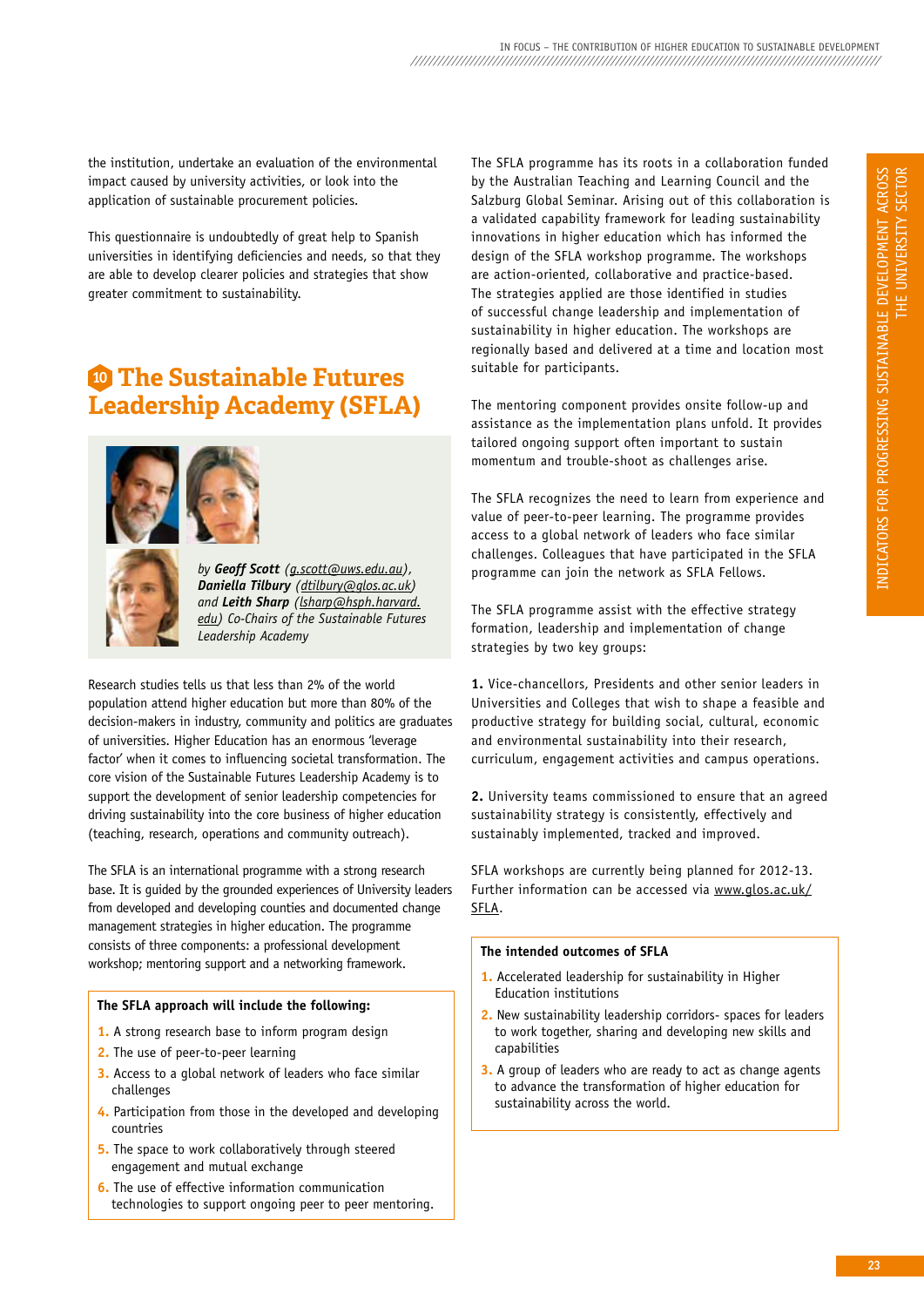## **<sup>11</sup> Hokkaido University's Contributions to Create a Sustainable Society**



*by Takeo Hondoh, Executive and Vice-President, Hokkaido University, Japan (office1@sustain. hokudai.ac.jp)* 

Since its foundation in 1876, hokkaido University has contributed to resolving issues concerning water, forests, food, infectious diseases, waste products, and global warming. Based on that experience, and in order to meet the increasing needs of international society, we created a strategy, known as the "hokkaido University Initiative for Sustainable Development (hUISD)."

In this paper I will focus on the education and curriculum activities which resulted from this strategy.

## **Sustainability Weeks**

In 2008 hokkaido University hosted the world first G8 University Summit. Representatives from 35 universities around the world came together, and vowed "universities will be a driving force for attaining sustainability" resulted in the adaption of the 'Sapporo Sustainability Declaration' (SSD). Since the application of the declaration, the Centre for Sustainability Science (CENSUS) has fostered working towards sustainability in developing nations by offering a number of special programs and classes, some of which are shared with students in China, Taiwan, Indonesia, and Burkina Faso via the World Wide Web.

hokkaido University has also been designating several weeks of each year as 'Sustainability Weeks' (SW). Various events are convened during this period cantered on two core weeks in October, including international symposiums, seminars for the public, film showings, museum exhibits, and research poster contests. Students hold idea contests, student summits, and run green, pedal-powered taxi services.

The objective is to promote people's awareness, discuss the latest research results, and strengthen the collaborative network for research and education, with the aim of overcoming issues that hinder society's progress toward sustainability. We see the SW programme as an integral part of realizing the SSD.

During SW 2011, 47 events were held, nearly 10 thousand people attended, and over 6 thousand people participated via the Internet. One particular event was a series of symposiums jointly held with the Finnish Institute in Japan. One symposium looked into how to pass indigenous knowledge down through

generations. It resulted in further collaboration in the field of indigenous language seminar, the indigenous radio network, and a student exchange. In 2012, several events are scheduled to be jointly held with partner institutions for the first time in countries other than Japan.

## **Office for a Sustainable Campus**

Based on SSD, hokkaido University also established the Office for a Sustainable Campus (OSC) in 2010. The OSC's mission is to realize a campus with a light burden on the environment, as well as to utilize the campus as a place to conduct research to find a new form of society.

## **Perspective on the Future**

The Rio+20 will undoubtedly promote awareness around the world of the issues of a Green Economy in the context of sustainable development and poverty eradication. In order to prevent people's interest from waning over time, it is vital for higher education institutions to constantly publicize their research results on SD and stimulate discussions. Our faculty members are currently preparing a textbook to be published in English which introduces the transition and impact of environmental policy in Japan. We hope that students the world over can learn from our history and open a new era after Rio+20. hokkaido University also hopes to share experiences and resources with the IAU member universities, and continue to work together as a driving force for attaining sustainability.

## **<sup>12</sup> Czech multi-media Toolkit for SD Oriented University learning in Networks**



*by Jana Dlouhá, Charles University Environment Centre, Charles University, Czech Republic (jana.dlouha@czp.cuni.cz)* 

One of the sustainable development challenges for universities is to fulfil their role in society; this is especially the case with regards to the involvement of different disciplinary and social players in academic dialogue. The university environment is often not supportive of this change as it anticipates a "clash of discourses", i.e. difficulties in the understanding experts and the public have of each other. But modification of the communication environment and its principles might assist in opening up the space to diverse actors and altering their roles in the teaching/learning process, e.g. transforming the teacher's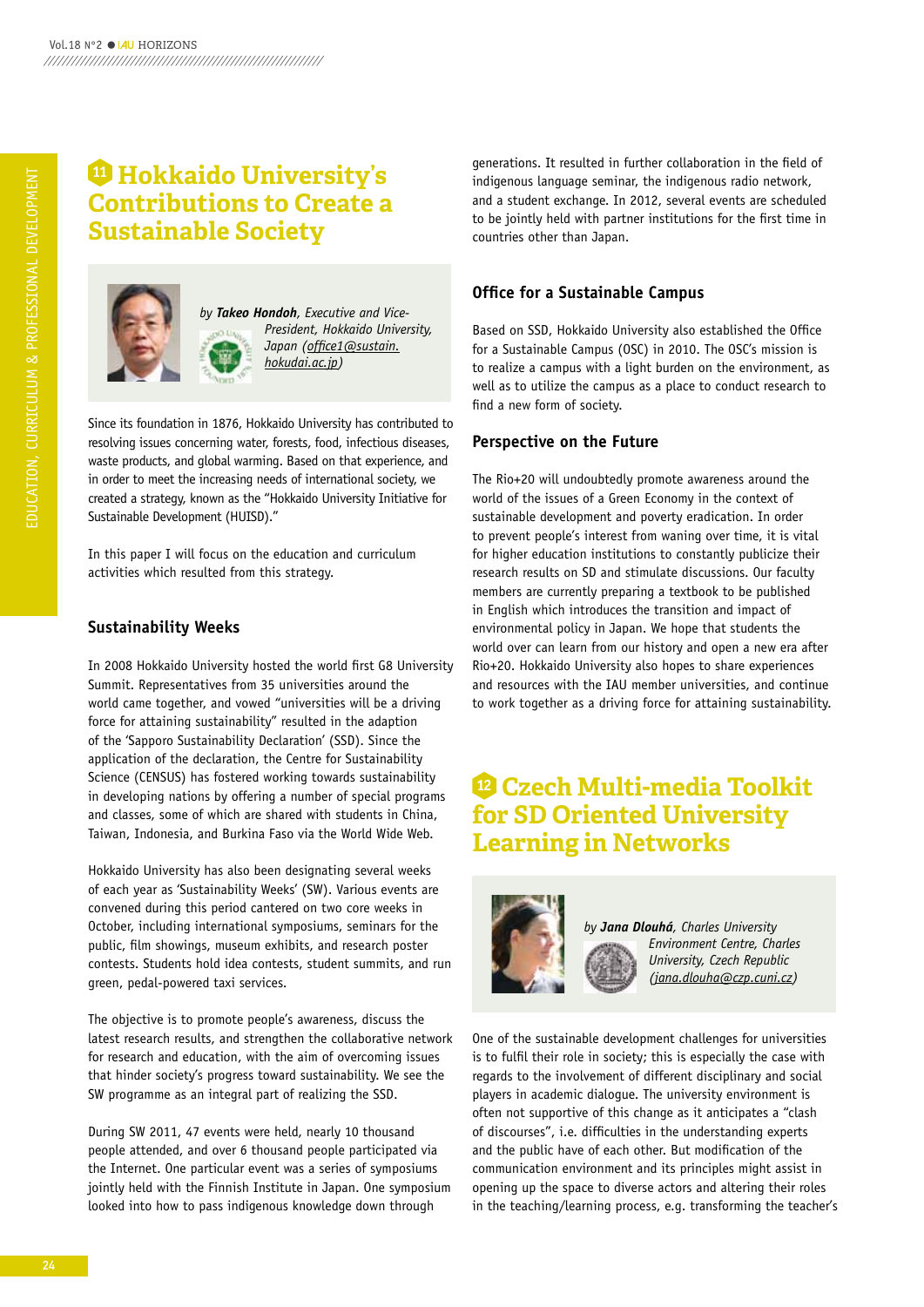authority into that of a tutor and expert with a more equal role to that of the students.

In the Czech Republic (CR), a long tradition of environmentallyoriented hE is closely connected with a more traditional, value-based approach that does not build on substantial innovation. Environmentally relevant courses that flourished in many disciplines from the 1980s later developed into separate specializations with their own disciplinary background. This briefly summarizes the long struggle to gain recognition of academic quality in this new field of expertise, although in environmental and SD praxis students still need to become acquainted with the interdisciplinary context and develop skills for communication within & across academic boundaries. (Future visioning and strategic thinking – important SD principles – would be hard to achieve within a traditional mode of science; engagement with ESD is thus a catalyst for transition towards more open patterns of academic dialogue).

There is an institutional framework in CR for supporting interdisciplinary dialogue, but this has recently changed to align with more customary activities in the hE context (the Charles University Environment Centre, CUEC, has pursued its interdisciplinary mission since 1992, and is now mainly research oriented). The design of a specific learning environment was identified as a more efficient vehicle for innovation within the learning process itself; a virtual environment for a flexible, interactive and tailor-made context for teaching/learning activities was a way to carry out this transformation relatively quickly. Web 2.0 virtual sites for social networking were recognized as concomitant with ESD requirements for active student involvement and cooperation.

Since 2004, CUEC has used wiki technology as one of the Web 2.0 tools that provides an open space for collaborative work. "Web 2.0" is a term that characterizes a transition from the predominantly read-only Web 1.0 into a read-and-write Web 2.0; it facilitates participatory, collaborative, and distributed practices. In our case, wiki has been used in a "learner-centred" design to support creative skills through focused discussion – a writing assignment is developed in this environment by means of cooperative role-playing. Sustainability-oriented globalization case studies were designed for exploration by students from different cultural and disciplinary backgrounds. The educational aim was to guide students toward jointly developed visions of a region affected by globalization pressures; the interdisciplinary method was related to a "boundary object" identified in the region to maintain dialogue and commitment. The writing outcome (description of the case including this emergent element – future vision) was made freely available, thus becoming an open educational resource for further use. The influence of the learning environment on the learning process was documented (archived in wiki and reflected upon afterwards) and changes were also observed on the institutional level as the SD courses were accepted within various disciplines, along with non-traditional e-learning and an interdisciplinary mode of teaching. The universities

involved formed learning networks within CR and Europe. As with any innovation, this one faced barriers but also brought an opportunity to provide constructive feedback on the learning process (all the steps archived in the wiki) – thus opening up a research field to generate data on the educational benefits of moving towards open, interdisciplinary learning.

## **<sup>13</sup> Energy Efficiency as a key theme of Sustainable Development in Central Asia**



*by Tatiana Shakirova, Manager of Education for Sustainable Development Programme (tshakirova@ carec.kz), and Maxim Olar, Communication Specialist (olar.m@carec.kz), the Regional Environmental Centre for Central Asia (CAREC), Kazakhstan*

*"Sustainable development is development that meets the needs of the present without compromising the ability of future generations to meet their own needs."* (Bruntland Report, Our Common Future, 1987)

In other words sustainable development stresses the need to for an environmental, social and economic well-being for both the present and the future. We consider that efficiency in the use of energy is key to sustainable development

For the past few years, five Central Asian (CA) countries – kazakhstan, kyrgyzstan, Tajikistan, Turkmenistan, and Uzbekistan – have strongly supported the initiatives of the World Summit for Sustainable Development (WSSD) and UNESCO in terms of Education for Sustainable Development (ESD). In January 2003 the Regional Environmental Centre for Central Asia (CAREC) established a joint Central Asian Working Group (CAWG) and Central Asian network for ESD thus confirming Central Asia's commitment to the UN Decade for ESD.

The main purpose of the network is to provide assistance to educational institutions in their promotion of sustainable development literacy in collaboration with the ministries of Education and Science, Environmental Protection, educators, academies, NGOs, international organizations, and the business sector.

Pilot projects were developed and best practices on ESD were identified as the basis to introduce innovative approaches on ESD widely in the CA sub-region. In recent years, the CA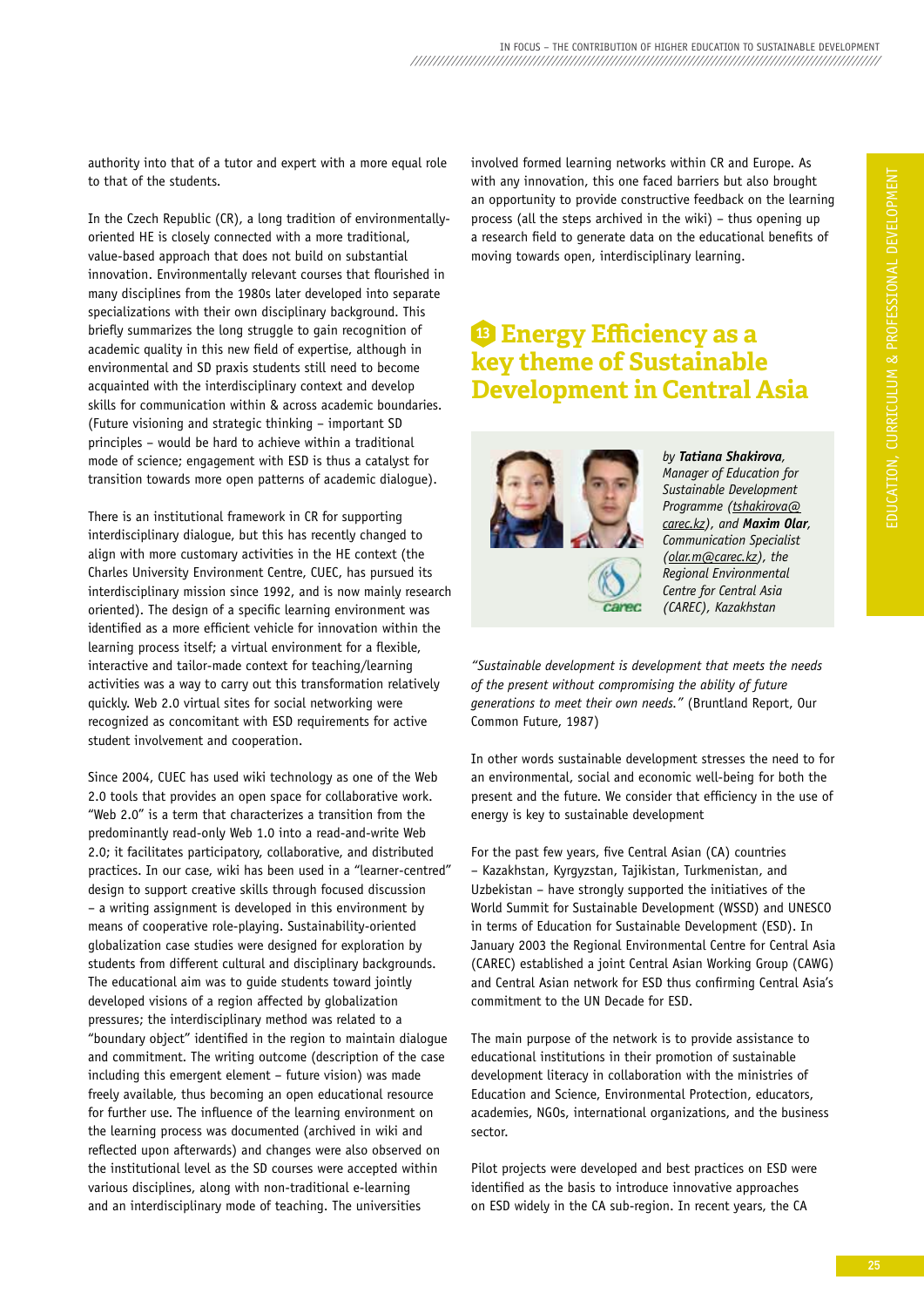network on ESD' stakeholders became more actively engaged in SD, ESD, climate change, sustainable energy and water issues via a series of SD training activities. The pilot projects effectively combine theoretical knowledge (reviewing, evaluation, bringing traditional knowledge) with practical activities (energy audit in schools, environmental monitoring, planting, trainings, annual conferences, etc.)

Successful ESD projects implemented in kazakhstan have been replicated throughout the CA countries. One of the most successful among these is "Education for Sustainable Development & Energy Efficiency" for the higher Technical Education (hTES) of kazakhstan, which was implemented in 2008-09 by CAREC, in cooperation with Chevron and SGP/GEF/ UNDP. It promoted ESD in the pilot university, kazakh National Technical University (kazNTU) by introducing a Bachelor-level ESD course. The course was developed by local experts from the kazNTU with support from an international consultant and the members of the CAREC expert group on ESD.

Due to their geopolitical location, CA countries have a unique opportunity to take part in the SD and ESD processes in both the European and the Asian-Pacific regions. Today the CA network for ESD is a good example of network cooperation and is a kind of an 'educational bridge' between SD and ESD processes in the Asian-Pacific region and Europe.

## **<sup>14</sup> Quality and Education for Sustainability: Dialogue, Strategy and professional Development**



*by Alex Ryan, Associate Director of Sustainability, Academic (aryan@glos.ac.uk) and Daniella Tilbury, Director of Sustainability (dtilbury@ glos.ac.uk), University of Gloucestershire, U.K* 

Research shows that demand for graduate competence in sustainability is increasing among students and employers. This underlines the need for educational responses from higher education, to extend graduate literacy in sustainability for all professions and organisations. There are excellent examples of Education for Sustainability at module level, in small scale curriculum projects and a few leading programmes, but these innovations have no significant impact on mainstream academic practice.

At present, sustainability enthusiasts are struggling to understand why higher education does not jump at their proposals to shake up the way we educate our students. Meanwhile, staff responsible for curriculum quality and standards struggle to see how sustainability applies to their work. The challenge is to make learning for sustainability an educational priority, central to the improvement of quality across the curriculum. To do this requires understanding and use of curriculum quality systems to bring Education for Sustainability into teaching and learning for all programmes.

The Uk funded a unique national project to open dialogue and test responses to this challenge. *'Leading Curriculum Change for Sustainability: Strategic Approaches to Quality Enhancement'* was funded by the higher Education Funding Council for England (hEFCE) to meet the need for sector-wide innovation and leadership in Education for Sustainability. The Project is distinctive internationally, as the first initiative to work strategically on educational practice and curriculum quality for sustainability.

In most universities, sustainability in the curriculum has not been a strategic institutional issue or clearly connected with important educational priorities, such as employability and internationalisation. Many institutions have corporate sustainability commitments, but few have pathways for embedding sustainability in curriculum quality while avoiding the limits of quality management approaches.

The Project is led by the University of Gloucestershire and involves a partnership of five English universities, with Aston University, University of Brighton, University of Exeter and Oxford Brookes University. The partners are working on pilot projects at their institutions, to integrate Education for Sustainability into curriculum quality systems. The core team is also working with the Uk Quality Assurance Agency as well as external advisers and key stakeholders.

The Project operates at three levels, to produce outcomes and findings that can guide institutional practice, professional development and policy responses on Education for Sustainability:

**1. Sectoral** – building capacity and engagement with key agencies; developing national guidance and links with policy frameworks, curriculum benchmarks and professional accreditation.

**2. Institutional** – examples of five institutions at different stages of progress on Education for Sustainability, with professional learning, insights into change processes and useful materials.

**3. Individual** – input from academic leaders and educational developers across the sector and in universities, producing guidance on innovation, leadership and professional development.

The Project will produce a toolkit that bridges two worlds: Education for Sustainability and quality assurance and enhancement in the curriculum. This provides a framework for dialogue and strategic guidance for future work in this area: examples of entry points and successful practice for institutions; adaptable resources and valuable insights from the institutional projects and their journeys.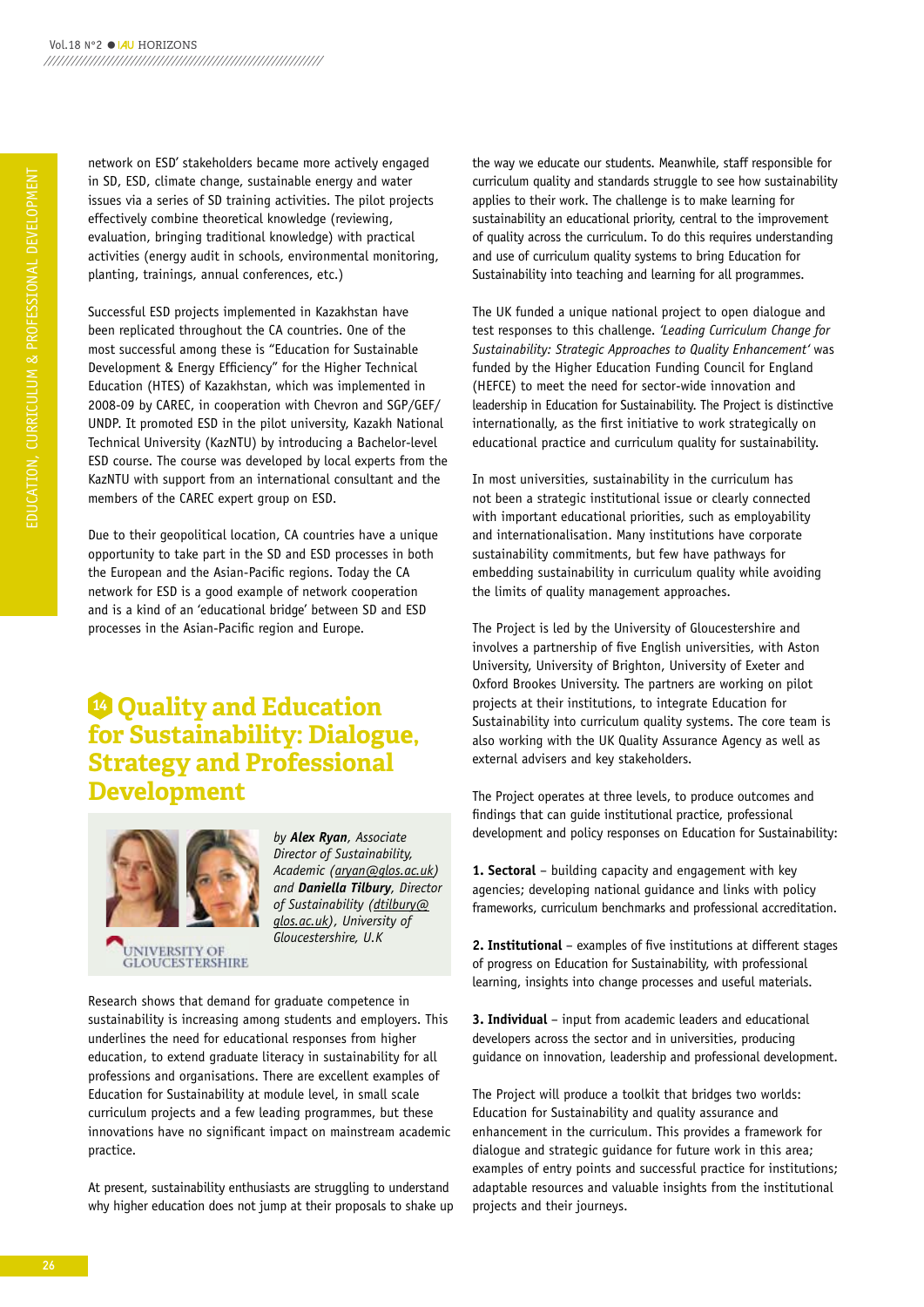For information about the Project and its main Uk conference on 2nd July 2012, please visit the website: http://insight.glos.ac.uk/sustainability/hefcelgmquality

## **<sup>15</sup> research Capacity in the South: A Key to Sustainable Development**



*by Thomas Breu, Director International Graduate School (thomas.breu@cde.unibe.ch), Urs Wiesmann, Co-Director NCCR North-South (urs. wiesmann@cde.unibe.ch), Anne Zimmermann, Senior Research Scientist, Centre for Development and Environment (anne.zimmermann@ cde.unibe.ch), and Karl Herweg, Head of Cluster, Centre for Development and Environment (karl.herweg@ cde.unibe.ch), University of Bern, Switzerland*

Dealing with the complexities of global change and the challenges of sustainable development requires significantly more than regulations, technologies, or a greener economy. The foundation for mastering these challenges is society's ability to conduct differentiated and knowledge-based debates at the local, national, and global levels in order to avoid purely power-based negotiations and decisions. This is particularly true in large parts of the global South, where considerable economic growth and rapid social transformation are increasing the complexity of environmental, socio-cultural, economic, and political challenges. In this situation strengthening research capacity in developing nations becomes a key to facing these new complexities, as well as to strengthening the position of the South in global negotiations and corresponding alliances.

Against this background, in 2001 the Swiss government made ChF 80 million available for a 12-year research programme on sustainable development and global change. Six Swiss universities and their partners from 8 regions in the global South brought together an average of almost 400 researchers from a wide range of disciplines. This partnership programme was based on the premise that research for sustainable development needs to go beyond analysing the effects and dynamics of global change ("systems knowledge"): it must also take into account the development targets of different stakeholders ("target knowledge"), and contribute to translating research findings into concrete action ("transformation knowledge").

Right from the beginning, the research programme's orientation towards sustainable development meant that it faced a triple challenge. First, the challenge of how to do this type of research: indeed, the scientific community is used to working in a disciplinary manner, whereas sustainable development research also requires truly interdisciplinary activities – where disciplines are willing to develop joint methods – and transdisciplinary interaction between scientists and society. Second, the challenge of *where to learn* how to do such research: higher education systems are rarely geared towards offering high-level training in interdisciplinary and trans-disciplinary work. And third, the challenge of *with whom* to do it: in addition to the lack of researchers trained in inter- and trans-disciplinary work in the global North, there is a general dearth of researchers in developing and transition countries.

While the main focus of the programme was the research itself and support for individuals' academic careers (more than 200 PhDs and 40 postdocs), the development of an integrated training approach enabled much of the interdisciplinary and trans-disciplinary collaboration to emerge. Building on sound disciplinary training offered in the various institutions involved, regular integrated training courses brought together students and senior researchers from different disciplines and regions of the world and enabled them to work as a team in the context of a small common case study. Students were confronted with non-academic actors during field visits, which helped them to see problems through different actors' eyes and to formulate inter- and trans-disciplinary research questions and corresponding methodologies.

For the partners involved, the challenge is now to institutionalize this successful form of training at the local level, and to ensure the survival of the network of institutions needed for conducting such societally relevant research, promoting higher education in the global South, and generally supporting efforts towards sustainable development.

## **16 A Taste of Spice: The Role of Research Higher Degree Students in Contributing to ESD policy and practice**



*by Lisa Ryan, PhD Student, Griffith University, Australia (lisa.ryan2@ griffithuni.edu.au)* 

*Supervisors: Dr Jo-Anne Ferreira, Prof. Parlo Singh (Griffith University) and Associate Prof. Julie Matthews (University of the Sunshine Coast)*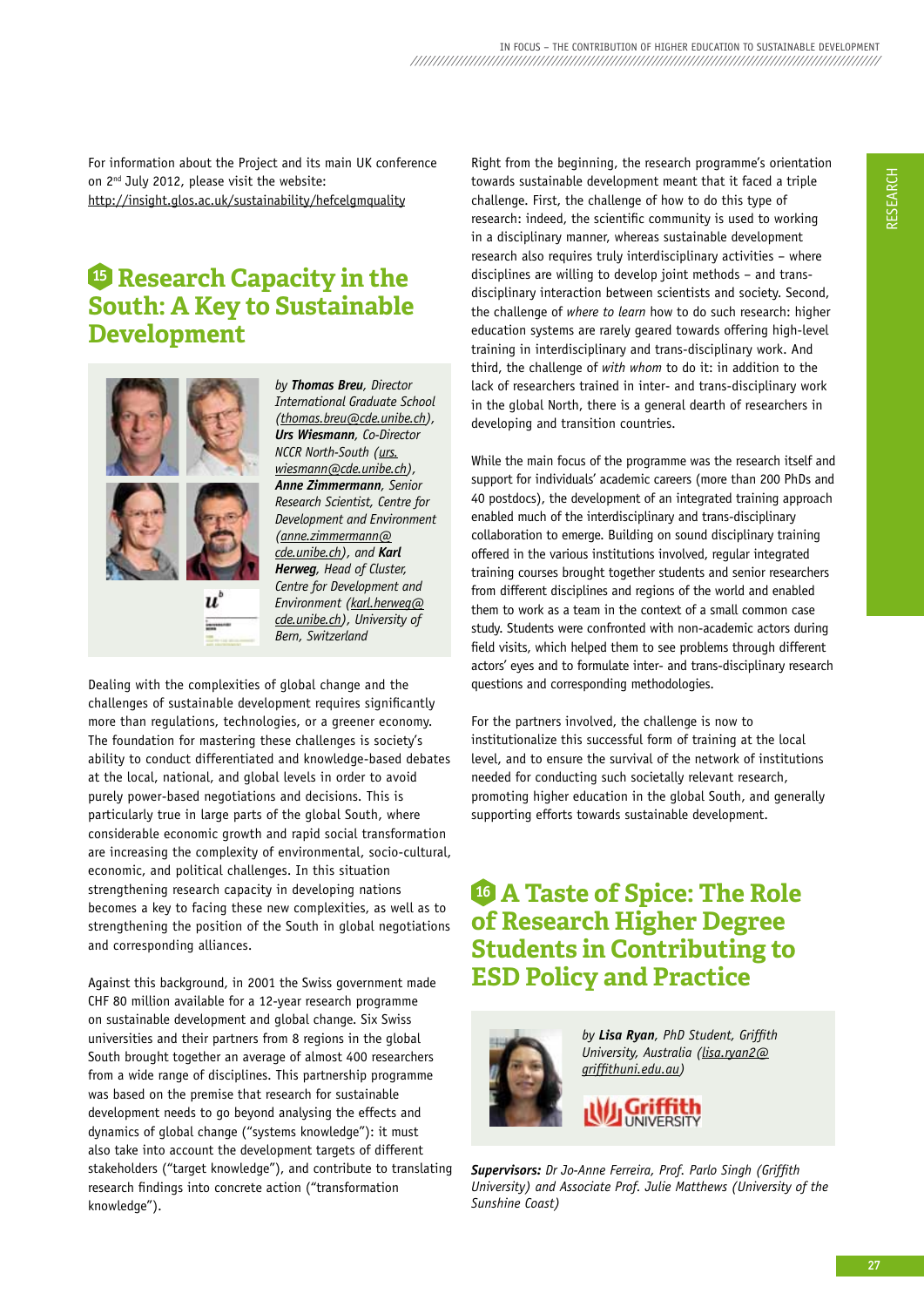While much has been written about the contribution higher Education Institutions make to Education for Sustainable Development (ESD) through modelling campus wide environmental management policies and embedding sustainability concepts into courses and programs, less consideration is often given to the role of research in this enterprise. Even rarer is discussion of the contribution research higher degree (RhD) students can make to developments in thinking, conceptualizing and problematizing ESD policy and practice.

Indeed there are few times in an academic's life where one has the time and the luxury, if one is privileged enough to be in receipt of a scholarship, to be able to immerse oneself in pure research. Such opportunities allow RhD students the flexibility and freedom to explore topics for their own intrinsic research purposes, rather than because they are deemed valuable, productive and worthy of investigation by external research funding institutions. The work of RhD students because it is not always bound to the constraints of global research or publishing house agendas can perhaps be more imaginative and innovative than that of academics locked into a grantseeking publish or perish cycles.

As a PhD student, motivated by my own life experiences as an immigrant, globally aware teacher and environmental educator and inspired by an eclectic mix of theories including post-colonialism and globalisation, I hope to explore, the ways locally-situated educators negotiate and adapt global environmental education programs to suit their contexts. This kind of research, while enormously significant to me, may never have been deemed worthy by research funding institutions and I may have had to dilute or heavily season it according to the palates of funders in order to make it more suitable for consumption. This is problematic if everyone likes their ESD sweet, or if chilli is flavour of the month.

RhD students come from all different walks of life. We bring with us varying experiences, disciplinary backgrounds, theoretical perspectives and methodological orientations. What we lack in experience and erudition, we can perhaps make up for in theoretical and methodological plasticity and playfulness, allowing us to adapt to ever-changing circumstances bringing perspectives to bear from apparently unrelated disciplines. We may in effect offer the parallel of a spice rack providing a variety of flavours through which to season and savour ESD research.

At the risk of extending the metaphor further, of course every budding chef knows that not all flavours will combine well or that some recipes, however well-conceived are sometimes still bland. Equally, occasionally, improbably delicious recipes such as chilli-flavoured chocolate, drawing on unlikely flavour combinations are advanced which serve to help us think of both chocolate and chilli in completely different ways. It is thus through freedom, flexibility and diversity that RhD students can contribute to ESD research… Bon appetite!

## **<sup>17</sup> The Universidad Veracruzana meets the challenges of regional sustainability**



*by Edgar J. González-Gaudiano, Researcher, Institute for Research in Education, Universidad Veracruzana, Mexico (egonzalezgaudiano@ gmail.com)* 

The Universidad Veracruzana (UV) is one of the most important higher education institutions in Mexico in terms of addressing social deficits. These include low average level of schooling (only 6.8 years) and a high illiteracy rates of 15%. It is also the most decentralized university in the country and provides educational services distributed throughout 23 municipalities.

The University's 'Master Plan for Sustainability' was developed in 2010 with ambitions to implement an environmental management system at UV and strengthen the presence of environmental sustainability within teaching, research and outreach. The plan adopts a systemic strategy to:

**1. Prevent, resolve and mitigate** environmental impacts and problems generated by its facilities and surrounding areas as well as natural areas supervised by the university;

**2. Contribute** to academic innovation and curricular renewal in Education for Sustainability;

**3. Implement a communication plan** between academics and users of their services, to enhance their involvement in environmental management and sustainability.

This is to be achieved whilst improving the quality of its educational programming, and promoting sustainable regional development and improved quality of life. The Master Plan for Sustainability has resulted in the creation of a high-level council and a coordination committee as well as five regional working groups to support their implementation. The Master Plan was received with great enthusiasm by the university community and has focused its initial operation in the execution of eleven performance areas ranging from water management, energy, green areas and waste to maintenance and construction educational facilities, traffic on the campus and green purchasing by management, among others.

Strengthening sustainability in higher education requires transforming not only the curriculum, but also all 'spaces' of academic learning and creativity. Sustainability may be interpreted as an abstract concept, but putting it into action provides experience, power, participation, organization and different management decisions, amongst others, to those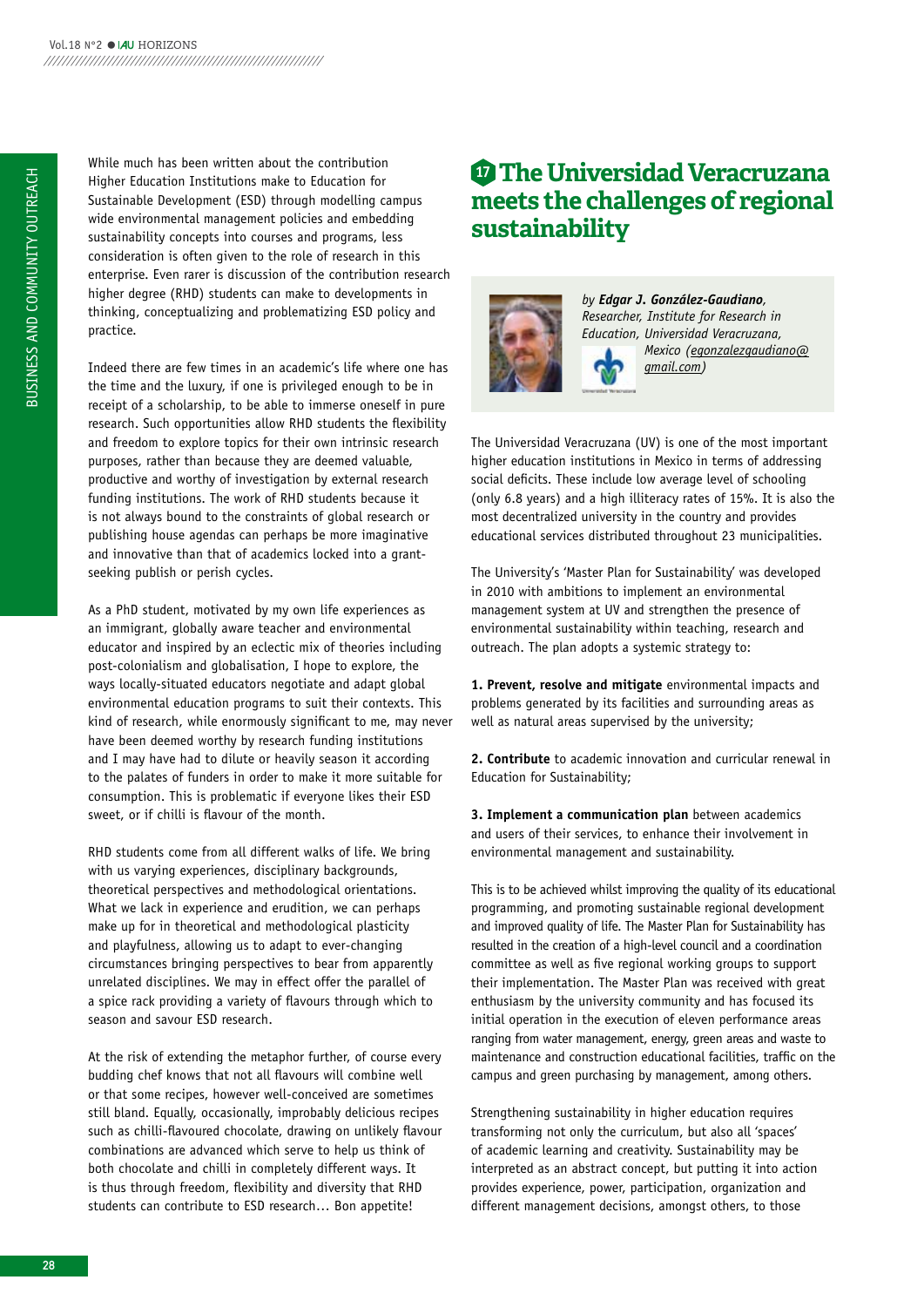operating in education. Education for sustainability must be built, thoughtfully practiced, and embodied in the thinking styles, knowledge and interventions that are promoted in the university. That is the aim of the UV, and we are on the way.

## **<sup>18</sup> Engaging Universities in Education for a Sustainable China – Experience of Shangrila Institute for Sustainable Communities**



*by Yunhua Liu, Director, (yhliu@shangrilainstitute. org) and Alicia Constable, Communications Coordinator (AConstable@ shangrilainstitute.org), Shangri-la Institute for Sustainable Communities, China*

The Shangri-la Institute for Sustainable Communities (SISC) has more than 16 years' experience of working with hE institutions in China on a range of ESD projects. One of these was the Environmental Educators Initiative (EEI): a 10 year project established by the core team of SISC (as part of the World Wide Fund for Nature (WWF) Education programme), China's Ministry of Education and British Petroleum (BP). The EEI was initiated in 1997 and established a network of 21 ESD Centres in hE institutions throughout China. The Education for Sustainable Development (ESD) centres served as coordination hubs for outreach work with schools and communities. The project had a huge impact: a core team of 5000 teachers, school principals and community educators were trained in Environmental Education EE and ESD; 87 EE resources were developed; EE and ESD were piloted in 119 primary and middle schools with some five million student's directly impacted; and more than 10,000 college students also participated in the project.

ESD learning and experiences from the EEI informed the development of China's first EE Guidelines, which were integrated into the National Curriculum in 2003, thereby reaching some 200 million primary and middle school students. The establishment of the regional HE ESD Centres and the implementation of regional and local training sessions fostered a feeling of project ownership, which resulted in the heightened commitment and enthusiasm of teachers, professors and participants.

The EEI university network played a huge role in facilitating and coordinating shared learning and exchange for ESD, as well as documenting, collating and disseminating the project learning

and experiences to a wider audience. By forging partnerships and creating learning platforms hE institutions facilitated an ESD movement within China, which made an invaluable contribution to China's education reforms.

For ESD to be effective, it must be lifelong and life-wide. This requires the facilitation of a process of learning for ESD in formal and non-formal learning settings. hE institutions worked in collaboration with other ESD players including communities, businesses, nature reserves, government agencies, etc. to promote dialogue and discussion on ESD so that all ESD players have a voice and can contribute to the ESD process.

Many communities retain valuable indigenous knowledge, cultural values and traditional practices, some of which provide new ways of thinking about ESD, which can contribute to the development of ESD locally, nationally and globally. Reconnecting with local culture and traditional knowledge through the creation of learning partnerships by way of joint projects such as community nature reserves, sustainable water management initiatives, and cultural heritage preservation activities, has enhanced learning for ESD in formal and nonformal settings.

The EEI was a 10-year project, which was completed in 2007. SISC, in collaboration with Ministry of Education are currently working to develop a new partnership to support the revitalisation and development of the hE ESD network, as part of the Education for a Sustainable China (ESC) Initiative, to continue in the much needed effort to bring ESD to the forefront of education in China, through the development of a set of national ESD guidelines and formal-informal learning partnerships and platforms.

## **<sup>19</sup> A Community-Centred Approach to Education for Sustainable Development**



*by Lorna Down, Senior Lecturer, The School of Education, The University of the West Indies, Mona, Jamaica (lorna.down02@ uwimona.edu. jm)* 

We educate for sustainable development in order to create sustainable societies. The hope is a global society, where the quality of life for all is improved, where there is respect for self, others and the earth, where we effectively address social injustices, environmental degradation and economic inequities. how to do this has been the subject of our research, our conversations and debates.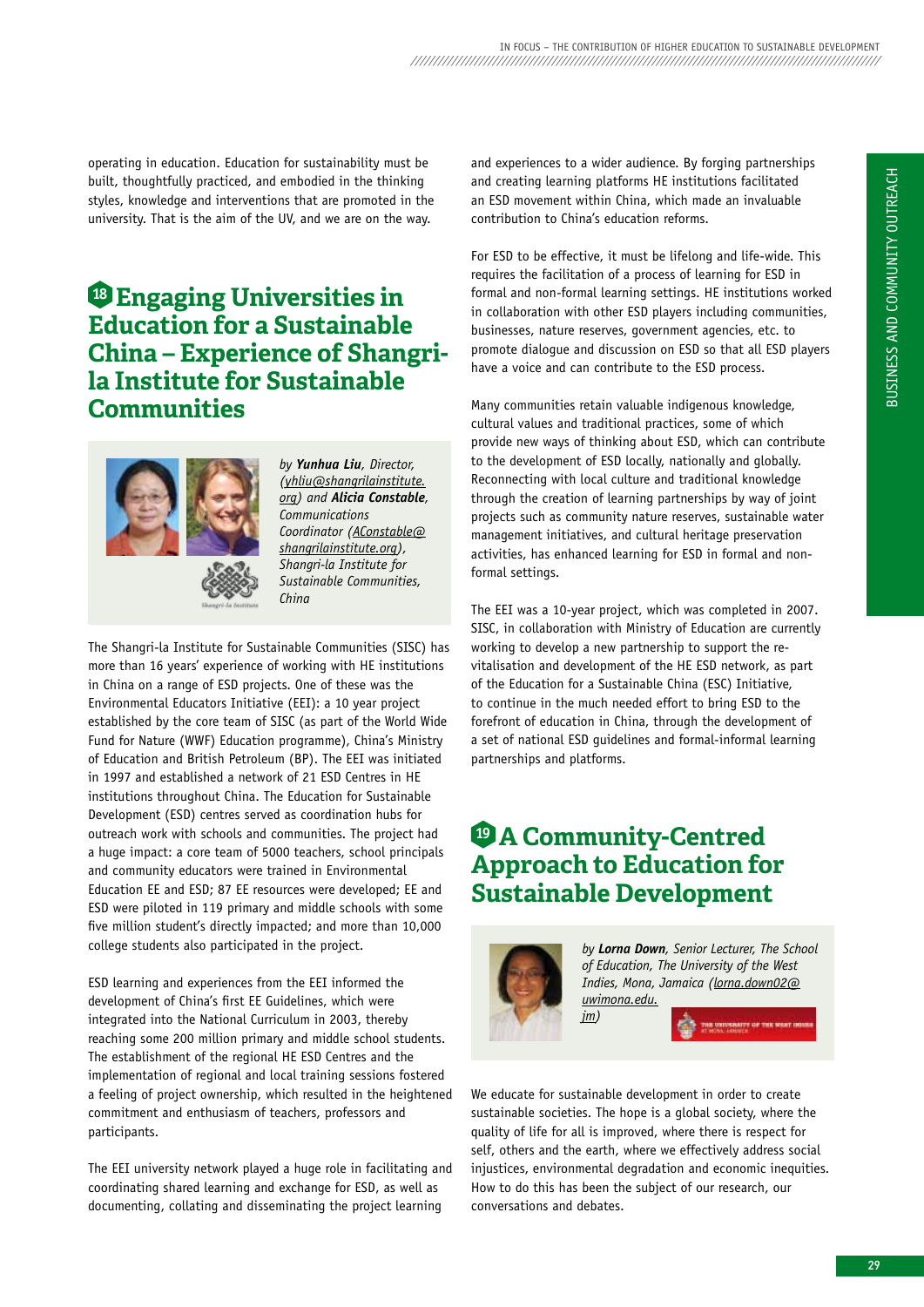There is a growing consensus, however, that the education required to do this is one that allows for more transformative teaching and learning experiences (See for example, Down, hopkins, Sterling, Lotz-Sisitka). Such significant transformative educational experiences are enabled, I propose, through a community-centred approach to curriculum, teaching and learning.

At core many unsustainable practices exist as a result of an unawareness of and lack of connectivity to community. Essential then to the development of 'good citizens' is an educational experience that encourages learners to attend to and have a quality relationship with their community. Such a relationship is founded on an understanding of the inter-connectedness of and respect for all life.

This kind of community-centred pedagogy is being explored in the approach taken with a graduate course 'Literature and Education for Sustainable Development' at the University of the West Indies. The course focuses on community –as it examines local and global communities in relation to the concept of sustainable development. Using literary and non-literary works, these students attend to 'community' as they read critically and interpret the relationship between individuals, different communities and the environment. By applying a sustainable development lens, they are able to analyze the interfacing of the three pillars of sustainable development: the social, economic and the ecological, in these texts.

Paralleling this is the study of 'living texts' – that is to say, their individual communities. Through this study they identify one sustainability issue which they address through a community action project. A number of students started peace projects, vegetable gardens in their school or home communities or initiated as in one situation a farming project with a community. They discovered education –in community–, i.e. not only as self but community development. The goal of the farm project was to help community members change their attitudes – become self-reliant through valuing and working with the land. So the student brought the community together to vision, to learn and plan for farming a small area in their community. Together, they decided on their objectives, what would be planted and the roles that they would undertake and then they started the work. Despite the many challenges, the student experienced 'in the field' what it means *to grow* in community, change behaviour and so engage in sustainable development.

Ideally, these graduate students are expected to interact with community members, develop each others' understanding of the issue and together take action to transform the situation. This is an 'enacted' curriculum as teacher/learner roles are fluid. Most important, it is envisioned that through this, students will develop commitment to place, to others. And as a result they learn to truly engage with the creation of sustainable societies.

## **<sup>20</sup> KAgCI and the Diffusion of Green Campus Movement in Korea**



*by Eui-Soon Shin, President, Korean Association for Green Campus Initiative (KAGCI), Korea (shine@yonsei. ac.kr; kagci@ kagci.org)*



The Green campus movement in higher education aims to transform the university and college to a focal point of green practice and sustainable development by considering sustainability as a core value of education, research, management, and community outreach, in collaboration with the government and social organization.

While I was at the Harvard University as a visiting scholar, I learned about the harvard Green Campus Initiative (hGCI). After returning, I began to emulate it in Yonsei University and established the Yonsei Eco-Forum' in 2001 with interested faculty members. I established the 'Sustainable Development Research Centre' in 2002 and submitted a report on 'A Study on the Eco-Campus Plan of Yonsei University' in 2003, and opened an undergraduate course named 'A Life in harmony with Nature'. In 2007, the Green Campus Implementation Committee was officially set up in Yonsei University.

The expansion of the green campus initiative to a nationwide scale was encouraged by the announcement of the 'Low-Carbon Green Growth Vision' by the korean president in 2008. The green growth vision quickly spread to government agencies through legislation and policy making. however, most of the higher education institutions in korea were initially indifferent to government initiation and were reluctant to participate in the green campus initiative.

So I set up the korean Association for Green Campus Initiative (kAGCI) in November 2008. kAGCI exchanged MOU with the Ministry of Education, Science, and Technology, as well as the Ministry of Environment in May 2009. kAGCI also convened the University Presidents' Green Campus Declaration Ceremony and thereafter the green campus movement spread to the nation quickly. kAGCI is a non-profit corporation and has 60 university and college institution members in korea. Three regional green campus associations were established later.

## **Major Outcomes**

For the past three and a half years, kAGCI promoted the green campus initiative to higher education institutions and government agencies through direct consultation, media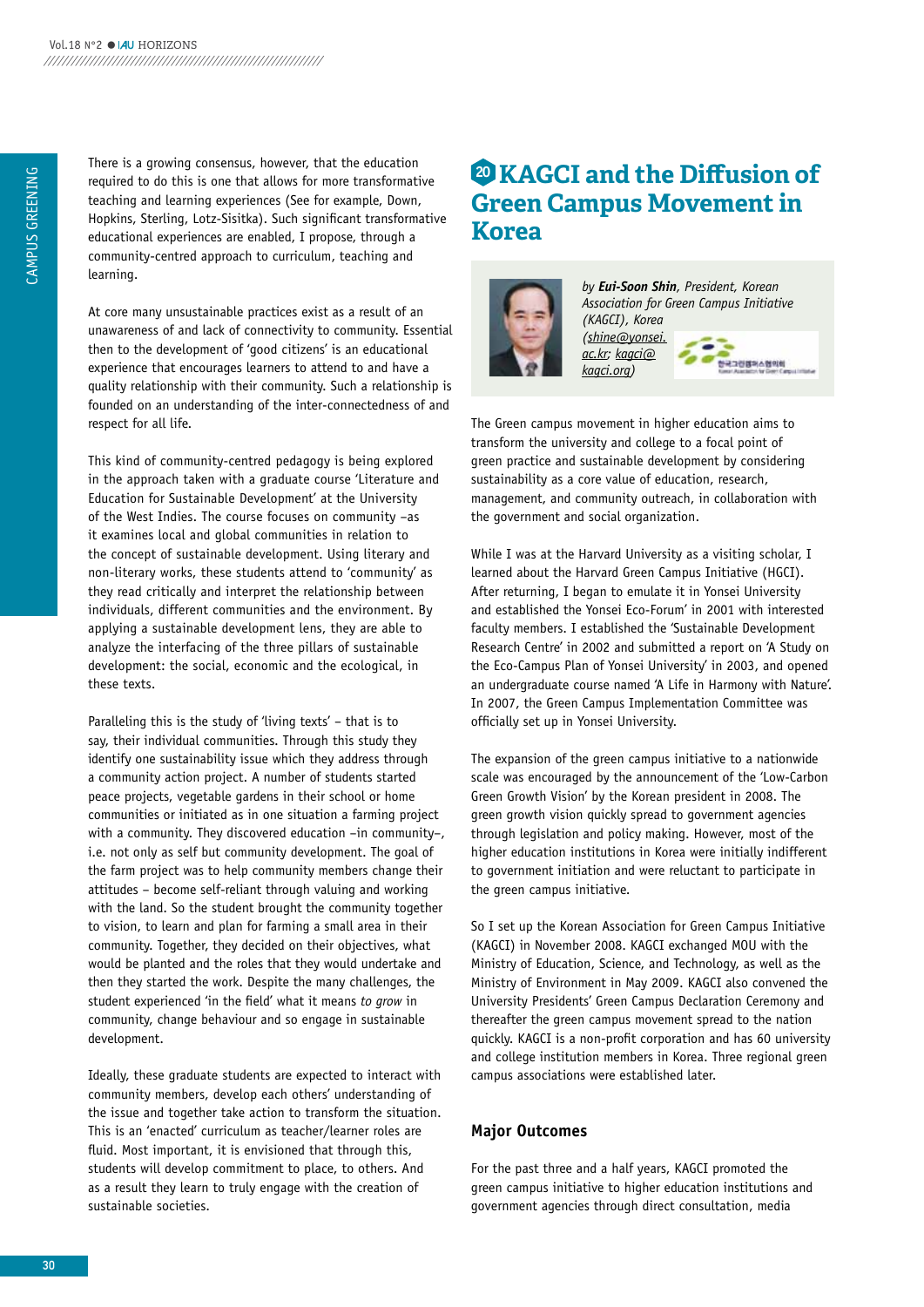relation, website development and various activities. Following are the major achievements so far:

- 30 percent of Korean universities are now involved in green campus initiative and the korean Presidential Committee on Green Growth designated the green campus initiative as one of the green education agenda to be pursued in cooperation with private sector. The Ministry of Environment selected ten universities and colleges in 2011 and supported their green campus planning and implementation.
- KAGCI has hosted the Green Leaders Training Program since 2010 to foster green leaders who would become core members of green campus initiative in their campuses. Every year 80 students are selected and they experience green campus action plan development, lecture and presentation, field trip during summer camp; one-semester green campus activity in each campus; reporting, award ceremony, and overseas trip by the highest award team. kAGCI has convened case presentation meetings and international green campus seminars every year and distributed six research reports on green campus policy and implementation plans to member institutions and government agencies.

## **<sup>21</sup> What is the role of government agencies in changing campuses towards sustainability? A case study of the Higher Education Funding Council for England**



*by Joanna Simpson, Senior Policy Adviser at the Higher Education Funding Council for England, U.K. (j.simpson@*  $here$  hefce *hefce.ac.uk)* 

higher education can make, and is making, a substantial, exemplary and sustained contribution to sustainable development. This is reflected in the higher Education Funding Council's for England's (hEFCE) 2005 vision that 'within the next ten years the higher education sector in England will be recognised as a major contributor to society's efforts to achieve sustainability – through the skills and knowledge that graduates learn and put into practice, its research and exchange of knowledge through business, community and public policy engagement, and through its own strategies and operations.'

As the principal funding body for higher education institutions in England, hEFCE has an important role to play in supporting and promoting the sustainable development agenda. Our sustainable development strategy sets out our approach to help make sustainability a key element in the policy and practice of higher education in England.

We see that our role is to:

- **Stimulate the debate.** In 2010, we published a carbon reduction strategy in partnership with Universities Uk and GuildhE, the representative bodies for higher education institutions. Developed in consultation with the sector, it sets ambitious targets to reduce emissions from energy use by 34% by 2020 and 80% by 2050, against a 1990 baseline. These are particularly challenging in the context of a growth in student numbers and size of the average estate but recognise that as centres for research, innovation and debate, university campuses can be a model of how to be more sustainable and efficient.
- **Build and disseminate good practice.** There is much good practice already evident in the higher education and other sectors but we are keen that the sector continues to develop new ideas and learn from the experience of others. Our targeted funding is making a real difference as we fund projects in areas such as environmental management systems, education for sustainable development, carbon management and developing leadership capacity.
- **Undertake partnership working to bring about policy**  synergies. We work with the Carbon Trust on their Higher Education Carbon Management Programme, which provides dedicated support to develop carbon management plans.
- **Reward sustainable behaviour through funding incentives.** Institutions are required to have carbon management plans and to have made reductions in carbon emissions otherwise their capital funding allocation is reduced by 40%. Our Revolving Green Fund provides recoverable grants for energy efficiency projects. Institutions repay the funds through the savings made in energy bills and these funds are then recycled into new projects.
- **Support monitoring, evaluation and benchmarking.** Data on estates management is collected annually and enables institutions to share environmental information and help identify areas for improvement.

We have also made changes in our own operations in order to lead by example. Our CSR policy and annual report are published online and we are pleased to have been certified to ISO14001, an international environmental management system standard, and the Carbon Trust Standard.

Sustainable development activity is widespread across the higher education sector: for some universities and colleges it is an over-arching priority but in other instances it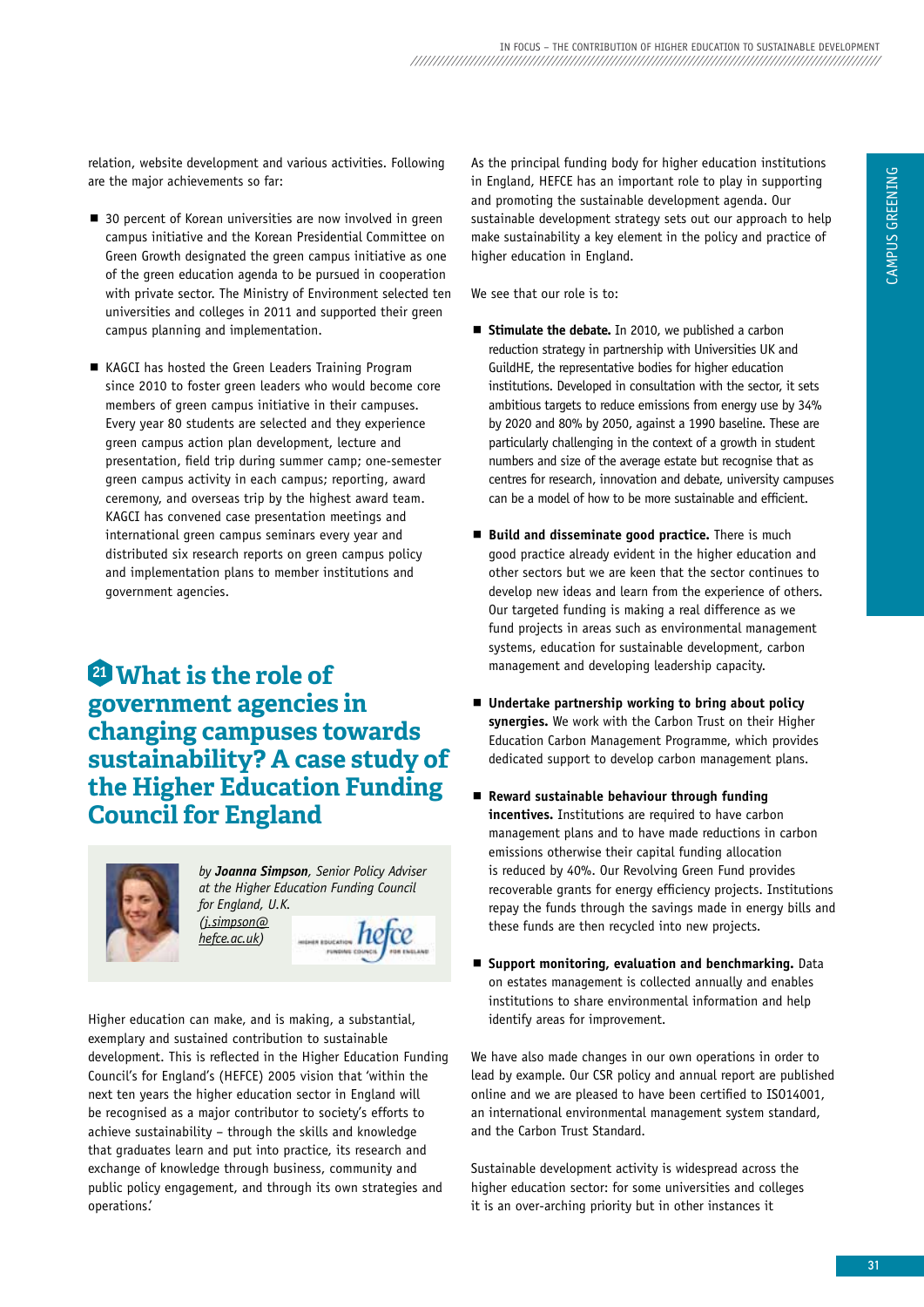occurs in pockets. We are optimistic that the enthusiasm for sustainability that exists in the sector – and the urgent need for real change – will lead to substantial and lasting progress.

Further information on hEFCE activity to promote sustainable development is at www.hefce.ac.uk/lgm/sustain/.

## **<sup>22</sup> Transforming our universities into sustainable development labs opened to the world**



UNIVERSITÉ DE<br>SHERBROOKE

*by Alain Webster, Vice-President, Sustainable development and government relations (alain.webster@ usherbrooke.ca) and Véronique Bisaillon, Educational consultant – Sustainable development (veronique. bisaillon@usherbrooke.ca), Université de Sherbrooke, Canada*

In our universities, any global sustainable development strategy should be woven into teaching, research and management activities altogether. In fact, universities are poised to become efficient sustainable development labs, locally committed and set to address global issues. This has always been Université de Sherbrooke's approach, with results that extend far beyond its three campuses.

## **A common challenge**

Since the beginning of its sustainable development efforts, in 2004, Université de Sherbrooke always endeavoured to closely interact with civic partners. This approach allowed for the enactment of sustainable development policies by major Sherbrooke stakeholders, including City, health and teaching institutions. Université de Sherbrooke's sustainable mobility strategy, including the renowned *Open Access to Public Transit Programme* for students, well illustrates the relevance of this cooperative approach. Created in close collaboration with City transit officials and student associations, the success of the programme – and of the whole strategy – is measured by the lowering of GhG emissions, a diminution of parking space, the creation of similar programmes by many other institutions, and the fact that sustainable mobility has become a major stake in the City's development!

Building upon its success, Université de Sherbrooke managed to eliminate 200 parking spaces to replace them with an attractive and very central green space dubbed *Cœur campus* (the heart of the Campus), which also acts as a rainwater purifier system. The strategy also made it possible for a student coop to build a university residence downtown Sherbrooke, very close to

the city's main bus terminal, in an effort to promote Transit Oriented Development (TOD). What's more, by advocating the use of eco-efficient vehicles, this sustainable mobility strategy plays a part in teaching and research activities in the fields of biofuels and electricity-based transports.

## **Integrating sustainable development into an institutional culture**

Sustainable development's main stake is to grow into an institutional culture in which teaching, research and management activities mutually reinforce each other, all while strengthening community relations.

This is why Université de Sherbrooke – Quebec's only institution boasting national certification for ecofriendly events – now engages all event sponsors on its three campuses to take part into an eco-responsible framework. For residual materials, measures promoting the reclamation of compostable waste play a role in the development of the region's bioplastics channel and research scientists activities. In the energy field, Université de Sherbrooke actively contributes to the development of clean energy sources, especially solar energy and biofuels, which will actually help to fulfill its own needs. In matters of training, the University closely collaborates with six other higher education institutions to integrate sustainable development in every under- and post-graduate programs, while creating many different teaching models based on community learning.

Sustainable development is a bold challenge that all higher education institutions must address. Because if universities can't make it, who will?

**<sup>23</sup> Students' grassroots Sustainability programs – the work of World Student Community for Sustainable Development (WSCSD) and Student for global Sustainability – University of Nairobi (SfgS-UoN)**



*by Otieno Nickson Otieno, President of the Executive Board, World Student Community for Sustainable Development (WSCSD) and Adviser of the Students for Global Sustainability – University of Nairobi (SfGS-UoN), Kenya (nickson.*

*otieno@wscsd.org)* 

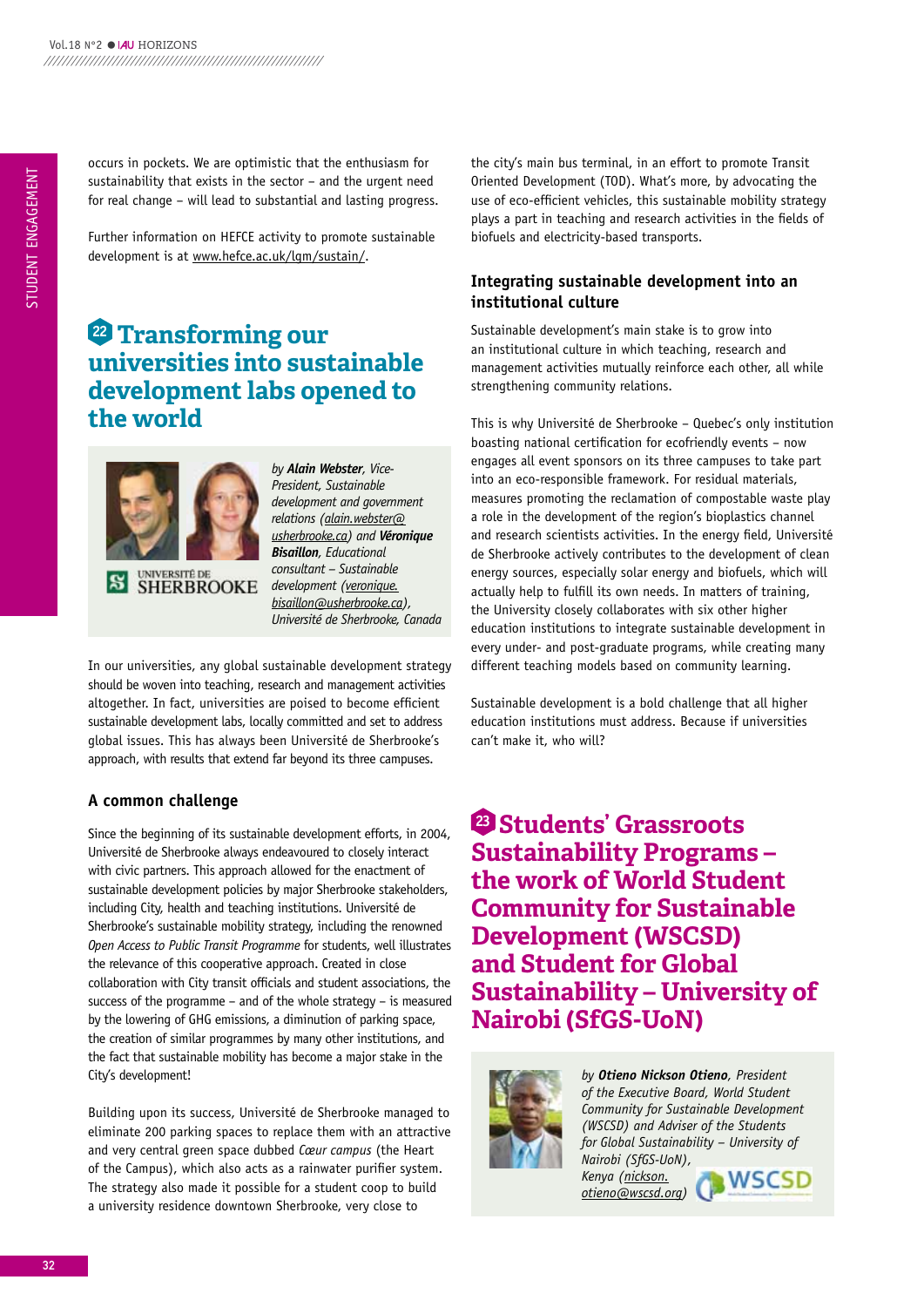The World Student Community for Sustainable Development (www.wscsd.org) is an international, non-profit, multidisciplinary umbrella organization of university students (members or associations) providing college students who are passionate about sustainability with opportunities to learn from each other and collaborate on projects of interest. WSCSD currently has members in over 100 countries and six continents. The Students for Global Sustainability – University of Nairobi (http://ecyg. wikispaces.com/SfGS-UoN) is an autonomous chapter of the World Student Community for Sustainable Development in kenya. The scope and nature of student communities differ just as the personal efforts of the individual members vary.

WSCSD organises annual international Student Summits for Sustainability in different parts of the world. The WSCSD's collaborative programs engage college students in meaningful work with impoverished communities to reduce and alleviate poverty and take charge of their transition to healthy and selfsupported communities. SfGS-UoN leads WSCSD's grassroots sustainability programs aimed at providing safe drinking water, affordable and clean energy to impoverished kenyan communities.

In January 2009, the *'United Youth For Peace Project'* was initiated by fifteen students from the Students for Global Sustainability-University of Nairobi and the College of Notre Dame, Maryland (U.S.A) in Langas—a slum in Eldoret, kenya to help a group of Internally Displaced Persons (IDPs) recover from the 2008 Post election violence. The students mobilized resources and lived with the IDPs for a month undertaking free feeding, education and mentorship programs, basic hygiene awareness, peace-building through sports and art as well as establishing a *'community solar-kitchen'* where women prepare their meals and a *'community library'.* They facilitated the incorporation of "Amani kasarani Women Group" managed by the IDPs towards their sustainable empowerment.

In December 2009, seven students from the University of Nairobi (kenya) and University of Regina (Canada) launched the *"Nyakongo Water and Sanitation Project"* in a remote village in Nyando district (western kenya) providing household Biosand Water Filters to hIV/ AIDS support group adversely affected by perennial flooding. The program is managed by a spin-off NGO — the 'Safe Water and LED Lighting Operatives Worldwide (SWALLOW, www.swallowinc.org).

Based on these experiences, WSCSD has embarked on internal organizational restructuring to promote students engagement in re-orienting education for sustainable development and enhance cross-regional community–campus partnerships and programs for moving research and technology from the lab to the market through innovation and entrepreneurship. Through a partnership with the Young Engineers for Sustainable Empowerment Foundation (www.sustainable-empowerment. org), WSCSD is developing an interactive web platform which will provoke dialogue and sharing information on sustainable technical and social innovations amongst engineers and social scientists, both young and old. Its proposed *'Green Entrepreneurship Fellowship'* is a people-incubation program

focusing on mentoring selected sustainability fellows to launch green enterprises in areas of interests to their communities.

Finally, the WSCSD is developing a strategy for mobilizing global students' action in transforming the impoverished *Nyakongo* village, kenya into a model "Global Sustainable Village" which can be replicated in other communities.

## **<sup>24</sup> be informed, get involved, make a difference – oikos Student Entrepreneurship for Sustainability**



*by Jost Hamschmidt, academic director, oikos foundation for economy and ecoloy (jost.hamschmidt@ oikos-international.org) and Dawid Wroblewski, president, oikos International (Dawid.Wroblewski@oikosinternational.org)* 

oikos (name chosen for its etymological reference to both economy and ecology) is a student-inspired organisation for Sustainable Economics and Management, that operates through a broad network. Founded at the University of St. Gallen in 1987, oikos now counts more than 35 student groups (oikos chapters), among them a growing number outside Europe.

oikos' mission is to strengthen action competence for sustainable development among tomorrow's decision makers. With a learning-by-doing approach, oikos students implement sustainability-driven innovation and promote the integration of sustainability perspectives into research and teaching at their schools. Over time, the organization has developed its activities beyond student activism. *'Be informed – get involved – make a difference'* is the organizations' guiding motto.

## **How does this translate into practice?**

*Be informed:* oikos events offer networking and learning opportunities for emerging issues which are rarely covered in economics and management curricula. Student projects range from conferences and seminars to simulation games such as the international oikos Model WTO (www.modelwto.org) and often experiment with new learning techniques. For example, at this years' oikos Spring Meeting, organized by students from ESADE Barcelona, the focus was on Sustainable Mobility. It offered e.g. a site visit at the local SEAT production site for electric cars and peer to peer Workshops to share experiences about replicable and impact-driven student projects.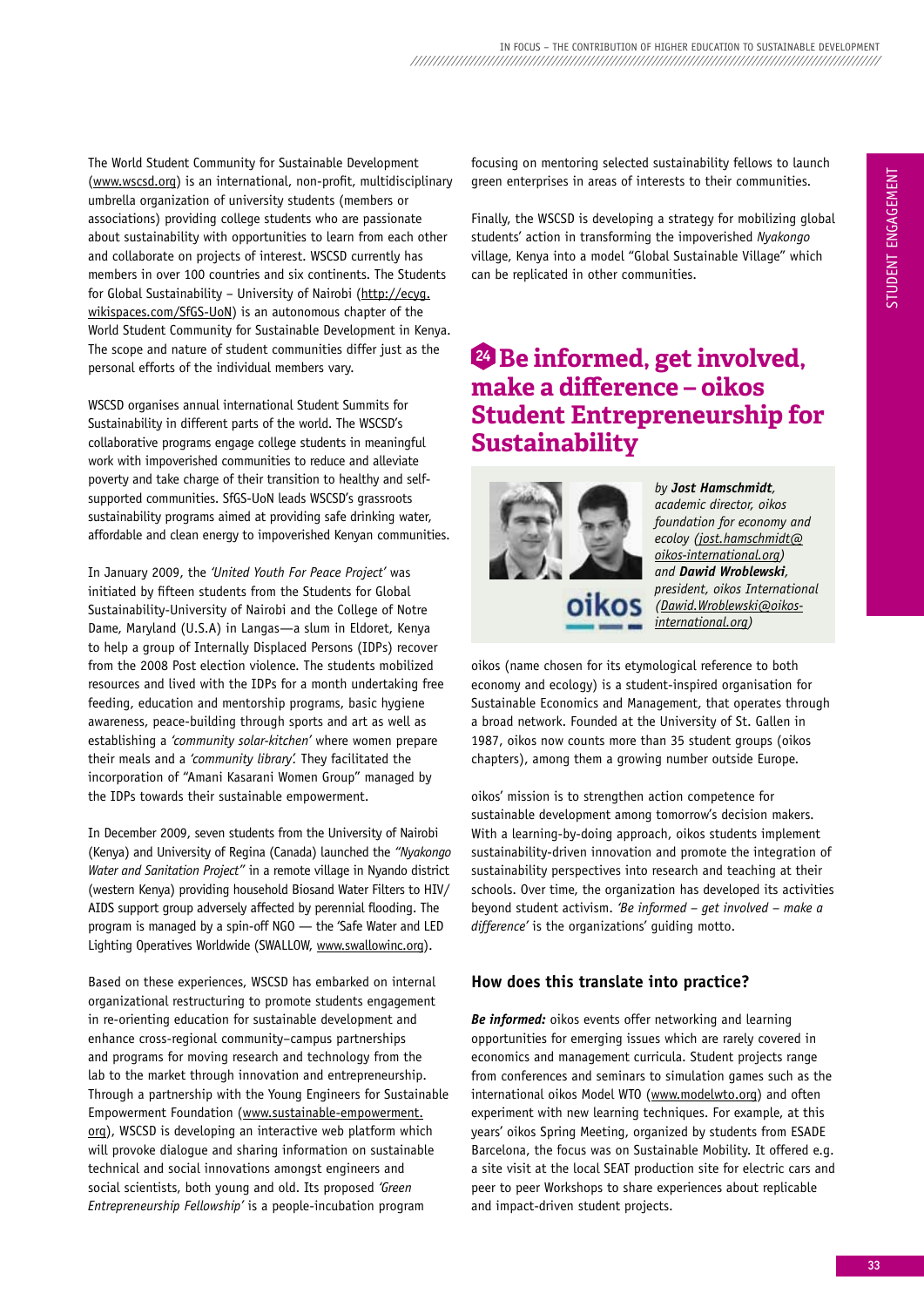*Get involved:* how are students involved? The case of Clara Navarro: Clara joined oikos in 2004 after attending a Seminar about Sustainability and Marketing at St. Gallen University, led by oikos faculty. She then participated in the first oikos Winter School (www.oikos-winterschool.org) and subsequently joined oikos Cologne during a Master in International Management exchange programme. As she moved to London to work for Mckinsey & Company Strategy Advisors on Climate Change, her oikos contacts were helpful, and she was happy to join the chapter at the London School of Economics when she enrolled to study another Master's. In London she developed several student projects on sustainability and supported the oikos alumni work. After returning to her hometown in Barcelona she became an advisor of oikos Barcelona at ESADE Business School – a great opportunity to promote sustainability on a local level while being globally connected. Currently, Clara is actively involved with oikos alumni and the network has proven to be of great help in her professional life.

*Make a difference:* The numerous student activities are complemented by international oikos academic initiatives in research and teaching. With its annual international Young Scholars Academies, e.g. in the field of Entrepreneurship (in cooperation with The hub), Finance (with the United Nations Principles for Responsible Investment, UN PRI) and Development (in cooperation with the UN Growing Inclusive Markets Initiative), oikos has become an institution for developing future faculty in the field of sustainability and management. The organisation also promotes excellence in case writing and teaching, e.g. through its annual Global Case Writing Competition.

oikos members aim to be provocative, influential, enterprising and collaborative. With action-learning student projects oikos aims to strengthen entrepreneurial student leaders. By partnering with other organizations (e.g. Aspen Network for Development Entrepreneurs, Ashoka, caseplace.org, The Hub, WTO) the organization provides co-learning platforms for students across the globe, but also for world class faculty, aspiring researchers and thought leaders in business and policy. Learn more at www.oikos-international.org

## **<sup>25</sup> STArS – an AASHE Assessment Initiative**



*by Paul Rowland, Executive Director, Association for the Advancement of Sustainability in Higher Education (AASHE), U.S.A (paul. rowland@aashe.org)* 

The Association for the Advancement of Sustainability in higher Education (AAShE) is a non-government organization that advances sustainability in the higher education community

in the US and Canada by providing high quality resources and professional development opportunities such as workshops and an annual conference. With more than 1100 institutional members, AAShE provides the campus sustainability community with leadership in thinking through how sustainability is a critical part of both the operations of a campus and the curriculum.

Early in its existence AAShE was asked by some higher education associations to develop a common, comprehensive system for measuring campus sustainability amid the variety of surveys, rating and rankings that were emerging around green campuses. After several years of development, pilot testing, and receiving input from nearly 300 individuals in the campus community, the Sustainability Tracking, Assessment, and Rating System (STARS) was launched and after two years, more than 300 institutions were participating in the program.

STARS is a self-reporting assessment that allows institutions to accumulate points for various campus sustainability activities from their curriculum and research to the energy operations and diversity policies. Participating institutions submit their evaluation materials online and can be awarded a rating ranging from bronze to platinum based on the relevant points that they earn.

When STARS was being developed it was clear that one function of the system should be to help develop an understanding of the breadth of activities that make up campus sustainability. As campus began reporting their data we heard story after story about the many conversations and contacts that were being made in the data collection processes that had never been made around sustainability. At one university, when the campus sustainability staff approached the human relations unit, the hR staff were thrilled that the work they were doing was counted as part of the campus sustainability effort. Another campus reported that although the staff approached the academic part of campus with trepidation they found many supportive and excited professors. STARS have been successful in expanding some campus understands of sustainability and has been a conversation driver and connector, because it recognizes that campus sustainability takes place throughout the institution.

Another purpose of STARS was embedded in the Tracking function. At one large university, the director of sustainability was thrilled about how he could use the STARS data in a gap analysis that would allow him to better allocate resources. In this case, weaknesses revealed by STARS would be addressed in ways they had not been.

At many campuses, the STARS rating has become a source of pride in demonstrating the campus's commitment to sustainability. Many campuses have created press releases and held celebrations around their STARS ratings.

Related to the celebration of success are not just the competitive claims made by high scoring institutions but also the wealth of information of good practices that we are only beginning to understand as a result of the public nature of the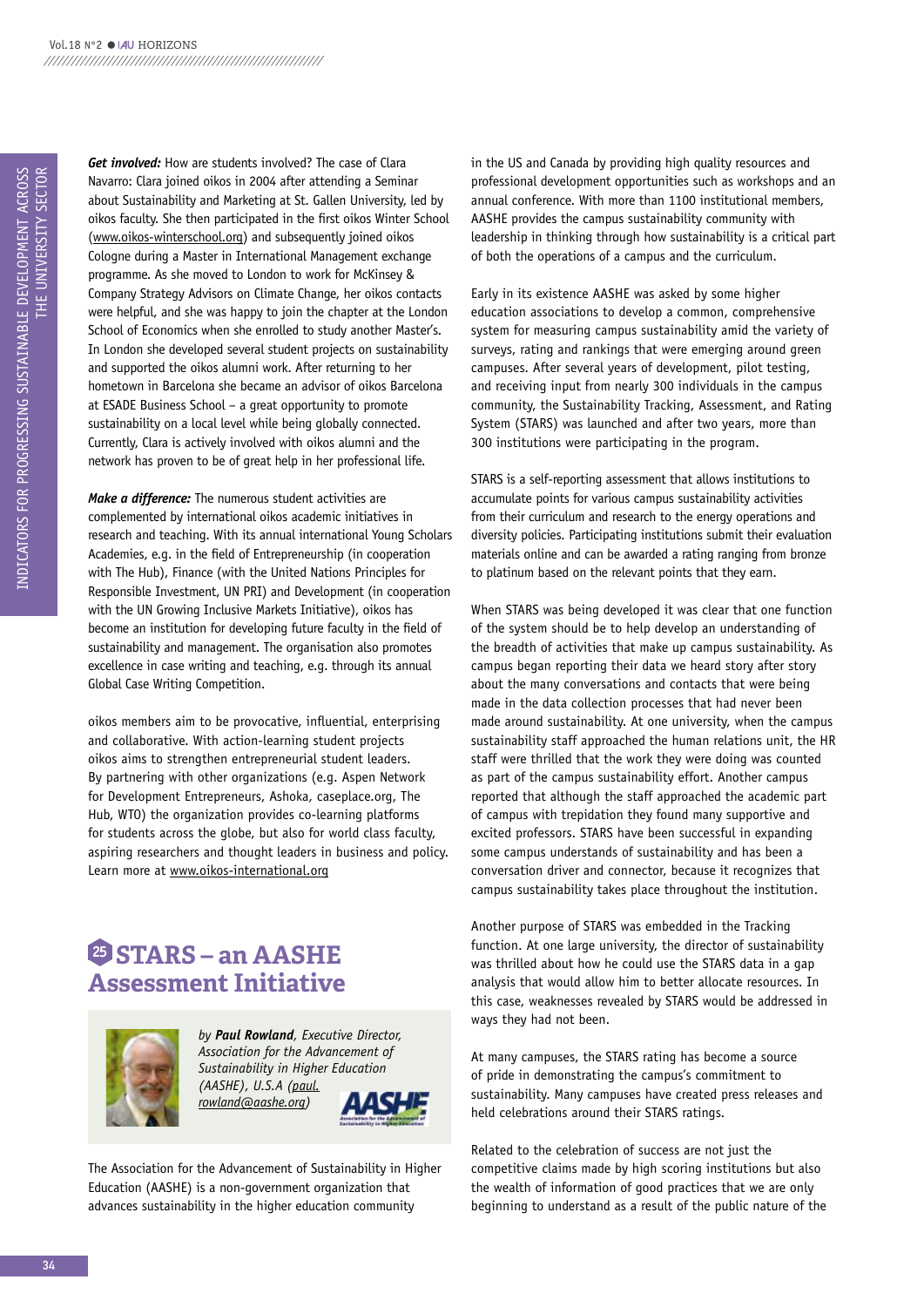data submissions. We have learned a lot about how energy and water use is being reduced despite growing populations and environmental footprints. And we are learning that we have a long way to go in increasing discussions of sustainability in coursework – both in terms of specific sustainability courses and in integrating sustainability into existing courses.

It is apparent that on many campuses, what counts, what gets measured is what gets attention and the measurement of sustainability through STARS results in sustainability efforts being more recognized and resourced – *and is shown to world as possibility realized*.

## **<sup>26</sup> A new way of liFE for sustainability reporting**



*by Jimmy Brannigan, Director of ESD Consulting Ltd,* 

esdconsulting

*U.K. (jbrannigan@ esdconsulting.co.uk)*

**A growth in measurement and reporting**

Sustainability and social responsibility has flourished in higher education over recent years. Institutions are increasingly measuring and reporting on a whole range sustainability indicators nationally and increasingly internationally. The increasing influence of carbon as a critical issue for senior managers has encouraged this behaviour, but it begs the question, are we measuring and reporting on the right things?

## **Facilities and Estates have led the way**

It is generally true to say that many environmental or sustainability professionals reside in the estates or facilities departments within higher education institutions. As a result of this, much of the focus has been on this narrow but nevertheless important area of institutional activity. This includes carbon management, waste management, transport and water management to name a few. however, when we truly want to assess the sustainability or social responsibility performance of an institution is this really where we should focus our efforts?

## **It's about core business!**

Sustainability professionals accept that an excellent sustainability strategy is one that demonstrates how environmental, social, economic and cultural factors are embedded or inform core

business practice. If the sustainability focus of a bank was 99% on managing waste, water and energy but it chose to ignore sustainability in its investment portfolio and lending criteria (its core business!), would this be acceptable? When we look at higher education, the picture is similar as much of the focus has been on the development of sustainability metrics that are easier to measure rather than being representative of the core business of the sector. This has led learning institutions to focus too heavily on how they reduce the negative environmental impact of the institution rather than how they enhance the positive social and economic contribution they make to students and society.

## **The liFE Index**

The Learning in Future Environments (LiFE) Index is a new initiative from the Uk and Australasia which provides a vehicle for institutions, to monitor, measure, manage and report on the sustainability performance of the whole institution with an increased emphasis on core business. It is focused around four priority areas:

- Teaching, Learning and Research
- Partnership and Community Engagement
- Leadership and Governance
- Estates and Operations

It contains a set of quantitative metrics and through the use of an innovative framework based approach, it allows institutions to manage and, if they so choose, be assessed on their performance and benchmark this internationally.

The system is accessed online and it provides a vehicle for increased dialogue on sustainability and social responsibility, to support institutions monitor current practices and develop future plans. The whole system was developed by the sector for the sector as part of a partnership between the Environmental Association for Universities and Colleges (EAUC) in the Uk and Australasian Campuses Towards Sustainability (ACTS) based in Australia.

## **Measuring real value**

Over recent years, environmental and sustainability professionals in higher education have realised that to truly transform, universities we need a number of things: we need whole institution engagement, a focus of sustainability in teaching, learning and research, to measure and communicate the value that higher education brings to society and lastly we need to do it together. The LiFE index will help us achieve this – so get involved and find out more.

If you'd like to talk to someone about how LiFE can work within your organisation or to arrange a no-obligation one to one demonstration, please contact us on (+44) 01242 714321 or email life@eauc.org.uk – www.thelifeindex.org.uk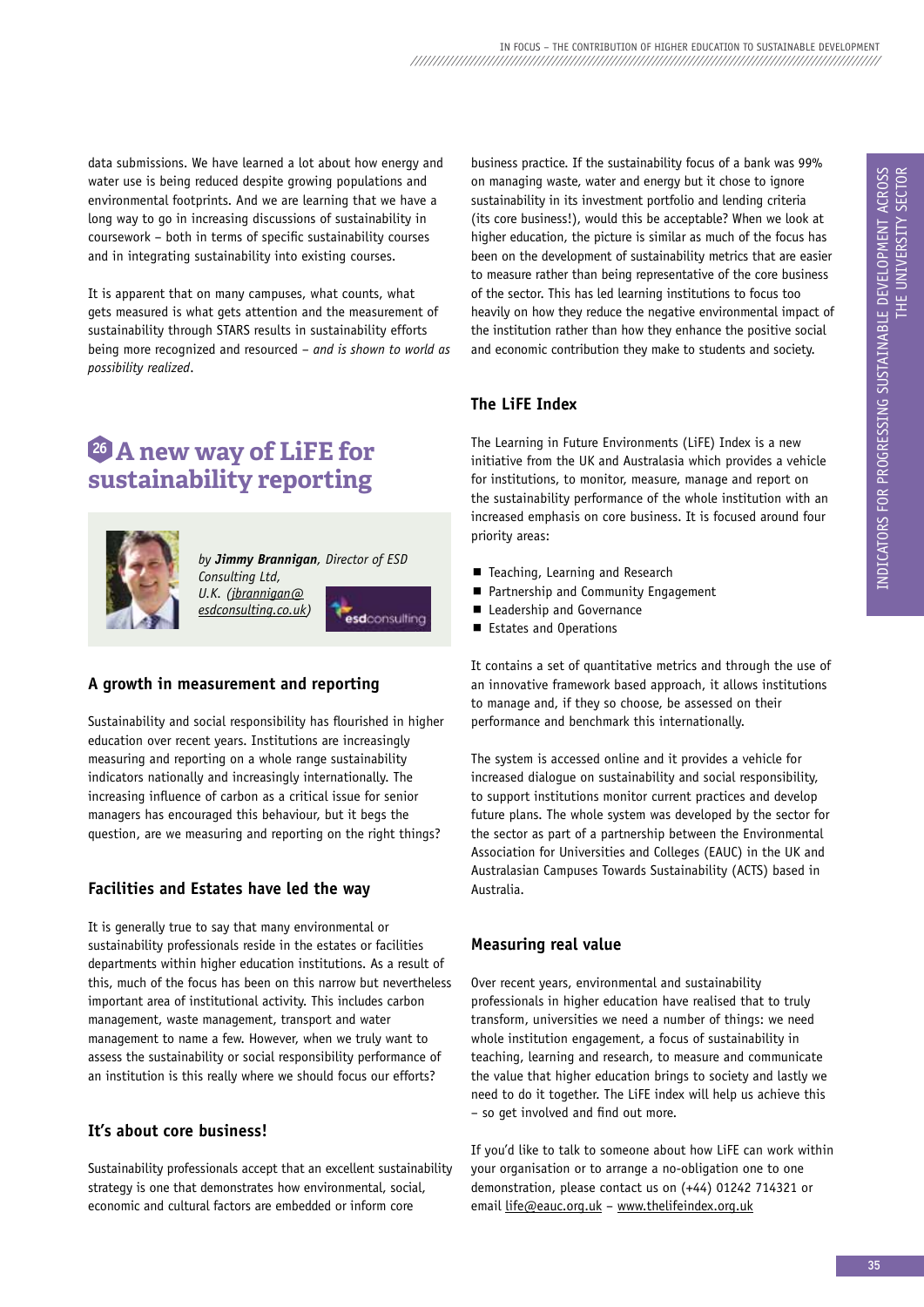

### ExCERpT FROM THE TREATY

The **COPERNICUS Alliance** is leading the Rio+20 higher Education for Sustainability Treaty. The Treaty is a declaration and action plan which demonstrates the collective visions of hE networks worldwide in building more sustainable futures for all. Over twenty five international and national higher education associations and agencies as well as students groups from across the globe have confirmed their involvement in the Treaty.

In May 2012, these partners coordinated a broad consultation process with their colleagues and members; it served to capture the different voices and visions for sustainability in higher education. Professor **Dzulkifli Abdul Razak**, IAU Vice President, and Rector Albukhary International University, Malaysia, and Dr **zinaida Fadeeva**, United Nations University (UNU), co-chaired the process with Professor **Daniella Tilbury**, President of the Copernicus Alliance. The Draft version of the treaty is now available online for you to comment and sign and will be shared with governments and intergovernmental agencies, media and other stakeholders who will be asked to support and share it in the lead up to Rio+20. The plans are not only to showcase the Treaty in Rio+20 events and meetings, but also to share it at other international events after Rio+20 as well as to review its implementation in 2013.



## **People's Sustainability Treaty on Higher Education**

### **FOREWORD**

This Treaty, developed in May 2012, is the latest in a series of documents which emerges out of a need to rethink higher education and its role in a transition towards a more sustainable society. It has been written at a time when there is mounting concern for the future of people and planet but also fresh opportunities to act through commitments such as the Sustainable Development Goals.

**Example 16 the state of the state of the state of the state of the state of the state of the state of the state of the state of the state of the state of the state of the state of the state of the state of the state of th** The Treaty has been drafted by representatives from twenty five higher education agencies, organisations, associations and student groups rooted in different parts of the world. The crosscultural dialogue and development process underpinning this document has served to build collaborative links and ownership. It has paved the way for a new consolidated platform for cooperation beyond the Rio+20 event in June 2012. It is envisaged that the document could lead to joint implementation projects and the sharing of best practices as well as modalities that are less bureaucratic.

Those signing this Treaty are seeking pathways and possibilities for progressing sustainability in higher education. They are committing to contribute towards societies that are fair, participatory, future facing and peaceful and able to restore the integrity of Earth's ecological systems, as well as promote human development in an equitable and inclusive manner.

### **CONTExTUAlISING COMMITMENT**

Universities and colleges of higher education have a long history of engaging with the

generation of knowledge and shaping social and scientific paradigms that influence everyday life. They are well positioned to link the regions, transcend disciplinary boundaries as well as local and global dimensions of development. They are recognised for their influence on policy directly, as well as indirectly, through the education of policy makers. They are influential in the development of leaders and for shaping history.

Numerous international statements and national declarations reflect the aspirations of stakeholders to redefine higher education. This Treaty builds upon their vision and initiatives.

### **TRANSFORMING THE SECTOR**

Authoritative documents have consistently argued that before higher education can genuinely contribute to sustainable development, it must transform itself. Those signing the Treaty agree that transformation:

- *is complex and a long term ambition.*
- *must be quided by vision and clarity of purpose.*
- *of knowledge structures is required.*
- *requires fostering respect for and understanding of different cultures and embraces contributions from them.*
- *of lifestyles as well as professional competences is required.*
- *requires the development of innovative competences.*
- *requires effective leadership.*
- *strategies need information and decisionmaking tools.*

## **EvOlvING PRINCIPlES ARE THE FOllOWING**

**1.** To be transformative, higher education must transform itself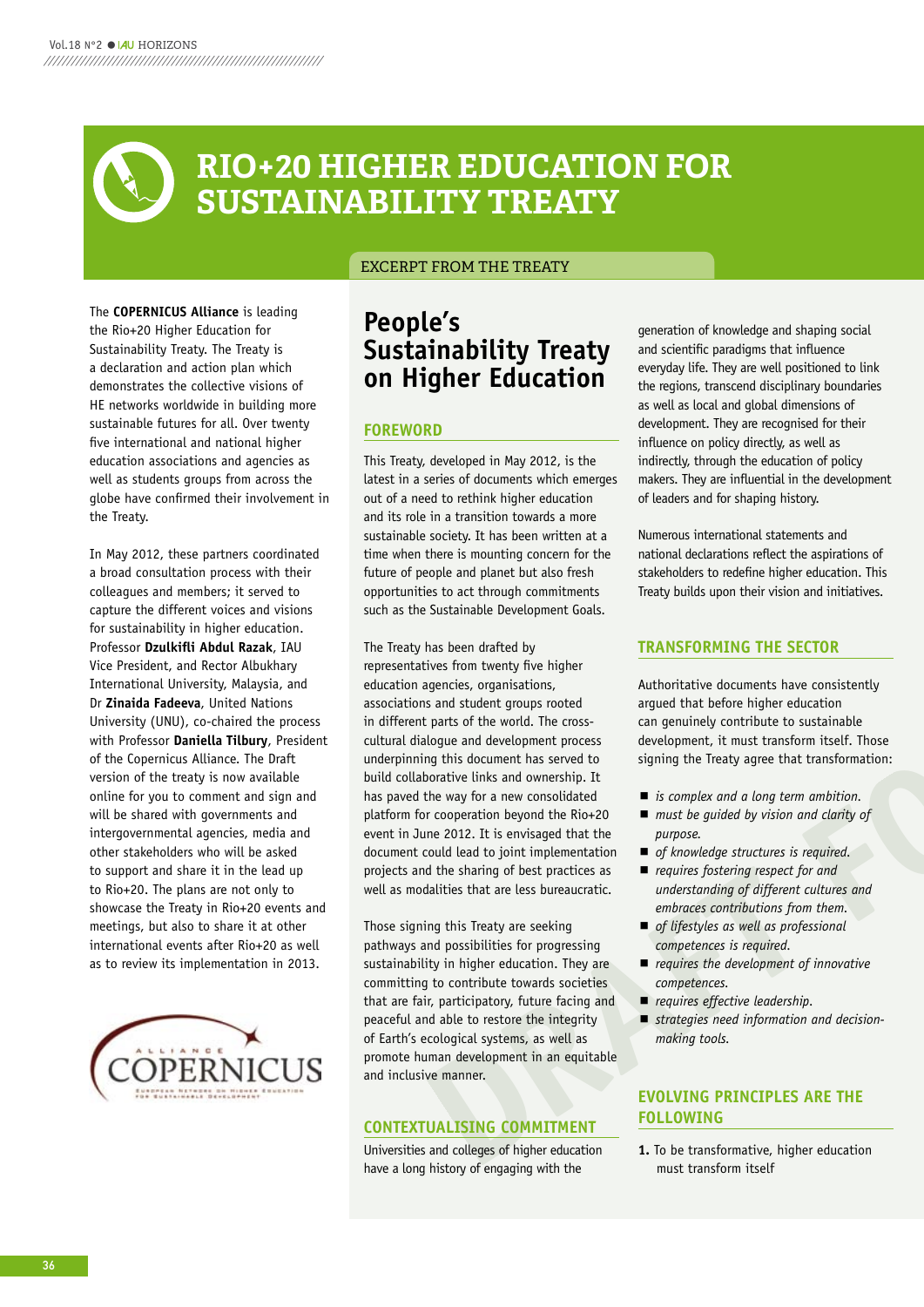

**RIO+20 United Nations Conference on Sustainable Development**

We support the Higher Education Sustainability Initiatives!

- **2.** Efforts across the higher education system must be aligned
- **3.** Partnership underpins progress
- **4.** Sustainable development is an institutional and sector-wide learning process
- **5.** Facilitating access to the underprivileged
- **6.** Inter- and trans- disciplinary learning and action
- **7.** Redefining the notion of quality higher education
- **8.** Sustainable development as a whole-ofinstitution commitment

### **COMMITMENTS**

**Those signing the declaration commit to change at five levels:** *Cultural; Campus; Curriculum; Community Engagement; Connecting the System.*

### **ACTIONS**

**Those signing this Higher Education Treaty commit to:**

### **4.1 Immediate actions (no later than mid-2013)**

2. Efterna amous the higher education optimization spin and service is a formula of defined 3. The comments in the comments in the comments of the comments of the comments of the comments of the comments of the comments of *Action 1.* Transforming the paradigms that underpin current higher education practice. We will draw lessons from previous successes and shortcomings, to redefine the higher education system with a new vision and purpose. Those committing to this treaty will engage in reviewing their organisational ambitions and action plans to ensure there is alignment with this action.

*Action 2.* Establishing a communication platform that would facilitate exchange of experiences among partners of the higher

education system and serve as a forum for consolidating future strategies and actions in the area of sustainable development.

*Action 3.* Developing a set of indicators which can guide the change process and help capture developments which bring us closer to the goal of sustainable development. These indicators will capture the dynamic change processes as well as performance measures. We commit to periodically report on actions and achievements against these indicators.

*Action 4.* Sustainable development actions and initiatives must be implemented using participatory processes which engage the university community in diverse and crossstakeholder dialogues. Regional Centres of Expertise (RCEs) and similar platforms have an important role to play here.

*Action 5.* Finding opportunities for integrating education for sustainable development competences within the plans and actions associated with the Green Economy ideal and initiatives to address the current socio-economic crisis.

### **4.2 Short-term (2012-2015)**

*Action 1.* To invest in research in order to understand trends of societal development and define the role of higher education in contributing to more sustainable futures.

*Action 2.* To create structural and supportive frameworks for embedding education for sustainable development competences within higher education experiences. This will require collaboration amongst those signing the treaty with the national agencies including quality bodies to strengthen the presence of these competences in ESD for national needs and priorities.

Action 3. To contribute to improvement of basic education and access to higher education for disadvantaged groups. Those signing the Treaty commit to cross-sectoral partnership, particularly with governments, school systems, non-formal education, in order to improve quality of education at all levels.

*Action 4.* To undertake research, public and policy engagements in order to deconstruct the existing notion of quality, *impact* and *excellence* and agree on their new meaning based on the principles of sustainable development.

*Action 5.* To support initiatives which seek to develop the capabilities of existing leaders to enact sustainability commitments and to ensure succession plans and selection processes for future leaders give focus to this area.

### **Those signing this Higher Education Treaty commit as well to a series of Medium-term (2016-2025) and long-term (post-2026) Actions**

The full text is available online at: http://sustainabilitytreaties. wordpress.com

### **Please review, comment and plan on signing!**

### **Contact:**

Uchita de zoysa (uchita@sltnet.lk); Daniella Tilbury (d.tilbury@glos.ac.uk) and at IAU: H.vantland@iau-aiu.net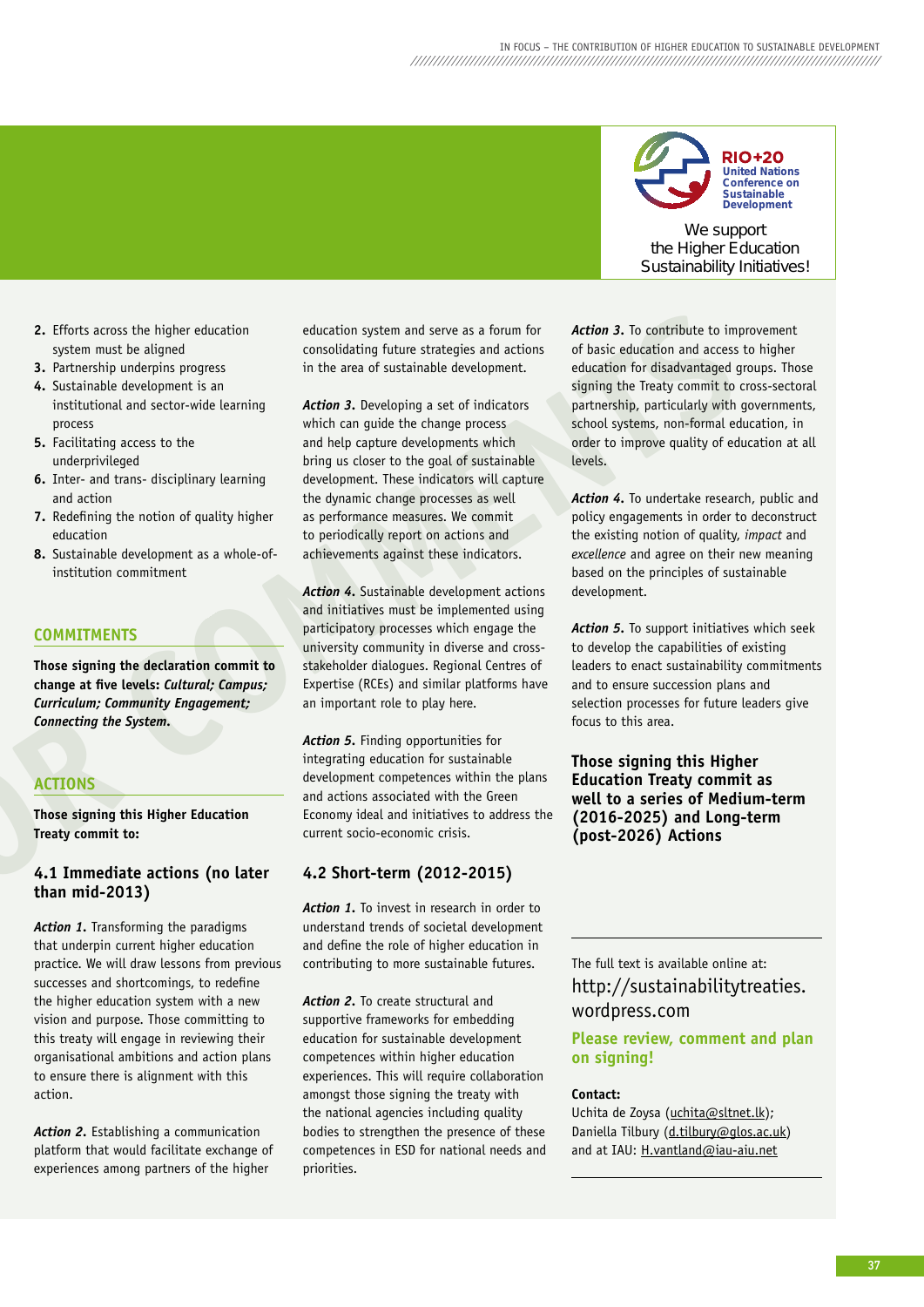

## **The promotion of sustainable development by higher education institutions in Sub-Saharan Africa: survey report**,

International Association of Universities (IAU) Global University Network for Innovation (GUNI) Association of African Universities (AAU), (2011)

**\_\_\_\_\_\_\_\_**

**\_\_\_\_\_\_\_\_**

**\_\_\_\_\_\_\_\_**

**Capacity Development of Teacher Education Institutions (TEIs) of brunei Darussalam, Indonesia, Malaysia, Philippines and Timor-leste in Reorienting Teacher Education to Address Sustainability**, Jakarta, (2010), UNESCO Office Jakarta, ISBN 978-602- 98372-5-4

**Costa Rica – Higher education project: environmental and social management framework** (2012) World Bank , Washington, DC, World Bank

Down, L. (2011) 'Education for Sustainable Development – Latest Buzzword or a Paradigmatic Shift in Education'. *Caribbean Journal of Education for Sustainable Development*, (Online) vol 1, no.1, pp8-16.

**Education for sustainable development country guidelines for changing the climate of teacher education to address sustainability: putting transformative education into practice** (2011) UNESCO Office Jakarta, ISBN 978- 602-98372-6-1

ESDRC (2010) **Guidelines for Sustainability Education within a CSR Context** (*Jisedai CSR ni okeru sustainability kyoiku shishin*), ESDRC (ESD Research Centre), Rikkyo University.

**\_\_\_\_\_\_\_\_**

**\_\_\_\_\_\_\_\_**

**\_\_\_\_\_\_\_\_**

**\_\_\_\_\_\_\_\_**

**Higher Education in the World 4: Higher education's commitment to sustainability: from understanding to action** (2012) Global University Network for Innovation [GUNI], GUNI Series on the Social Commitment of Universities, ISBN 978-0-230-53555-8

hopkins, C. (2010) 'From Tbilisi to Bonn: an important journey in the historical context of ESD.' In Witthaus. M., McCandless M, Lambert. M (Eds.), *Tomorrow Today* (pp.23-25). Paris: Tudor Rose/UNESCO

Lotz-Sisitka, h. (2010). 'Transformative learning for a more sustainable world', M. Witthaus M. , McCandless K. and Lambert R. (Eds.), *Tomorrow Today* (pp.186-188). Paris: Tudor Rose/UNESCO

Nomura, k. and Abe, O. (2011) 'Sustainability and higher Education in Asia and the Pacific, in Global University Network for Innovation' ed., *Higher Education in the World 4*. Palgrave Macmillan, pp.84-96.

**\_\_\_\_\_\_\_\_**

**\_\_\_\_\_\_\_\_**

**\_\_\_\_\_\_\_\_**

Ryan, A., Tilbury, D., Corcoran, P., Abe, O. and Nomura, k. (eds) (2010) 'Sustainability in higher Education in the Asia-Pacific Region: Developments, Challenges and Prospects'. Special Issue, *International Journal of Sustainability in Higher Education*, Vol.11, No.2.

Sterling, S. (2010). 'What is learning for sustainable development?', in M. Witthaus, k. McCandless and R. Lambert (Eds.), *Tomorrow Today* (pp.99-102). Paris: Tudor Rose/UNESCO

Weber.L, Duderstadt J, *Global sustainability and the responsibilities of universities*, Glion Colloquium Series, no. 7, Economica, ISBN 978-2-7178- 6113-6

**F**> FOR FURTHER bIbLIOGRApHICAL REFERENCES see HEdbIb at: www.iau-aiu.net/content/hedbib

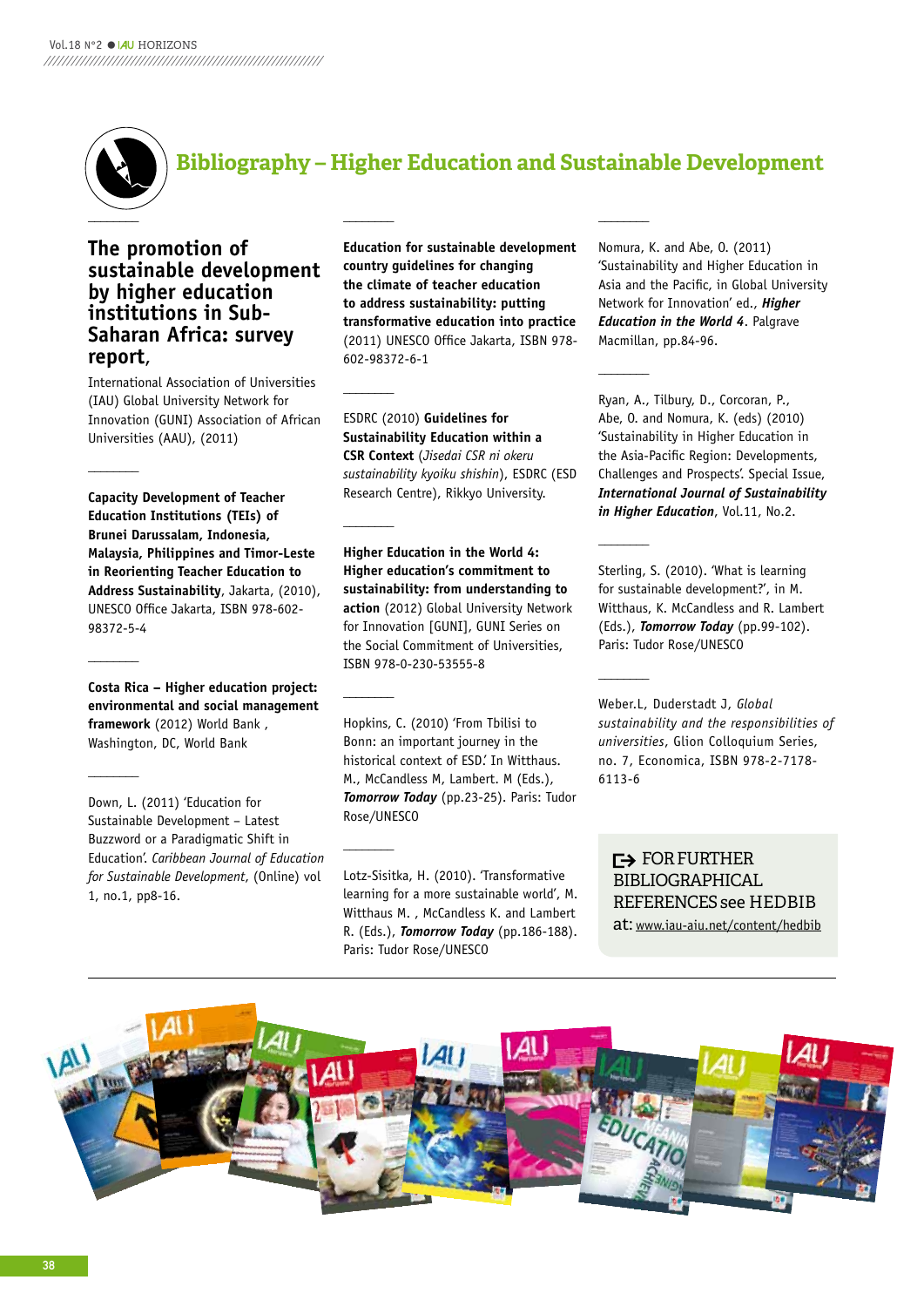

## LATEST PUBLICATIONS related to higher education and sustainable development received at IAU

### **THE SUSTAINAblE UNIvERSITy: GREEN GOAlS AND NEW CHAllENGES FOR HIGHER EDUCATION lEADERS** –

James Martin, James E. Samels, Eds. – Baltimore: John hopkins University Press, 2012 ISBN 978-1-4214-0459-2



Focusing on a North American perspective, this book is intended as a practical guide for higher education institutions in implementing sustainability objectives. It includes contributions on measuring sustainability on campus, institutionalizing sustainability, the impact of sustainability on institutional quality assurance and accreditation, sustainability in campus buildings and student housing, food services, and athletics. Legal aspects and compliance of sustainability practices with regulatory frameworks are also examined.

### **THE GlObAl UNIvERSITy: PAST, PRESENT AND FUTURE PERSPECTIvES**

– Adam R. Nelson, Ian Wei (Eds.) – Basingstoke: Palgrave Macmillan, 2012 ISBN 978-0-230-39245-8

This book brings together essays from higher education researchers and leaders from China, Australia, Canada, Norway, the United kingdom, and the



United States. This volume addresses these issues by situating the globalization of higher education in a broad comparative-historical context.

## **THE INNOvATIvE UNIvERSITy: CHANGING THE DNA OF HIGHER EDUCATION FROM THE INSIDE OUT** –

Clayton Christensen, henry J. Eyring – San Francisco: Jossey-Bass, 2011 ISBN 978-1-118-06348-4



This book analyses where the traditional university and its traditions have come from and how it needs to change for the future. Through an examination of universities in the USA, the authors decipher how universities can find innovative, less costly ways of performing their uniquely valuable functions. Issues covered include curriculum, faculty issues, enrollment,

retention, graduation rates, campus facility usage.

**WORlD ATlAS OF GENDER EQUAlITy IN EDUCATION / ATlAS MONDIAl DE l'EGAlITÉ DES GENRES DANS l'ÉDUCATION** – Edward B. Fiske / UNESCO Institute for Statistics – Paris: UNESCO, 2012 ISBN 978-92-3-104232-4



This publication maps access of girls and women to all levels of education throughout the world. The maps are accompanied by statistics and summaries of trends. At tertiary level, enrolment for women has grown almost twice as fast as that of men over the last four decades for reasons that include social mobility, enhanced income potential and international pressure to narrow the gender gap. Nevertheless, enhanced access to higher education by women has not always translated into enhanced career opportunities. Available online at:

http://unesdoc.unesco.org/ images/0021/002155/215522e.pdf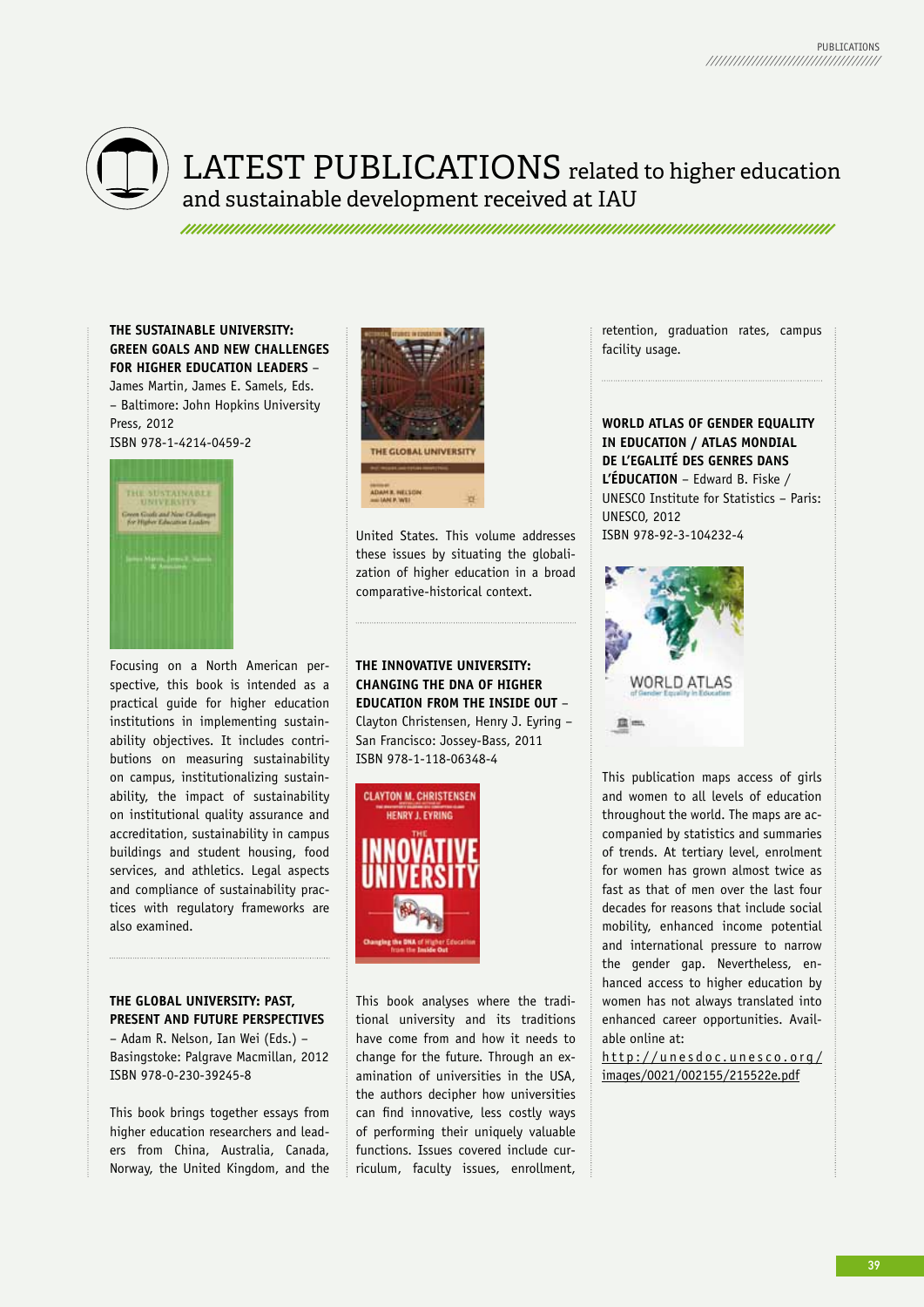

## NEW IAU pUbLICATIONS

### **WORlD HIGHER EDUCATION DATAbASE (WHED) 2012**



The WhED is the most comprehensive reference CD-ROM available in the field of higher education worldwide. It comprises detailed information on over 16,000 higher education institutions and higher education systems in 183 countries. It is available in single user and network versions. www.palgrave.com/products/title. aspx?pid=544631

### **HIGHER EDUCATION POlICy**, 25/2, June 2012



The latest edition is of higher Education Policy (hEP) is a thematic edition and looks at **Transnational Education and Student Mobility in Asia**. Ong and Chan

look at university governance in China in the face of rapid expansion of transnational education, and how it will need restructuring, empowering the non-public sector and separating the Party from academic administration. Looking at the dilemmas of transnational higher education, Li-chuan Chiang takes another perspective and examines possible negative aspects of the import-export model, going on to say that the motives of foreign providers should be critically re-examined. Aaron

koh presents a socio-political analysis of student mobility in Singapore, and the politics this has created for the country's human capacity-building, vis-à-vis outward-bound student movement. Shifting patterns of student mobility in Asia is next examined by Sheng-Ju Chan, who argues that although many Asian countries face the problem of out-going student mobility, there is an emerging trend of horizontal mobility of students within the region. Student mobility and study experiences in Malaysia and Singapore are looked at by Mok, who examines student evaluations of their experiences in the two countries as a way to assess progress, achievement and difficulties of the two potential education hubs in the region. Hao and Welch look at policies in place in China used to lure back highly skilled talent from overseas, locally known as *Hai Gui* or sea turtles.

heather Eggins gives us a book review of Pawan Agarwal's 2009 release, *Indian Higher Education: Envisioning the Future*  finishing off this edition of hEP.

Articles appearing in *Higher Education*  **Policy** are now available to subscribers to view online up to four months before they appear in a formal Volume and Issue. These articles are final: they are fully typeset, paginated, copy-edited and, crucially, are citable as well. The articles are made available utilising our publisher, Palgrave Macmillan's, Advance Online Publication (AOP) system. Please see www.Palgrave-journals.com/ hep/journal/vaop/ncurrent/index.html.

### **ANNUAl REPORT 2011**

The latest edition of the IAU Annual Report (for the year 1<sup>st</sup> October 2010 to 30<sup>th</sup> September 2011) has been released. It provides a summary of the Association's work and activities over the past year under each of the IAU Priority Themes and



Special Projects, in addition to reports on major IAU Events in the year under review, IAU publications released, a financial report, and a message from the IAU President and Secretary General, amongst several other sections.

### **NEW IN HEDbIb**

The June 2012 edition of *New in Hedbib* has been released. Containing references and abstracts of the latest higher education research articles and publications worldwide and links to online publications, this resource is produced from hED-BIB, the *IAU International Bibliographic Database on Higher Education*: http://hedbib.iau-aiu.net/

### **HEDbIb welcomes seven Contributing Partners**

Seven IAU Member Organisations have become Contributing Partners to hEDBIB. They have engaged to share information and records of their publications will be incorporated into hEDBIB. Their collaboration will reinforce the international scope of hEDBIB, which currently contains over 36,500 records.

The new Contributing Partners are: Agenceuniversitaire de la Francophonie (AUF); Association of CatalanPublic Universities (ACUP); Association of American Colleges & Universities (AAC&U); European University Association (EUA); Higher Education South Africa (hESA); Southern African Regional Universities Association(SARUA) and Union of Latin American Universities (UDUAL).

Contact: Amanda Sudic, IAU Librarian / Documentalist a.sudic@iau-aiu.net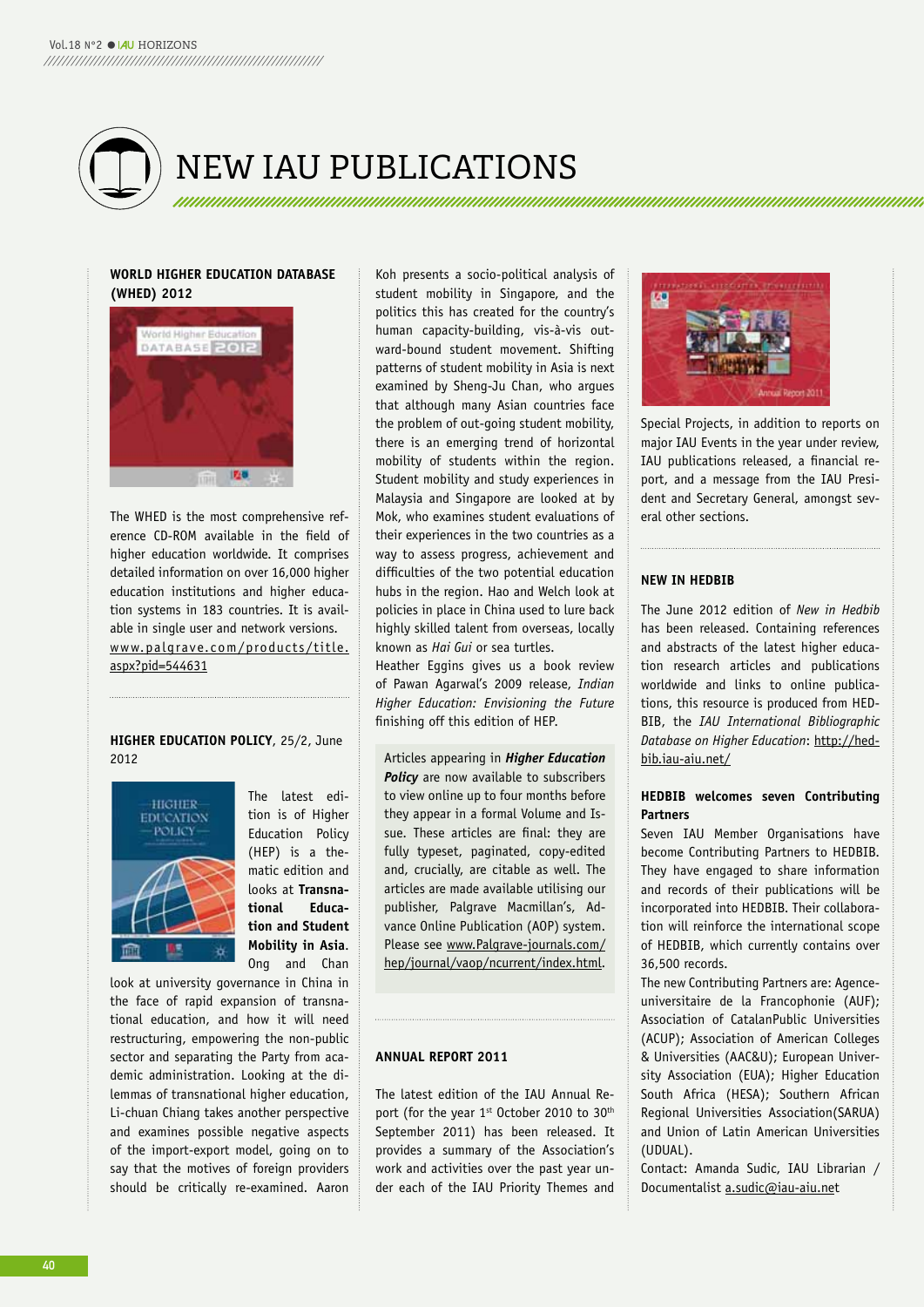SELECTEd ANNOTATEd LIST OF pUbLICATIONS RECEIvEd AT IAU



## **Internationalisation of higher education**

*by Gilles Breton, Graduate School of International and Public Affairs, University of Ottawa, Canada*  (Gilles.Breton@uottawa.ca)

La London School of Economics and **Political Science** 

A topic becomes the object of deep debate because it cristallises a call for references, a demand for renewed understanding of a situation that seems more and more complex, or the search for new forms of action. This is, to my mind, the impact and interest of the document *Affirming Academic Values in Internationalization of Higher Education: A Call for* 

*Action* launched by IAU a few weeks ago.

At the time when I received the IAU text, I was deep in the reading of the remarkable book by Marie Scot on *La London School of Economic and political science 1895-2010 Internationalisation universitaire et circulation des savoirs* which seems to me a major contribution to the discussion on the internationalisation of our universities. Obviously, the London School of Economic and political science (LSE) is not a representative example, since it is a university that is solely specialised in social sciences and humanities and one of the most international universities in the world. If in 1925, it already had 20% of foreign students, in 2010 they represented 68% of its 10 000 students and 57% of its teachers were foreign. But its history and present position on the world university chessboard make LSE a privileged observatory to give true meaning to the internationalisation of higher education and to understand the impact and limits of the international strategies of an institution on its academic life.

The contribution of Marie Scot's book seems twofold to me. On the one hand, the analysis over a long period, in this case 1895-2010, enables us to understand the changes in internationalisation and its various contributions to the life of an institution. If the first period of internationalisation that goes from 1920 to 1944 is a time of refoundation of academic life and international expertise in the fields of international relations, colonial studies and economics, it is also a time when international recruitment becomes a prominent line of action and the implementation of embryonic networks of alumni (network of former students). The second period, which covers the years 1945-1974, is that of the years of

the Cold War and the special relations between the British Empire and the United States. At the academic level, it witnesses the creation at LSE of new fields of study such as development studies, econometrics, demography and, of course the 'Area Studies'. The international strategies focus on greater international student and teacher mobility, the redefinition of courses of study to be offered to foreign students according to their cycle of studies, the export to the Third World of the British university model and last the multiplication of networks of former students. Last a period of "world- class university in academic globalisation 1975-2010", which sees the LSE faced with the crisis in university funding that affects both the education programmes – sale of educational products and factory to produce masters – and research activities which are becoming more and more activities of extrauniversity and international expertise. If the two periods preceding the networks of former students developed in the perspective of their contribution to the funding of the institution, the current period enriches this 'alumni' stake by presenting it as an indicator of the soft power of LSE on the international scene.

If the embedding of internationalisation in an historical perspective is welcome, the perspective of the author of the circulation of knowledge seems to me to enrich the discussion and give depth to the concept of internationalisation because the circulation of knowledge does not limit itself to the usual analysis of academic mobility by policymakers, students, professors and 'alumni', but also includes the study of the impact of internationalisation on academic and disciplinary mobility, the recomposition not only of training programmes to which an international element would be added, but also of the disciplines themselves and the research activities. In this book, we find a proposal to read internationalisation as something that, by including the circulation of scientific paradigms, opens on to promising axes of research and action and offers a new light on the proposition that internationalisation is an institutional project that is at the heart and not at the periphery of the life of a university.

This book should be read by both researchers and the actors of internationalisation.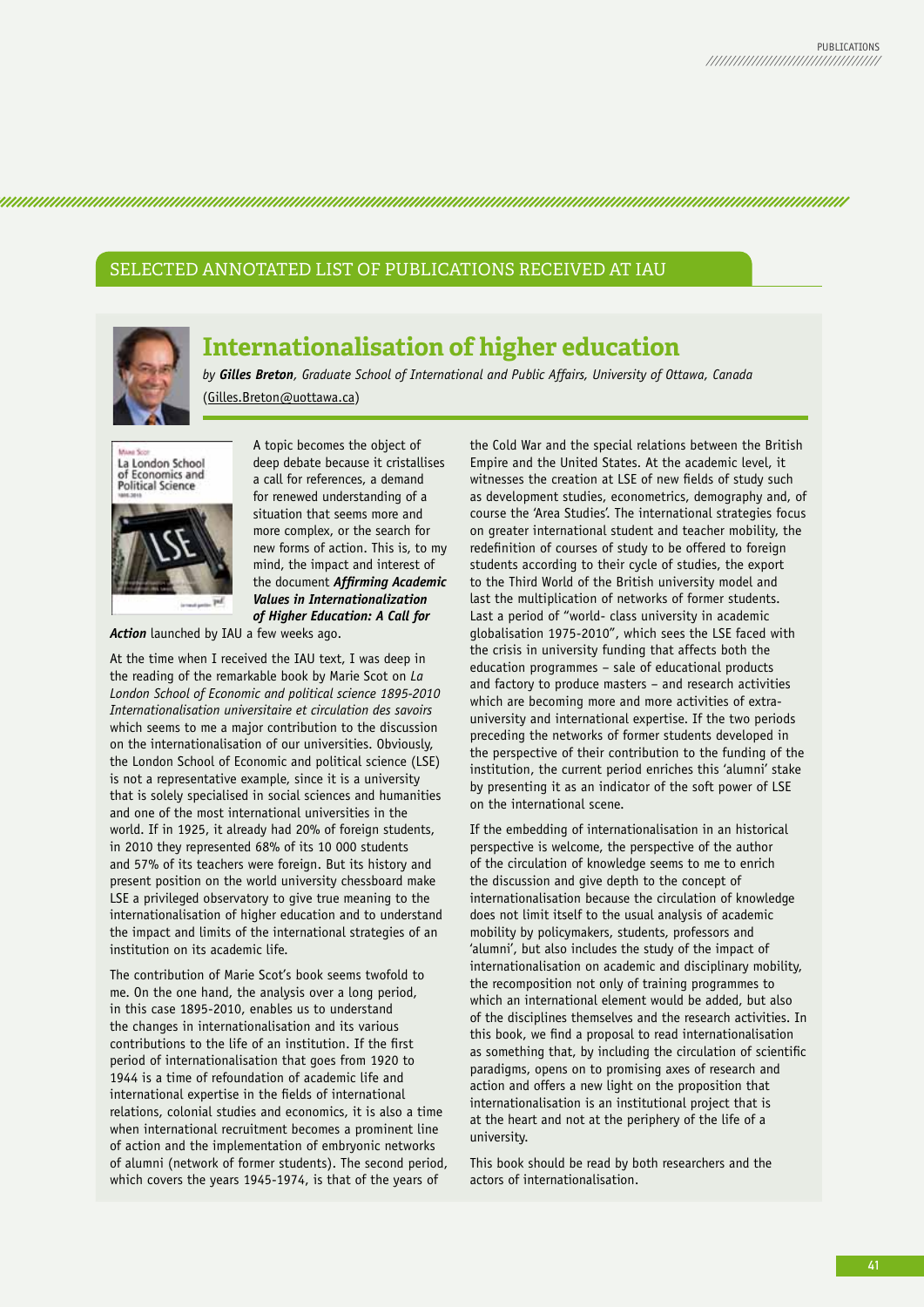

## NEW IAU pUbLICATIONS

## SELECTED ANNOTATED LIST OF PUBLICATIONS RECEIVED AT IAU

**EUROPEAN AND NATIONAl POlICIES FOR ACADEMIC MObIlITy: lINkING RHETORIC, PRACTICE AND MObIlITy TRENDS** – Irina Ferencz, Bernd Wächter, Eds. / Academic Cooperation Association [ACA] – Bonn: Lemmens, 2012 – (ACA Papers on International Cooperation in Education International) ISBN 978-3-86856-005-3



have European efforts at academic mobility been mirrored at the national level? Are national policies and strategies in line with the European mobility ambitions? Is there cross-country convergence in the mobility policies, priorities and instruments of individual European countries? These are some of the questions the present study explores. Next to a Europe-wide overview, the study contains in-depth explorations of the Netherlands, Austria, Cyprus, Germany, Norway, Romania, Spain and the United kingdom.

**EUROPEANIzING EDUCATION: GOvERNING A NEW POlICy SPACE** – Martin Lawn, Sotiria Grek – Oxford: Symposium Books, 2012 ISBN 978-1-873927-61-8



*Europeanizing Education* describes the origins of European education policy, as it metamorphosed from cultural policy to networking support and into a space of comparison and data. The authors look at the early development and growth of research networks and agencies, and international and national collaborations. The gradual increase in the velocity and scope of education policy, practice and instruments across Europe is at the heart of the book.

### **GOING GlObAl: THE lANDSCAPE FOR POlICy MAkERS AND PRACTITIONERS IN TERTIARy EDUCATION**

– Mary Stiasny, Tim Gore, Eds. – Bingley: Emerald Group Publishing, 2012 ISBN 978-0-85724-783-4



The papers included in this book were presented at the 2010 and 2011 Going Global conferences hosted by the British Council. Primarily focusing on the importance of developing global citizens and the role of education in addressing this agenda, the book discusses the different models and drivers for global partnerships, the changing nature of international student mobility, and issues surrounding policy and leadership.

**kNOWlEDGE TRANSFER IN HIGHER EDUCATION: COllAbORATION IN THE ARTS AND HUMANITIES** – Lisa Mooney Smith – Basingstoke: Palgrave Macmillan, 2012 ISBN 978-0-230-27872-1

Knowledge Transfer in Higher Education

This book presents four years of close observation of research and knowledge transfer practices in a Uk university. It attempts to contextualise knowledge transfer within the arts and humanities, as well as situate learning about the reception and adoption of knowledge transfer by the individual scholar and their institution.

**kNOWlEDGE MATTERS: THE PUblIC MISSION OF THE RESEARCH UNIvERSITy** – Diana Rhoten, Craig Calhoun (Eds.) – New York: Columbia University Press, 2012 ISBN 978-0-231-15114-6



Reporting from Asia, Africa, Europe, Latin America, and North America, this book looks at the different ways universities struggle to serve public and private agendas. Contributors examine the implications of changes in funding sources, different administrative and policy decisions, and the effect of different approaches to assessment and evaluation. They ask whether wider student access has in fact resulted in social mobility, whether more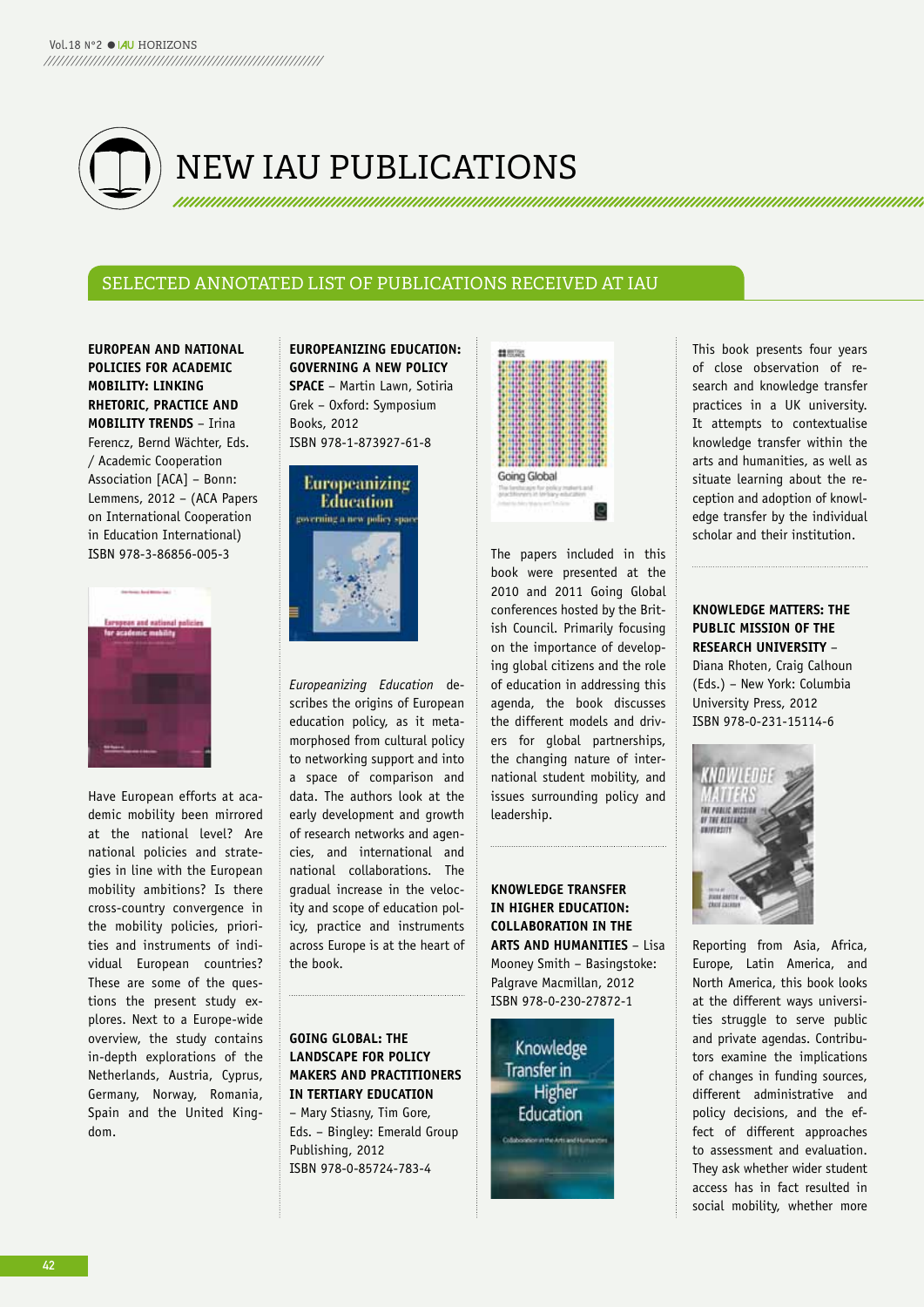scientific research can be treated as an open-access resource, how changes in academic publishing change access to knowledge, and whether universities get full value from research sold to private corporations.

### **OPEN DOORS 2011: REPORT ON INTERNATIONAl EDUCATIONAl ExCHANGE** –

Patricia Chow, Rajika Bhandari / Institute of International Education [IEE] – New York: Insitute of International Education, 2011 ISBN 978-0-87206-348-8



The Open Doors 2011 report contains detailed information on international students in the USA as well as US students who study abroad. It reveals that international student enrolment in the USA continues to rise, with the largest increase from China. International postgraduate student enrolment continues to exceed international undergraduate enrolment in the US, but the gap is closing. Although the number of U.S. students studying abroad is low, this has increased. Data tables are available online at www.iie.org/ Research-and-Publications/ Open-Doors/Data

### **MÉTHODES INTERNATIONAlES POUR COMPARER l'EDUCATION ET l'EQUITÉ**

– Paris: France. Ministère de l'éducation nationale, de la jeunesse et de la vie associative, 2011 (Education & Formations, no. 80, décembre 2011) ISBN 978-2611-097816-5 ISSN 0294-0868



This publication analyses and compares international methods to compare and measure equality at all levels of education in different OECD countries. Articles compare student numbers, finance, educational level, government policies and different approaches to equality. Several articles analyse the ISCED educational classification used for international statistical comparisons. Available online at

http://media.education. gouv.fr/file/revue\_80/30/8/ Depp-EetF-2011-80-methodesinternationales-comparereducation-equite\_203308.pdf

**INTERNATIONAlISING THE UNIvERSITy: THE CHINESE CONTExT** – Tricia Coverdale-Jones, Paul Rastall (Eds.)

– Basingstoke: Palgrave Macmillan, 2009 ISBN 978-0-230-20351-8



This book explores internationalization and its impact on Chinese and Western institutions, regulatory frameworks, motivations, goals and quality assurance issues. Also considered are student and staff perspectives, linguistic and cultural barriers to integration, curriculum development, learning, teaching delivery, and meeting the needs of Chinese students abroad.

### **DIvERSITy'S PROMISE FOR**

**HIGHER EDUCATION** – Daryl G. Smith – Baltimore: John hopkins University Press, 2009 ISBN 978-1-4214-0573-5

This book examines diversity in higher education in the United States. The author analyses how both student and faculty diversity has been practiced in the past forty years



and argues that in the future, student population mix and performance will no longer be acceptable indicators of an institution's diversity effectiveness. She argues that diversity should be seen as central to teaching and research and Institutions should seek to understand diversity by reframing it to focus on building institutional capacity. A set of practices to help colleges and universities embrace diversity as a tool for institutional success is proposed.

### $\mapsto$  THESE **DOCUMENTS** ARE ALSO TAkEN Up IN HEdbIb (the International bibliographic Database on Higher Education) maintained by IAU

### **Contact:**

Amanda Sudic, the IAU Librarian/Documentalist: a.sudic@iau-aiu.net

**Weblink:** http://hedbib.iau-aiu.net/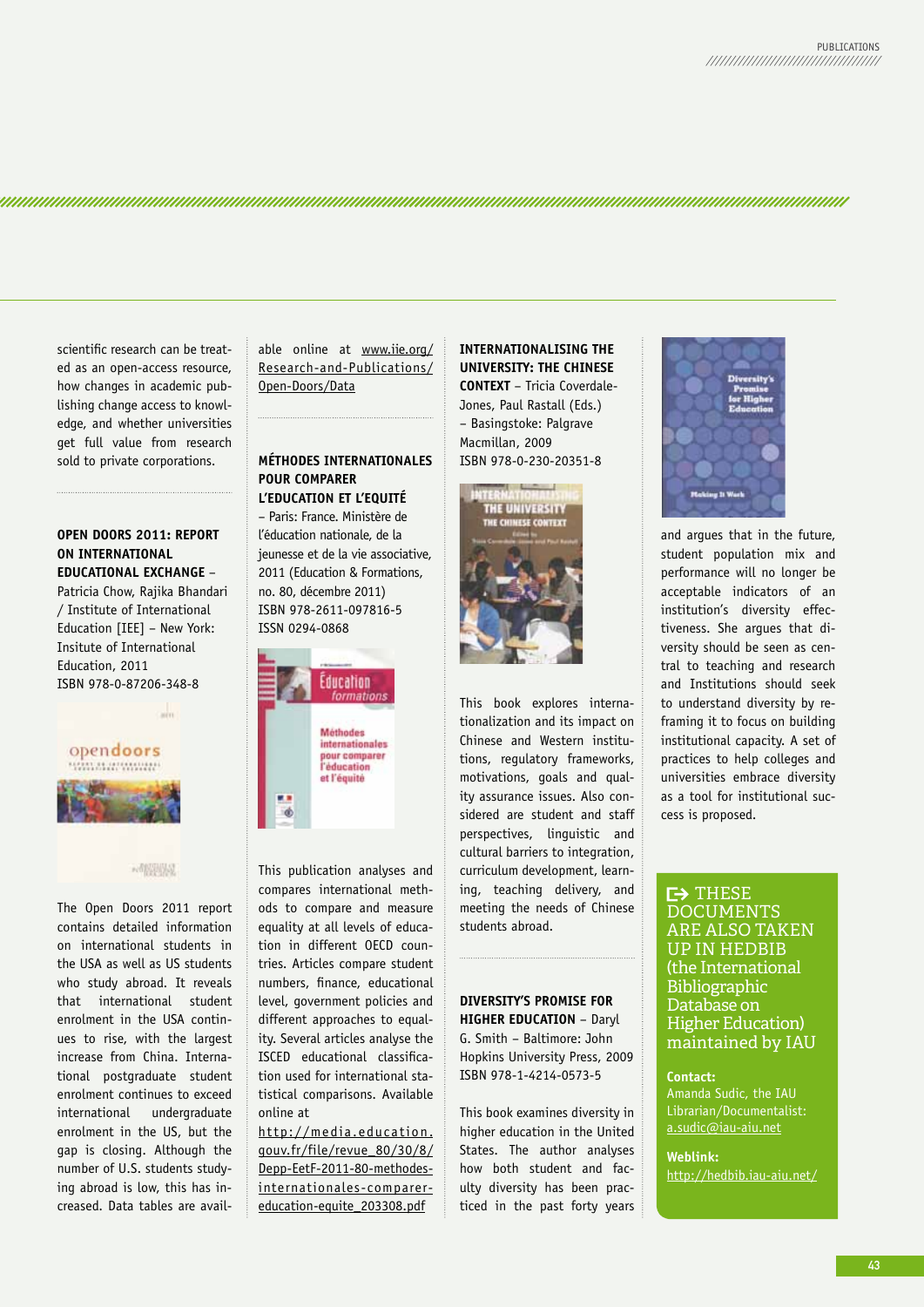|           | September 2012                                                                                                                                                                                                                                                                  |
|-----------|---------------------------------------------------------------------------------------------------------------------------------------------------------------------------------------------------------------------------------------------------------------------------------|
|           | 05-08 Stavanger, Norway<br><b>EAIR Forum 2012 - The Social Contract of Higher Education</b><br>www.eair.nl/forum/stavanger/                                                                                                                                                     |
|           | 11 Dublin Institute of Technology<br>Higher Education: Future Imperfect - Joint DIT/EAIE Pre-conference Round Table Discussion<br>www.eaie.org                                                                                                                                  |
|           | 11-13 GEEP Project - Oslo, Norway<br>Rethinking internationalization and university collaboration: academics, actors and analysis<br>www.geep.no/Activities.html                                                                                                                |
|           | 11-14 Dublin, Ireland<br><b>EAIE Annual Conference - Rethinking Education - Reshaping Economies</b><br>www.eaie.org/home/conference/dublin                                                                                                                                      |
|           | 12-14 Kinshasa, Congo<br>Symposium de Kinshasa - Environnement, économie et développement durable : Le rôle de l'université<br>www.cud.be/content/view/932/346/lang/                                                                                                            |
|           | 12-14 Newport, Wales, United Kingdom<br>SRHE Annual Conference - What is higher education for? Shared and contested ambitions<br>www.srhe.ac.uk                                                                                                                                 |
|           | 17-19 University of Brawijaya Malang, Indonesia<br>1st Africa-Asia Scholarships and Fellowships Conference<br>www.ub.ac.id/en/                                                                                                                                                  |
|           | 17-19 Paris, France<br>IMHE General Conference 2012 - Attaining and Sustaining Mass Higher Education<br>www.oecd.org                                                                                                                                                            |
|           | 21 Bologna, Italy<br>XXIV Anniversary of the Magna Charta Universitatum - Conversation on Intellectual Freedom: Magna Charta<br><b>Universitatum Then and Now</b><br>www.magna-charta.org                                                                                       |
|           | 24 Groningen, Netherlands<br>1 <sup>st</sup> Asia-Europe Students' Forum - Are you Fit for the Future?<br>www.asef.org                                                                                                                                                          |
|           | 25-26 Groningen, Netherlands<br>3 <sup>rd</sup> ASEM Rectors' Conference (ARC3) - Universities, Businesses and You: For a Sustainable Future<br>www.asef.org                                                                                                                    |
|           | 26-28 University of Pretoria, South Africa<br>ANIE 4 <sup>th</sup> Annual Conference - Internationalisation of Higher Education in Africa: Maximising Benefits, Minimising Risks<br>www.anienetwork.org/                                                                        |
| $27 - 28$ | Open University of Cyprus, Cyprus<br>EADTU 25 <sup>th</sup> Anniversary Conference - The Role of Open and Flexible Education in National Higher Education<br>Systems: New Models, New Markets, New Media<br>www.eadtu.eu/activities/conference2012.html                         |
|           | October 2012                                                                                                                                                                                                                                                                    |
|           | 01-02 Taurida National V.I. Vernadsky University Simferopol, Ukraine<br>EICL Final Conference - Electronic Internationalization for Collaborative Learning<br>www.elearningeuropa.info/fr/node/114839                                                                           |
| $02 - 05$ | Melbourne, Australia<br>AIEC 2012 - International Education in the Asian Century<br>www.aiec.idp.com/home.aspx                                                                                                                                                                  |
| $10 - 12$ | Institute for International Studies in Education (IISE) Pittsburg, PA United States<br>9 <sup>th</sup> International Workshop on Higher Education Reform - Reforming the Policy and Practice of Community<br><b>Engagement of Higher Education</b><br>http://iise.pitt.edu/her9 |
| $16 - 18$ | Open University of Japan Chiba, Japan<br>AAOU 26 <sup>th</sup> Annual Conference – Expanding the Frontiers of Knowledge through Open and Distance Learning in<br><b>Changing Societies</b><br>www.aaou.net/                                                                     |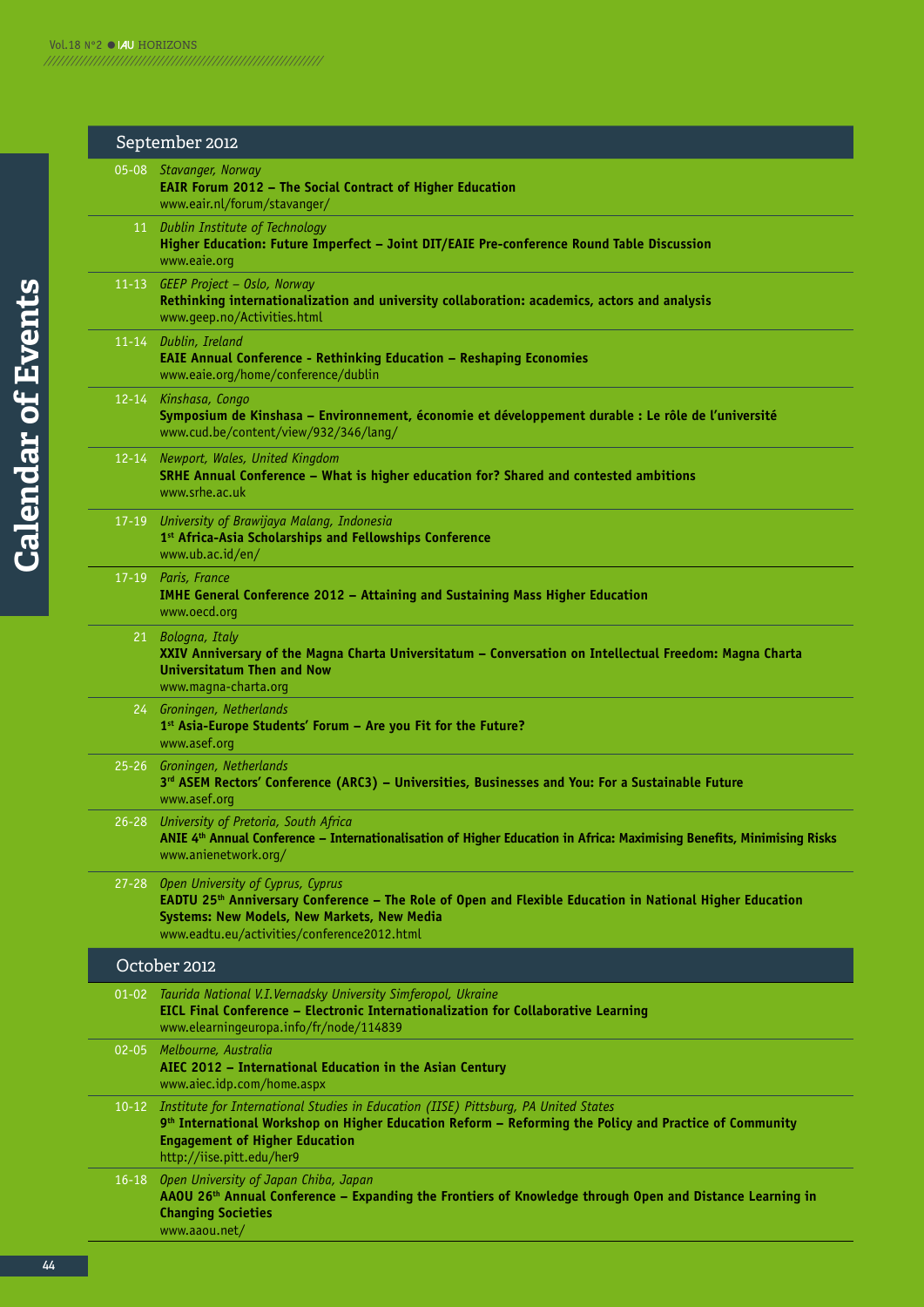**IAU – Calendar of Events** 



| November 2012 |                                                                                                                                                                                                                                     |
|---------------|-------------------------------------------------------------------------------------------------------------------------------------------------------------------------------------------------------------------------------------|
|               | 04-07 Montreal, Canada<br>CBIE 46th Annual Conference - A Fine Balance: Harmonizing International Education Policies and Practices<br>www.chie-hcei.ca                                                                              |
|               | 07-09 Valletta, Malta<br>EUCEN 44th Conference - Border-Crossing as a Viable Choice: Collaboration, Dialogue and Access to Higher<br><b>Education</b><br>www.eucen.eu                                                               |
|               | 14-17 Shanghai, China<br>CIEE Annual Conference 2012 - Global Perspectives: Developing Strategic Initiatives, Educating for a World<br><b>Economy</b><br>www.ciee.org/conference/                                                   |
|               | 21-23 Cape Town, South Africa<br>6 <sup>th</sup> Conference on Micro Evidence on Innovation and Development (MEIDE)<br>www.merit.unu.edu/MEIDE/                                                                                     |
|               | 22-24 Tallin, Estonia<br>7 <sup>th</sup> European Quality Assurance Forum<br>www.eua.be                                                                                                                                             |
| $27 - 30$     | Inter American University of Puerto Rico - San Juan, Puerto Rico (USA)<br>IAU 14th General Conference - Higher Education and the Global Agenda: Alternative Paths to the Future<br>www.iau-aiu.net/civicrm/event/info?reset=1&id=45 |
| $28 - 30$     | JAMK University of Applied Sciences Jyväskylä, Finland<br><b>EAPRIL 2012 Conference</b><br>www.eapril.org/EAPRIL2012                                                                                                                |
| 2013          |                                                                                                                                                                                                                                     |
|               | 10-11 Vancouver, Canada<br>jan Sixth Annual World Universities Forum<br>http://ontheuniversity.com/                                                                                                                                 |
|               | 11-13 Dubai, United Arab Emirates<br>March Going Global 2013<br>http://ihe.britishcouncil.org/                                                                                                                                      |
| April         | 24-26 Northern Consortium UK, Manchester, UK<br>IAU Global Meeting of Association (GMA V) – Institutional Diversity in Higher Education: Strength or Threat for<br><b>Associations?</b><br>www.iau-aiu.org                          |

This 'Calendar of events' is only an extraction of the **IAU online Global Calendar of Events**. The online version provides an overview of all conferences on hE organized around the world see: www.iau-aiu.net/content/global-calendar. To include other events, please write to: jau@jau-aju.net

### ///////////////////////////////////////////////////////////////////////////////////////////////////////////

– INTERNATIONAL ASSOCIATION OF UNIVERSITIES / INTERNATIONAL UNIVERSITIES BUREAU. SERVICING IT'S INSTITUTIONAL AND ORGANIzATIONAL MEMBERS AND ThE WIDER hIGER EDUCATION COMMUNITY, IAU PROVIDES A FORUM FOR BUILDING A WORLDWIDE hIGhER EDUCATION COMMUNITY, PROMOTES ExChANGE OF INFORMATION, ExPERIENCE AND IDEAS, CONTRIBUTES, ThROUGh RESEARCh, PUBLICATION AND ADVOCACY TO hIGhER EDUCATION POLICY DEBATE.

IAU HORIZONS - Eva Egron-Polak, Secretary General and Executive Director /// Editor: Hilligje van't Land, PhD, Director, Membership and Programme Development /// Assistant Editor: Ross hudson, Programme Officer /// Guest co-editor, In Focus section: Daniella Tilbury, Gloucestershire University, Uk

Translation into French: François Agati /// Printer: SEP, Nîmes, France /// Design: Maro haas ISSN (printed version): 2076-2194 / ISSN (web version): ISSN: 2076-2208

International Association of Universities, UNESCO house, 1, rue Miollis – F-75732, Paris cedex 15 – France Tel: + 33 1 45 68 48 00 – Fax: + 33 1 47 34 76 05 – E-mail: iau@iau-aiu.net – Internet: www.iau-aiu.net

IAU Horizons is available on-line both in PDF format and as WORD document at: www.iau-aiu.net/association/a\_newsletter.html

This document is printed on 100% recycled paper, certified by the labels Blaue Engel, Nordic Ecolabel and Ecolabel européen.